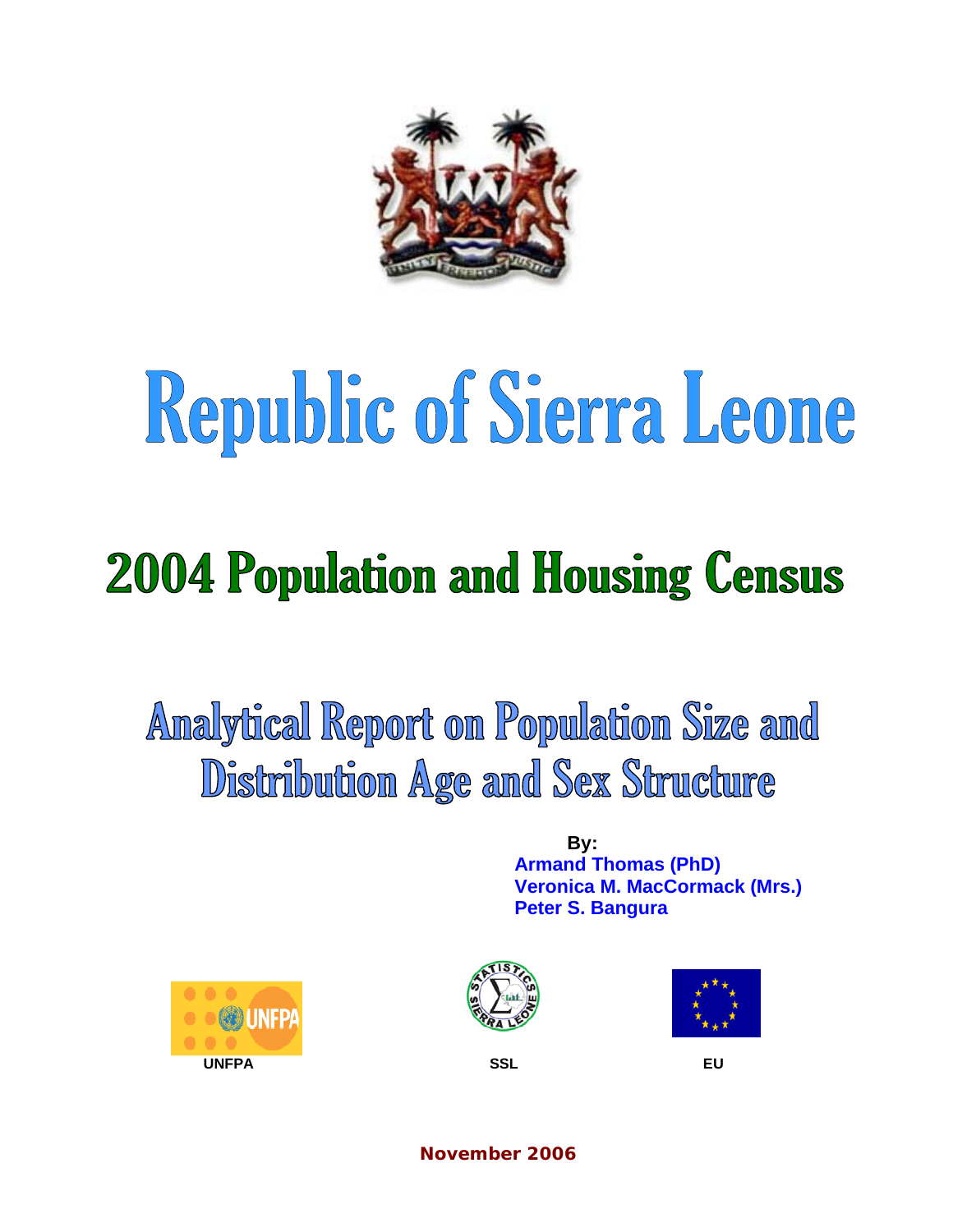### **TABLE OF CONTENTS**

#### **Page**

| $\mathbf 1$ .                       |                                                          |
|-------------------------------------|----------------------------------------------------------|
| a                                   |                                                          |
| b                                   |                                                          |
| С                                   |                                                          |
| 2.                                  |                                                          |
| a                                   |                                                          |
| b                                   |                                                          |
| 3.                                  |                                                          |
| a                                   |                                                          |
| b                                   |                                                          |
| с                                   |                                                          |
| d                                   | Sex Ratios For Single Year Age Groups For Sierra Leone27 |
| e                                   |                                                          |
| $\mathsf{f}$                        | Changes in Single-Year Age-Sex Ratios 1985-200433        |
| g                                   | Changes In Five Year Age-Sex Ratios 1985 To 200434       |
| 4.                                  |                                                          |
| a                                   |                                                          |
| b                                   |                                                          |
| C                                   |                                                          |
| d                                   | Estimation Of The Accuracy Of Reporting                  |
| 5.<br>a.<br>b.<br>$C_{\cdot}$<br>d. | AGE COMPOSITION : BROAD AGE GROUPS53 - 55                |
| 6.                                  |                                                          |
| a                                   |                                                          |
| b                                   |                                                          |
| 7.                                  |                                                          |
|                                     |                                                          |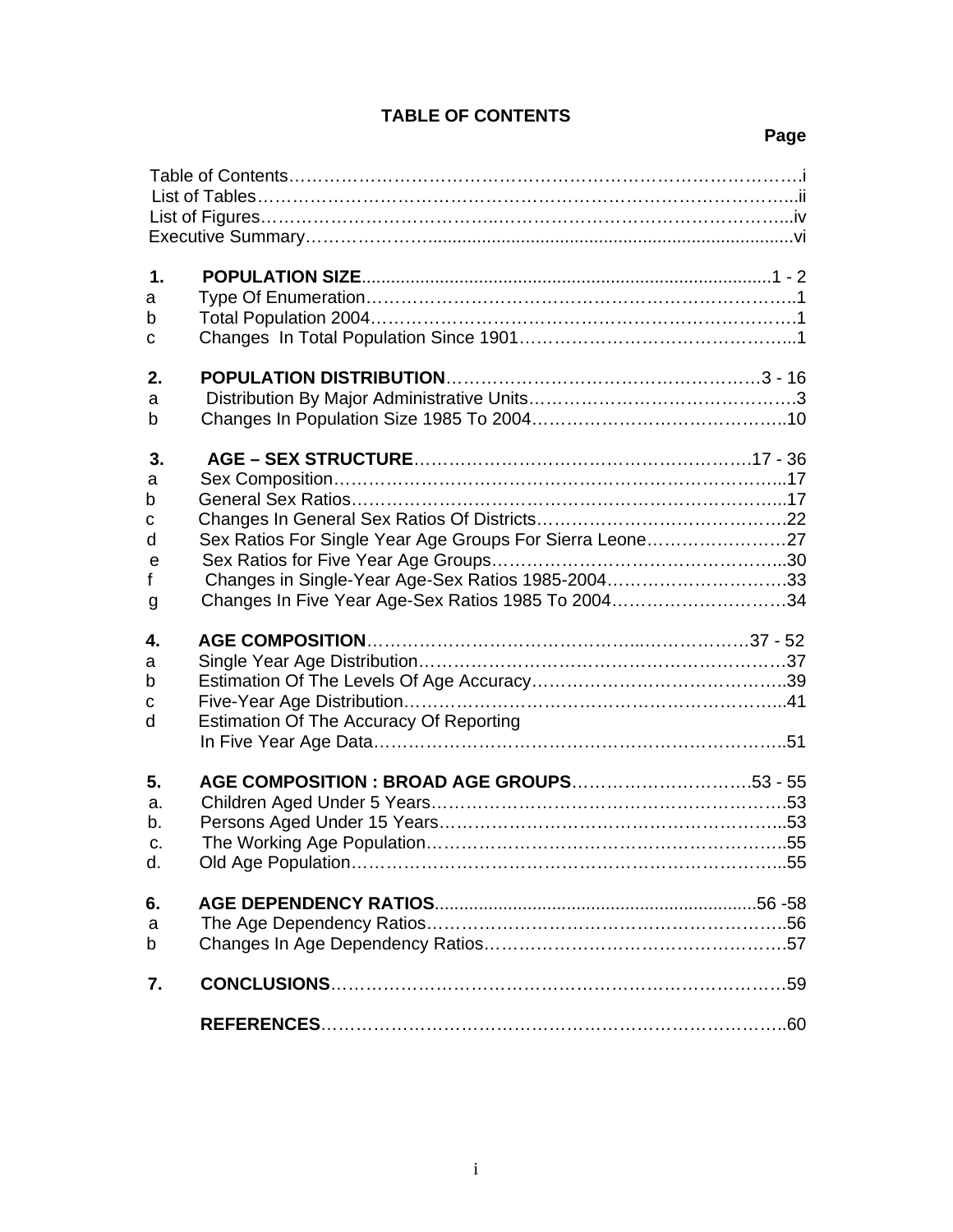# **LIST OF TABLES**

|           |                                                         | Page |
|-----------|---------------------------------------------------------|------|
| Table 1:  | Inter-Censal Rate of Change of the Population of Sierra |      |
| Table 2:  | Percentage Distribution of the Total Population by      |      |
| Table 3:  | Percentage Distribution of Total Population by          |      |
| Table 4:  | Distribution of Chiefdom Population As Percentage of    |      |
| Table 5:  | Percentage Change and Average Annual Change in          |      |
| Table 6:  | Percentage Change and Average Annual Change in          |      |
| Table 7:  | Percentage Change in Population Size of Chiefdoms       |      |
| Table 8:  | Sex Ratios for Sierra Leone and Districts 2004 and      |      |
| Table 9:  |                                                         |      |
| Table 10: | Percentage Change In Sex Ratios For Chiefdoms           |      |
| Table 11: | Single Year Sex Ratios 2004 and Percentage Change       |      |
| Table 12: | Five Year Age - Sex Ratios for Districts 200431         |      |
| Table 13: | Five Year Age - Sex Ratios For Districts 200431         |      |
| Table 14: | Percentage Difference in Five Year Age - Sex Ratios     |      |
| Table 15: | Percentage Distribution of Total Population by Age      |      |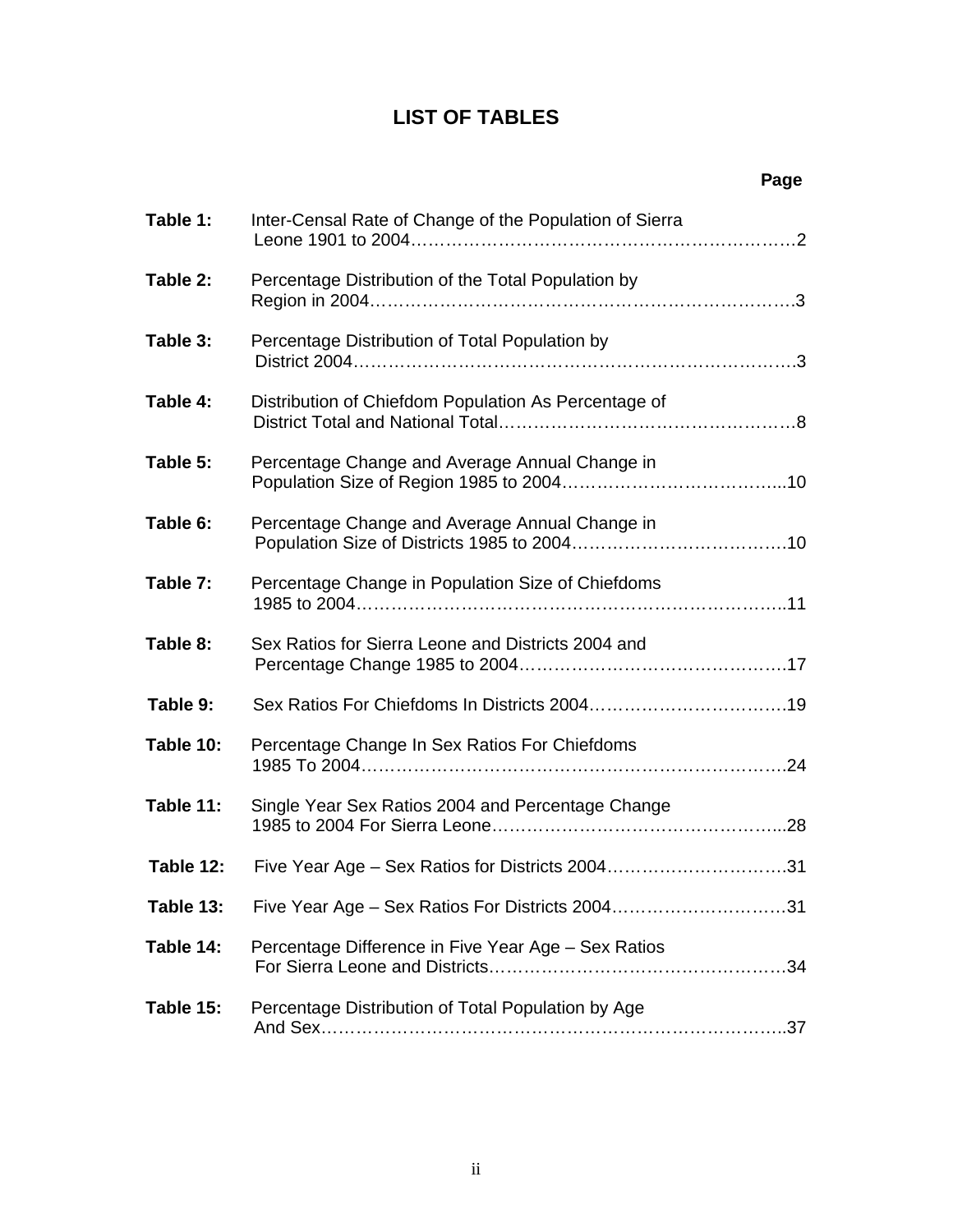#### **Page**

| Table 16: | Measures of Digit Preference: Sierra Leone 200440        |  |
|-----------|----------------------------------------------------------|--|
| Table 17: | Percentage Distribution of Total Population by Age       |  |
| Table 18: | Percentage Distribution of Total Population By           |  |
| Table 19: | United Nations Age Accuracy Index for Sierra Leone       |  |
| Table 20: | Percentage Distribution of Population by District        |  |
| Table 21: | Dependency Ratios for Sierra Leone and Districts<br>2004 |  |
| Table 22: | Percentage Changes in Dependency Ratios by               |  |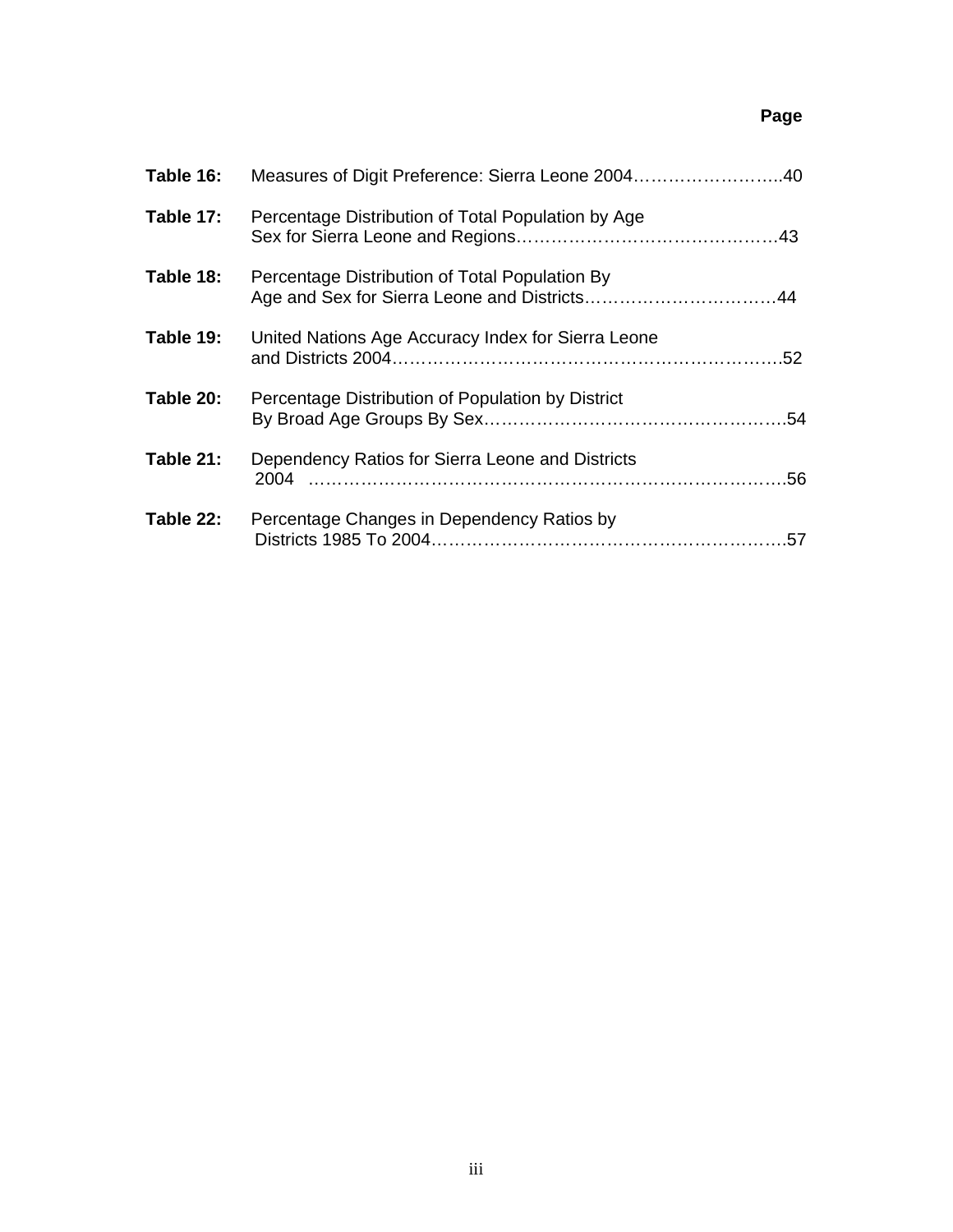# **LIST OF FIGURES**

|           |                                                           | Page |
|-----------|-----------------------------------------------------------|------|
| Figure 1: | Age – Sex Ratios for Sierra Leone (Males                  |      |
| Figure 2: | Percentage Changes in Age – Sex Ratios                    |      |
| Figure 3: |                                                           |      |
| Figure 4: | Population by Age and Sex 2004 – Sierra Leone42           |      |
|           | Figure 5: Five Year Population Pyramids 2004: Districts47 |      |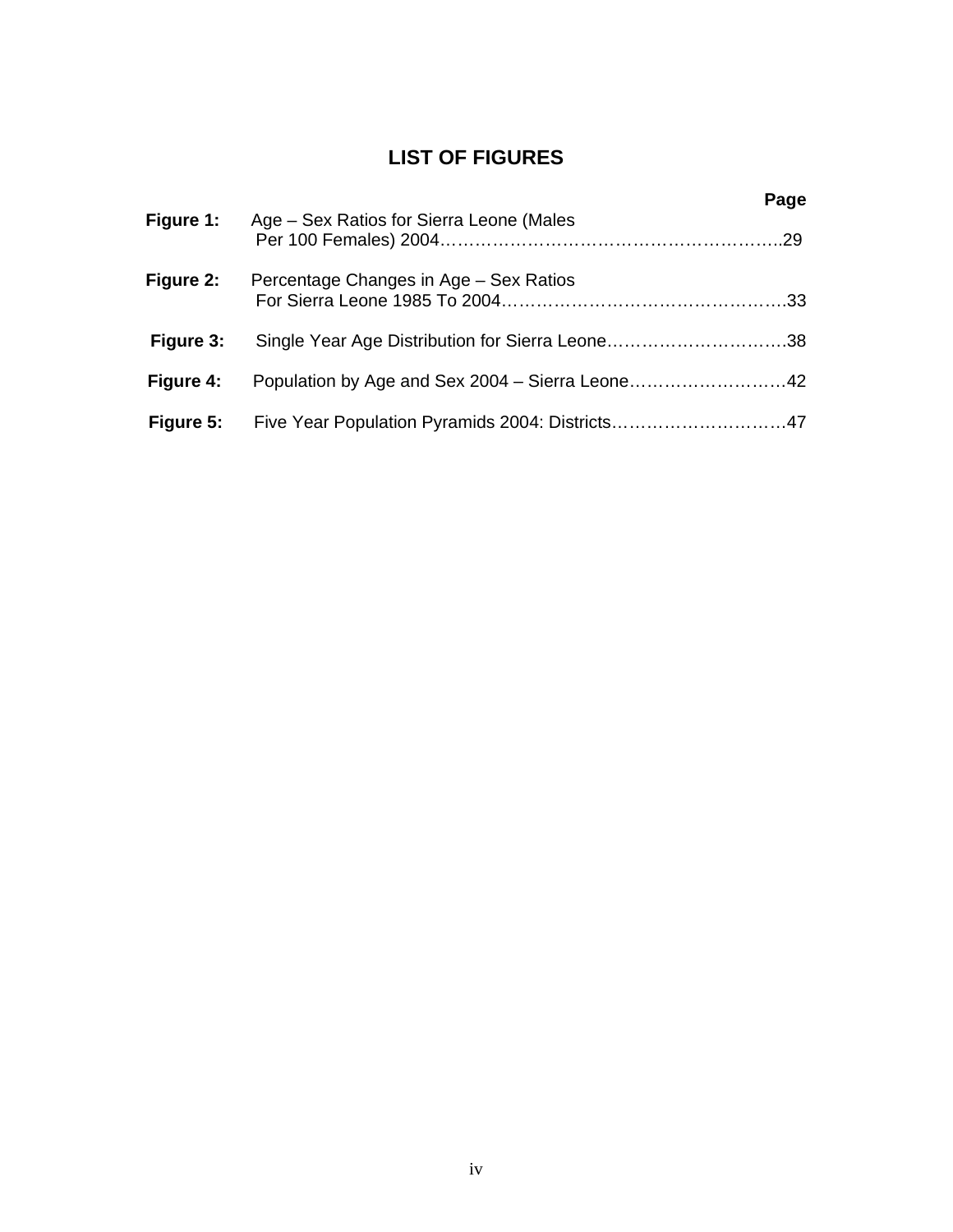#### **POPULATION SIZE**

#### **a. Type of Enumeration**

The 2004 Population and Housing Census was a de facto enumeration. It involved a count of all persons in households who were present in the dwelling unit on census night December  $3<sup>rd</sup>$  and  $4<sup>th</sup>$ . It was the fourth national population census, being preceded by national censuses in 1963, 1974 and 1985.

#### **b. Total Population**

The total enumerated population was 4,976,871. This consisted of 4,930,532 persons, (or 99.1 percent of the total), enumerated in households, and 46,339 persons, or 0.9 percent, enumerated in institutions, or who had no fixed place of residence.

#### **c. Changes in Total Population Since 1901**

The total national population increased from 1,024,278 in 1901 to 4,976,871 in 2004, an increase of 386 percent in 103 years, at an average annual rate of 1.5 percent. However, inter-censal changes in population size have fluctuated considerably from 1901-1911 to 1985-2004.

#### **POPULATION DISTRIBUTION**

#### **a. Distribution By Major Administrative Units**

The national total of 4,976,871 persons was distributed amongst the Eastern, Northern, Southern and Western Area Regions,14 Districts, and 150 Chiefdoms and 12 Wards.

Population distribution was fairly even amongst these units. Each Region contained between 19.0 percent and 35 percent, and each District between 2.8 percent and 15.5 percent, of the national population. Only three of the 150 Chiefdoms in the Eastern, Northern and Southern Regions had more 2.0 percent of the national population, and only four contained more than 25 percent of the total population of their District population.

In the Western area Region, two of the 12 Wards had more than 2.0 percent of the national population and another two contained over 35 percent of the population of their District.

Inter-censal changes in distribution since 1985 show varying increases in the population of Districts, from 4.1 percent in Moyamba to 106.3 percent in Western Rural District. Kono District on the other hand showed a slight decline in population over the inter-censal period.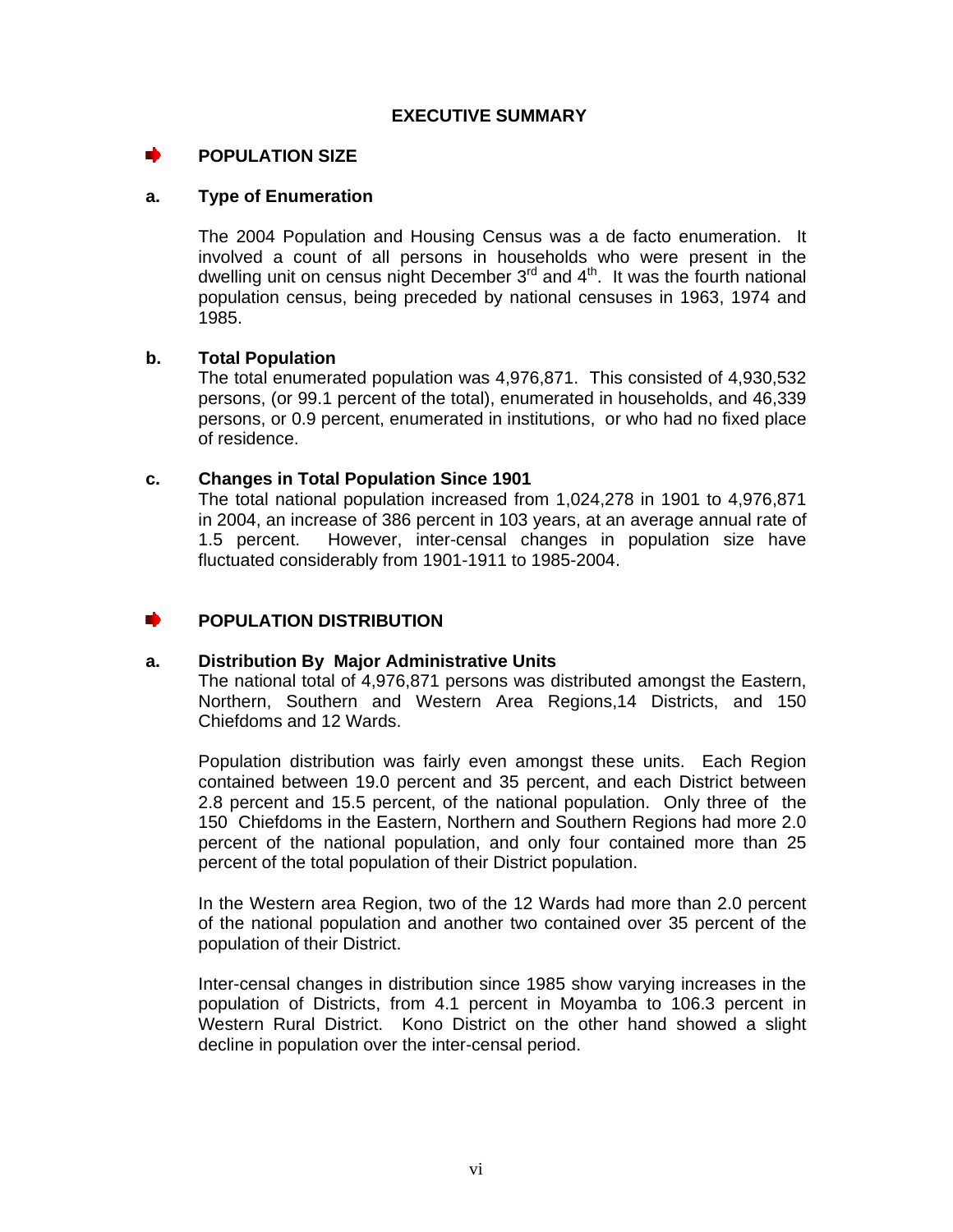More significant increases or decreases have occurred in the population size of a number of Chiefdoms, in consonance with the general trend for the District.

These inter-censal changes may have been a consequence of the changing economic opportunities in these areas, possibly the result of the 10-Year Rebel War which had an adverse impact on all types of economic activity, triggered large scale forced migration between administrative units, and to countries outside Sierra Leone.

#### **AGE-SEX STRUCTURE**

#### **a. General Sex Ratios**

General Sex Ratios for Sierra Leone and the majority of its administrative units show a predominance of females in the population. For Sierra Leone, the sex ratio is 94 males per 100 females. Only the Eastern Region, with two of its three constituent Districts, namely Kenema and Kono, have sex ratios of over 100. In all other Regions and Districts, the General Sex Ratios are less than 100 males per females.

General Sex Ratios for Chiefdoms, and the Wards in Western Area Region, reflect the sex ratio of the District as a whole. For example, eight out of the 16 Chiefdoms in Kenema and six of the 14 Chiefdoms in Kono have a sex ratio of over 100. In all other Districts, the majority of Chiefdoms have an excess of females. On the other hand, two of the four Wards in Western Rea Rural and four of the eight in Western Area Urban have a male surplus.

These variations in sex ratios may be partly linked to the predominant economic activity in the area; with a male excess in those Districts in which the main economic activity is diamond mining or cash crop production, as in Kono and Kenema; and a female excess in all other Districts in which subsistence agriculture is the most important economic activity.

#### **b. Changes In General Sex Ratios**

The General Sex Ratios for Sierra Leone declined by 5.1 percent from 99 males per 100 females in 1985 to 94 males per 100 females in 2004, a continuation of the downward trend since 1974.

For the Districts, Bombali and Pujehun had slightly more males than females in 2004 than in 1985. While in all other Districts the General Sex Ratio declined.

#### **c. Five Year Age-Sex Ratios**

Five-year age-sex ratios for Sierra Leone, the Regions and Districts show a male deficit in the majority of age groups. Significant exceptions are the Eastern Region, and its two Districts, Kenema and Kono, and also in Western Area Urban.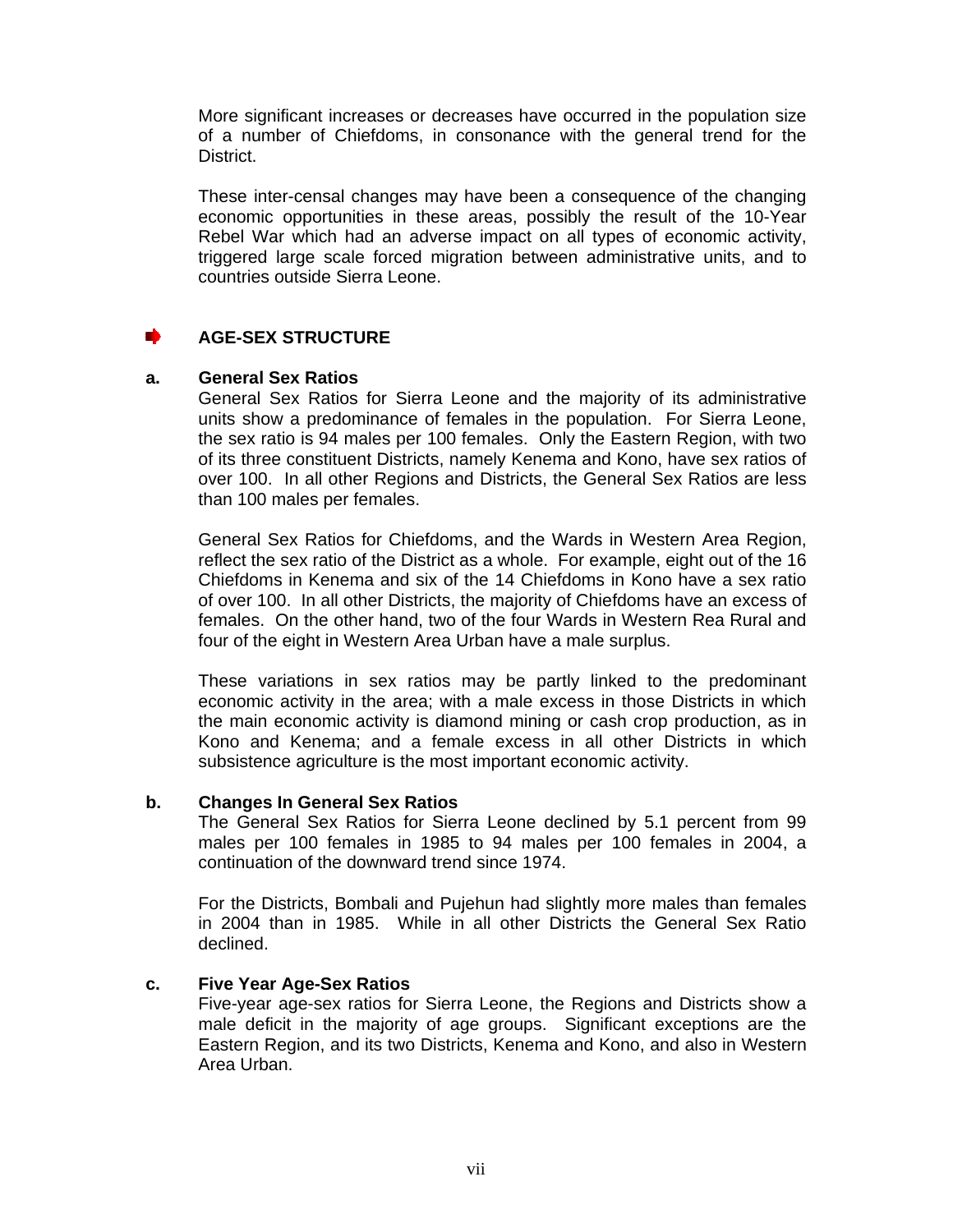The reasons for the continuing prevalence of low sex ratios in Sierra Leone and most Districts may be linked to the Rebel War which resulted in increased mortality, forced migration, and the relocation of Internally Displaced Persons in Refugee Camps. All of these factors may have had a greater impact on males than females. But the true impact of these possible determinants can only be established by more detailed analysis.

#### **AGE COMPOSITION**  mb.

#### **a. Single Year Age Distribution**

The single year age distribution shows a number of distortions, especially the concentration of population, referred to as "age heaping" or "digit preference" at ages ending in digit 0 and digit 5, and to a less extent at ages ending in even number digits. In contrast, those ages which end in odd number digits contain relatively small proportions of the population.

#### **b. Estimation Of The Levels Of Age Accuracy**

Estimation of the levels of accuracy of age reporting using three standard procedures developed by Whipple, Myers and Bachi confirm the high levels of inaccuracy, especially digit preference, in the single year age data.

These inaccuracies are a consequence of the problems of reporting age in a population like Sierra Leone, in which levels of literacy are low, the majority of persons have no knowledge of their age, and do not have any documentary evidence which can be used as an aid to determine it. Ages were therefore estimated by using other less scientific techniques which are more prone to errors.

#### **c. Five-Year Age Distribution**

As expected, in a country like Sierra Leone, which has a high level of fertility, the age structure show a relatively broad base with 15.3 percent and 14.9 percent of the population at ages 0-4 and 5-9 years respectively.

At other ages the distribution of the male population appears to conform to the expected pattern; as the age groups become smaller with advancing years, from 0-4 years to 70-74 years. For females, there are a number of distortions to the expected pattern, with deficits, called "troughs" at age groups 10-14, 20-24 and 55-59 years, and excesses, called "bulges" at ages 15-19, 25-29 and 60-64 years.

The age structure of the population of the Regions and Districts show similar features, except in the Western Area Rural and Western Area Urban where age reporting appears to be more accurate than in the rest of the country.

#### **d. Estimation Of The Accuracy Of Reporting In The Five Year Age Data**

The UN Joint Score shows a high level of inaccuracy in the five-year age-sex data of Sierra Leone; the Regions, except the Western Area Region; and the Districts, except Western Area Rural and Western Area Urban.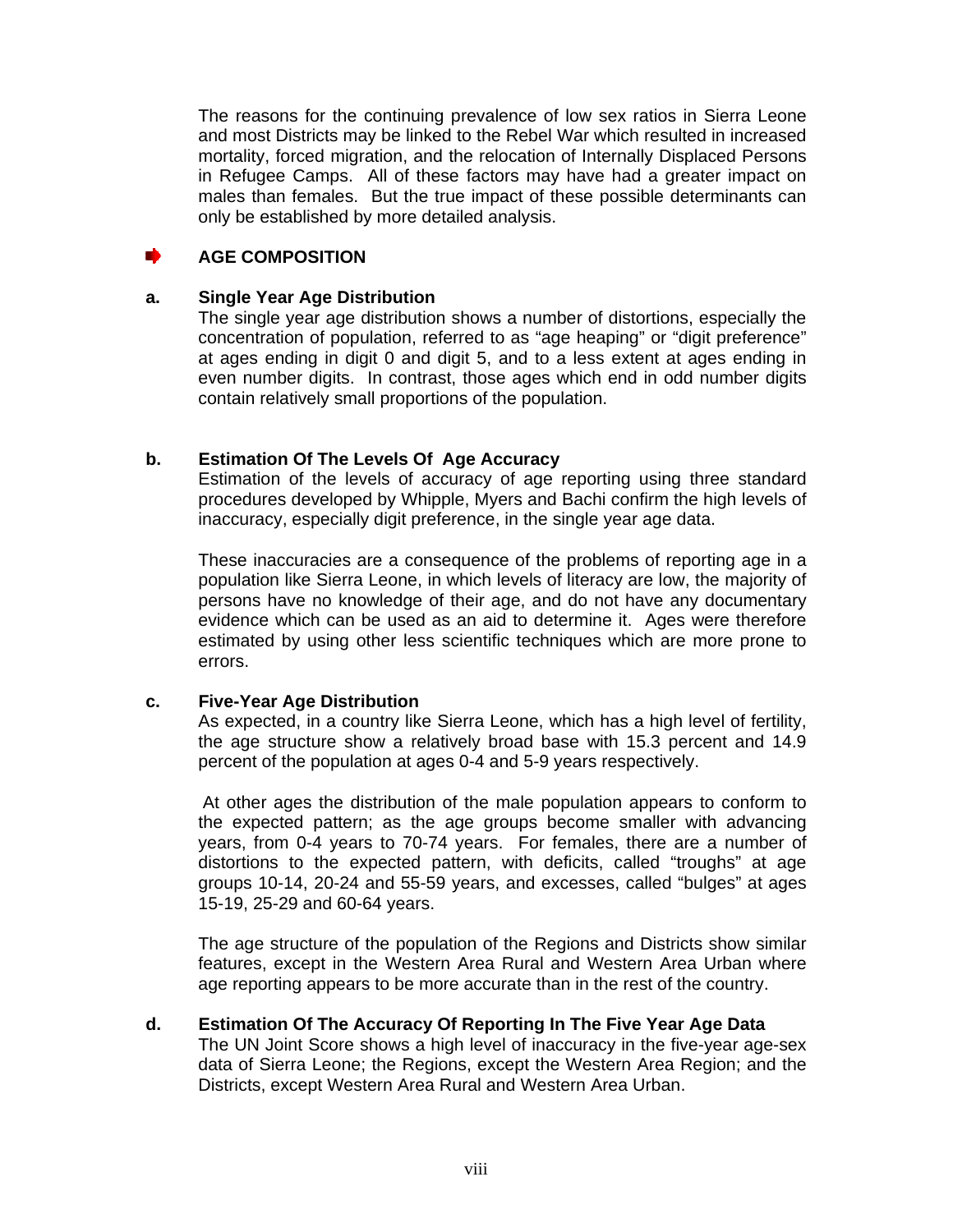#### **AGE COMPOSITION: BROAD AGE GROUPS**

For Sierra Leone, the population is relatively young; 15.3 percent are aged under 5 years, 41.7 percent aged 0-14 years, 53.9 percent aged 15-64 years, and only 4.4 percent aged 65 years and over.

The pattern of distribution is similar in all Regions and Districts.

#### **AGE DEPENDENCY RATIOS**

#### **a. The Age Dependency Ratios**

The observed patterns of population distribution by broad age groups is reflected in the Age Dependency Ratios. For Sierra Leone, the Total Dependency Ratio was 85.5, the Child Dependency Ratio 77.4, and the Old Age Dependency Ratio 8.1, a consequence of the relatively large proportion of children aged 0-14 years in the population.

This pattern is generally repeated in all the Regions and Districts, with only variation in Western Area Rural and Western Area Urban.

#### **b. Changes in Age Dependency Ratios**

For the country as a whole, the Total Dependency Ratio declined between 1985 and 2004, a consequence of the decline in both the Child Dependency Ratio and Old Age Dependency Ratio, with the implication that the combined burden of both children and the aged on the working population has declined.

All Districts, except Kono, have experienced a decrease in either the Child Dependency Ratio or the Old Age Dependency Ratio, or in both ratios. Only in Kono have both the Child Dependency Ratio and the Old Age Dependency Ratios increased.

#### **CONCLUSIONS**

The population of Sierra Leone has increased at widely fluctuating rates between 1901-1911 and 1985-2004, while the distribution amongst the major administrative units around the country is fairly even.

Significant changes have occurred in the population size of some Districts, Chiefdoms and Wards. These may have been a consequence of normal demographic processes, or may have been due to other socio-economic and other related factors, including the 10-Year Rebel War.

There are slightly more females than males in the national population, a continuation of the trend observed in 1963, 1974 and 1985. Districts and Chiefdoms have also experienced varying patterns and trends in sex ratios, the nature and quantum of which have been influenced by changing social and economic conditions at both national and local levels.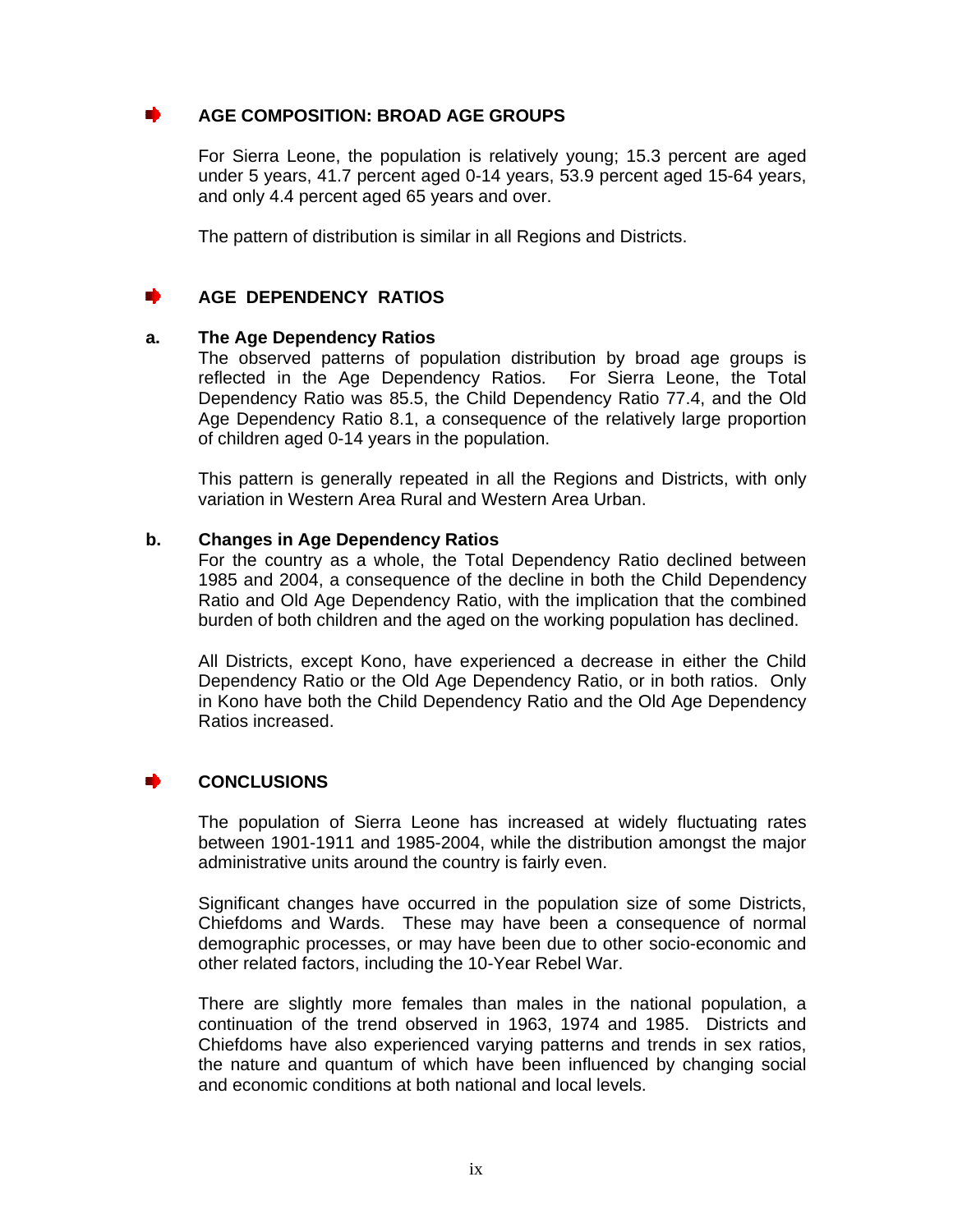The age composition of the 2004 population exhibits many of the characteristics observed in many other African populations including a high incidence of age misreporting, and relatively large percentages of the population aged under 15 years, in comparison with the population aged 15 to 64 years.

There are also significant differences in the age composition of Districts, as revealed by variations in the Age Dependency Ratios in 2004, and changes from 1985.

As this analysis has already emphasised, more detailed research is required on many aspects of the current pattern and inter-censal changes in age and sex composition of the population by major administrative units, to understand the many and complex factors which have created the changes in these characteristics.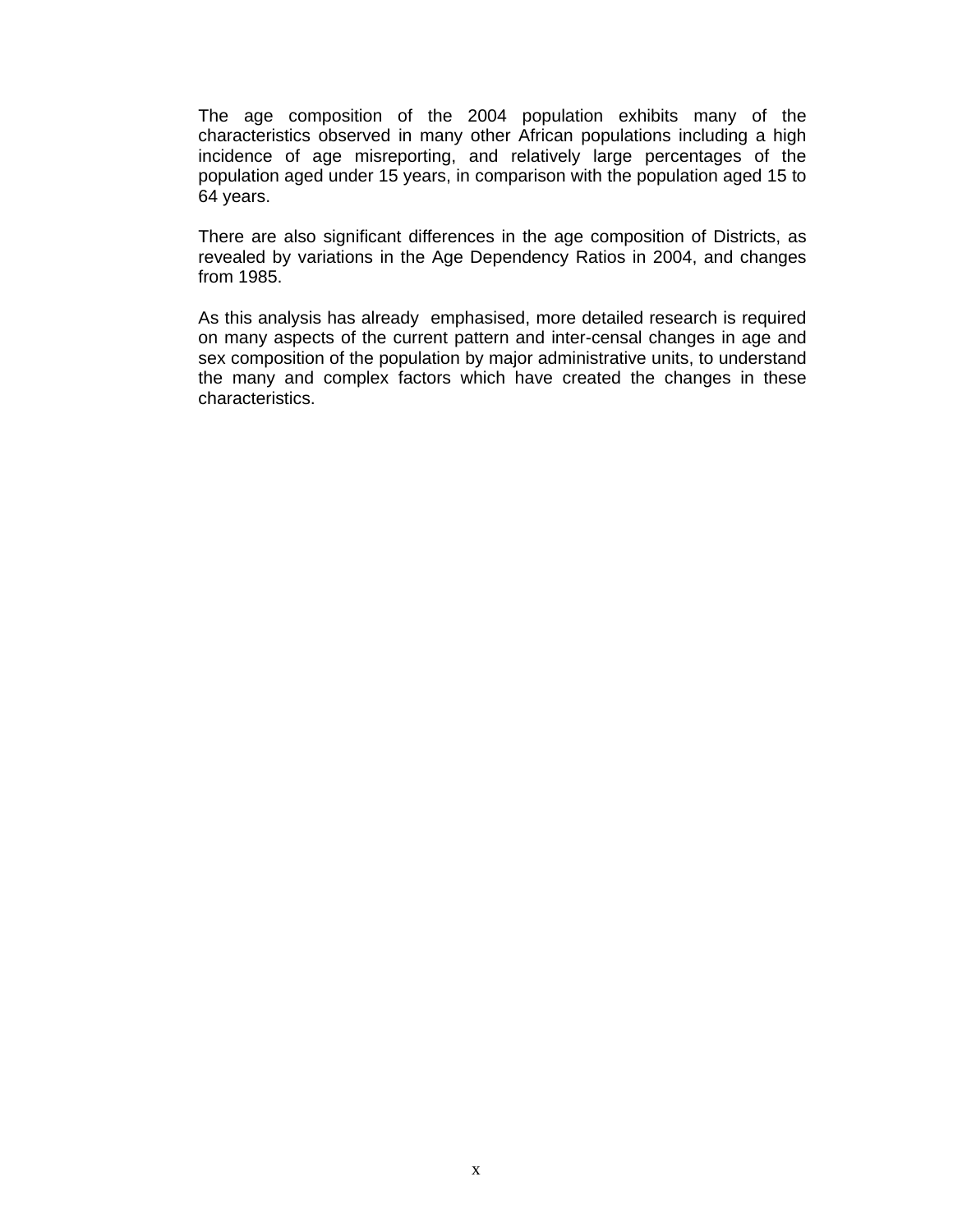#### **1. POPULATION SIZE**

#### **a. Type Of Enumeration**

The Population and Housing Census held between December 4 and December 19, 2004 (the 2004 Population Census) was the fourth complete national census conducted in Sierra Leone. The first was in 1963, the second and third in 1974 and 1985 respectively.

For the 2004 Population Census respondents were asked *"What are the names of persons who spent census night here (December 3 and 4, 2004)?"* This type of enumeration is usually referred to as 'de facto' because it includes persons who were physically present in the identified structure, and within the identified household on census night.

The 2004 Population Census involved a count of all persons who were found in dwelling units, in institutions, and those who had no fixed place of residence, referred to as the "floating population".

#### **b . Total Population 2004**

The final results of the 2004 Population and Housing Census show that Sierra Leone had a total population of 4,976,871. Of these, 4,930,532 persons, or 99.1 percent, were enumerated in households. In addition, 46,339, or 0.9 percent, referred to as "Special Population", comprised persons who were enumerated in institutions, and those persons who had no fixed place of residence, and are usually referred to as the "floating population".

The data on total population provide a basis for analysing changes in the total population of Sierra Leone since 1901, the current pattern of population distribution by major administrative divisions, and the inter-censal changes since 1985.

#### **c . Changes In Total Population Since 1901**

Compared to the total of 1,024,278 in 1901, the figures indicate that the population of Sierra Leone has grown by 385.9 percent in the 103 year period, at an average annual rate of 1.5 percent. This means that it took just over 62 years from 1901 to 1963 for the population to double its size, and another 40 years for the next doubling to take place.

The inter-censal growth rates are generally low, but show two distinct patterns (Table 1).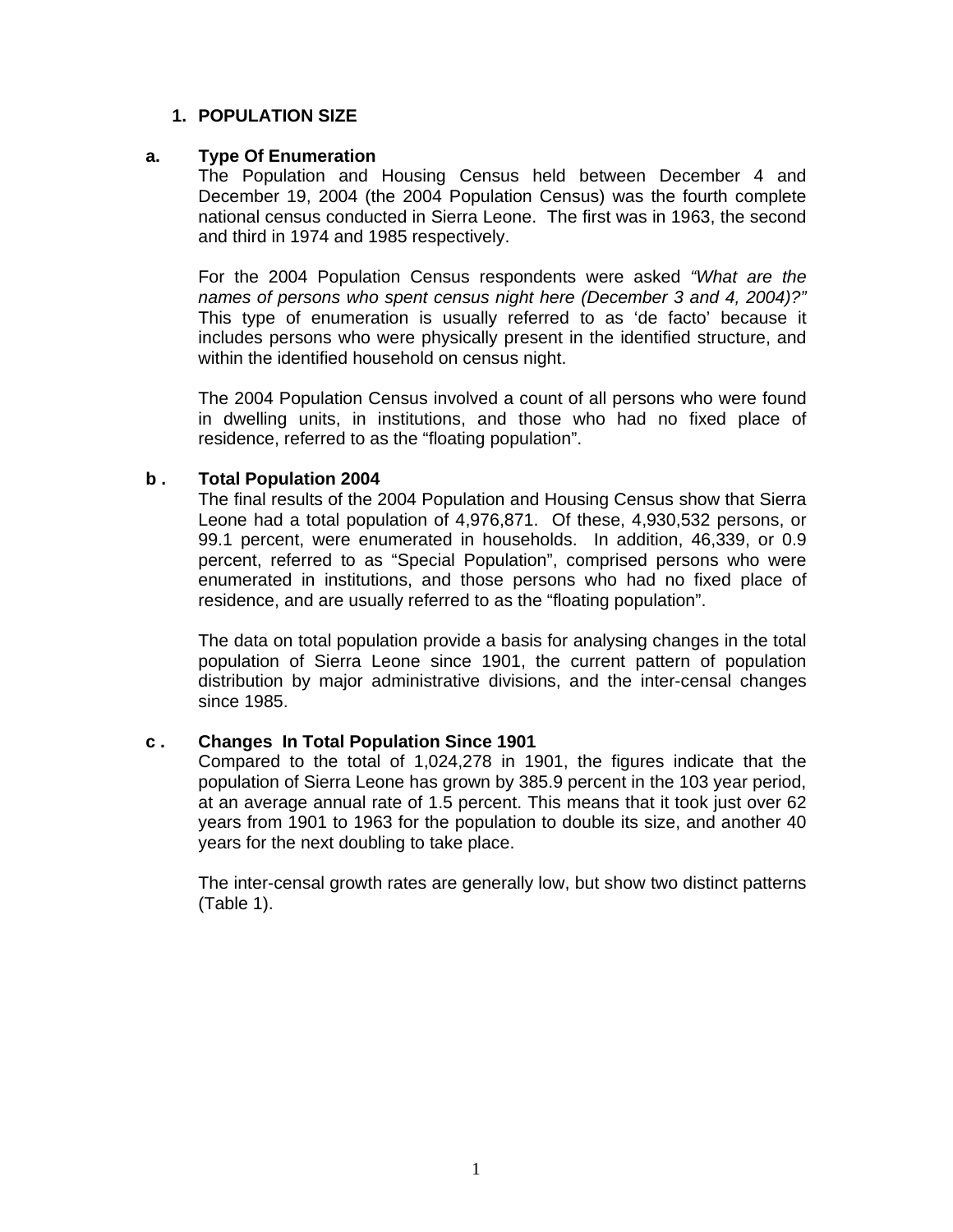| <b>Intercensal</b><br><b>Period</b> | Percentage<br><b>Change</b> | <b>Average Annual</b><br><b>Rate Of Change</b> |
|-------------------------------------|-----------------------------|------------------------------------------------|
| 1901 - 1911                         | 36.7                        | 3.2                                            |
| 1911 - 1921                         | 10.0                        | 1.0                                            |
| 1921 - 1931                         | 14.8                        | 1.4                                            |
| 1931 - 1948                         | 5.1                         | 0.3                                            |
| 1948 - 1963                         | 17.3                        | 1.1                                            |
| 1963 - 1974                         | 25.4                        | 2.0                                            |
| $1974 - 1985$                       | 28.5                        | 2.3                                            |
| $1985 - 2004$                       | 41.6                        | 1.8                                            |

#### **Table 1: Inter-censal Rate of Change of the Population of Sierra Leone 1901 To 2004**

For every period, from 1901 to 1963, the average annual rate of growth was less than 1.5 percent except for the inter-censal period 1901 -1911 when the annual rate of growth was 3.2 percent. For each of the four other periods, the rate of growth was less than 1.5 percent. In contrast for the three inter-censal periods which cover the four national censuses in 1963, 1974, 1985 and 2004, the rates of inter-censal growth were 2.0 percent for 1963 -1974, 2.3 percent for 1974 - 1985 and 1.8 percent for 1985 - 2004.

These two patterns may have been the result of the varying degrees of completeness of coverage in the two types of censuses. Censuses before 1963 consisted of counts in some areas, and estimates of the total population in others, and were therefore less complete in coverage, and less accurate in the final count of the total numbers of persons. In contrast, the population census of 1963 was the first truly national census during which every individual was enumerated throughout the country. Censuses in 1974, 1985 and 2004 have followed a similar pattern.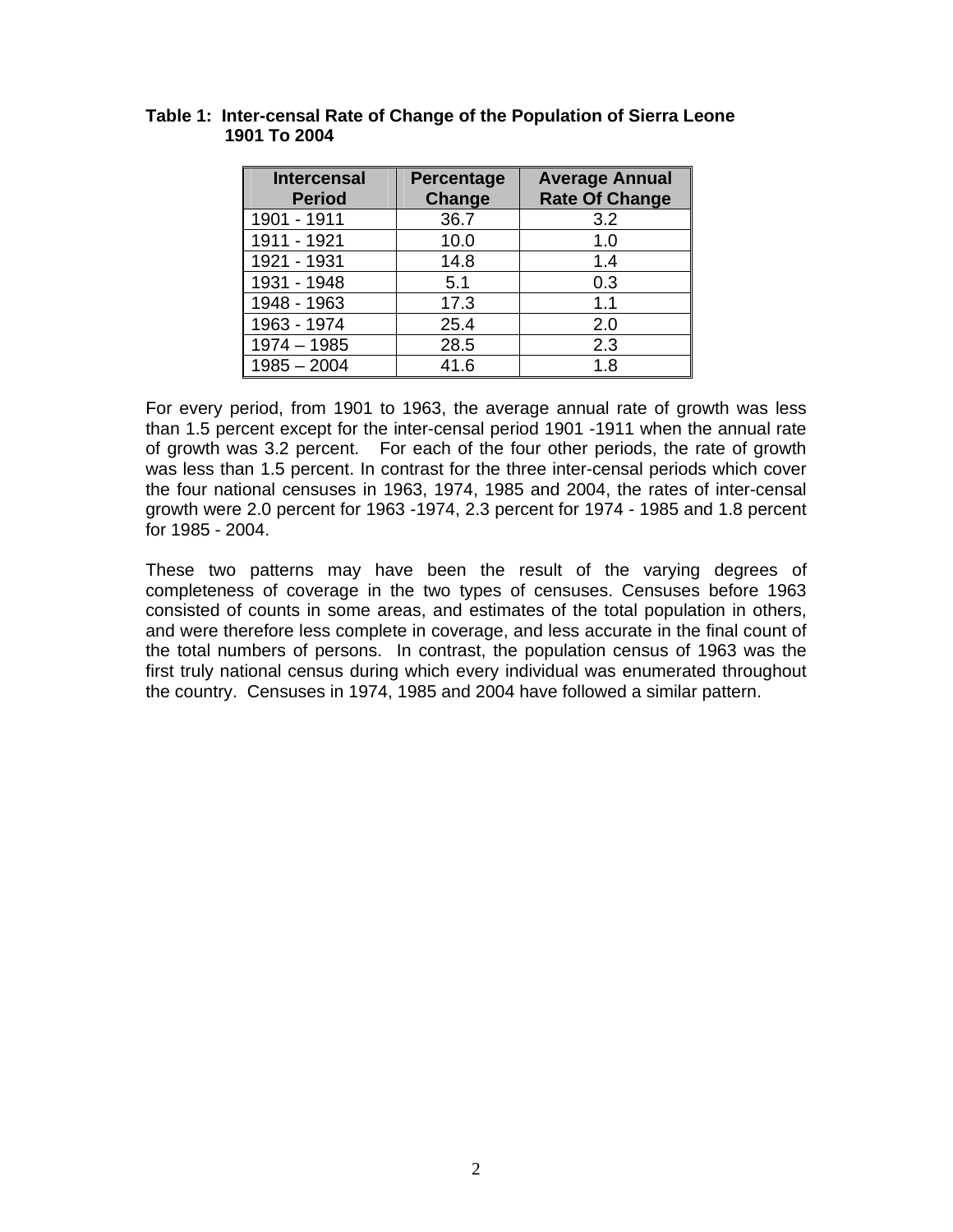#### **2. POPULATION DISTRIBUTION**

#### **a. Distribution By Major Administrative Units**

The total national population of 4,976,871 was distributed over the Eastern Region, Northern Region, Southern Region and the Western Area Region (formerly the Western Area). The original three Provinces were further subdivided, firstly into 12 Districts, and then into 150 chiefdoms. For the purposes of the 2004 Population Census, the renamed Western Area Province was divided into Western Area Rural and Western Area Urban. Western Area Rural was divided into four Wards and Western Area Urban into eight Wards.

These Regions, Districts, Chiefdom and Wards form the basis for the analysis of the total population by major administrative units.

#### *i : Regions And District*

The percentage distribution of the total national population of 4,976,871 by Region is shown in Table 2, and by District in Table 3.

#### **Table 2: Percentage Distribution of Total Population by Region 2004**

| <b>Region</b> | Percentage  |
|---------------|-------------|
| Eastern       | 23.9        |
| Northern      | 35.1        |
| Southern      | 22.0        |
| Western Area  | 19.0        |
| Sierra Leone  | 100.0       |
|               | (4,976,871) |

#### **Table 3: Percentage Distribution of Total Population by District 2004**

| <b>District</b>    | <b>Percentage</b> |
|--------------------|-------------------|
| Kailahun           | 7.2               |
| Kenema             | 10.0              |
| Kono               | 6.8               |
| <b>Bombali</b>     | 8.2               |
| Kambia             | 5.4               |
| Koinadugu          | 5.3               |
| Port Loko          | 9.1               |
| Tonkolili          | 7.0               |
| Bo                 | 9.3               |
| <b>Bonthe</b>      | 2.8               |
| Moyamba            | 5.3               |
| Pujehun            | 4.6               |
| Western Area Rural | 3.5               |
| Western Area Urban | 15.5              |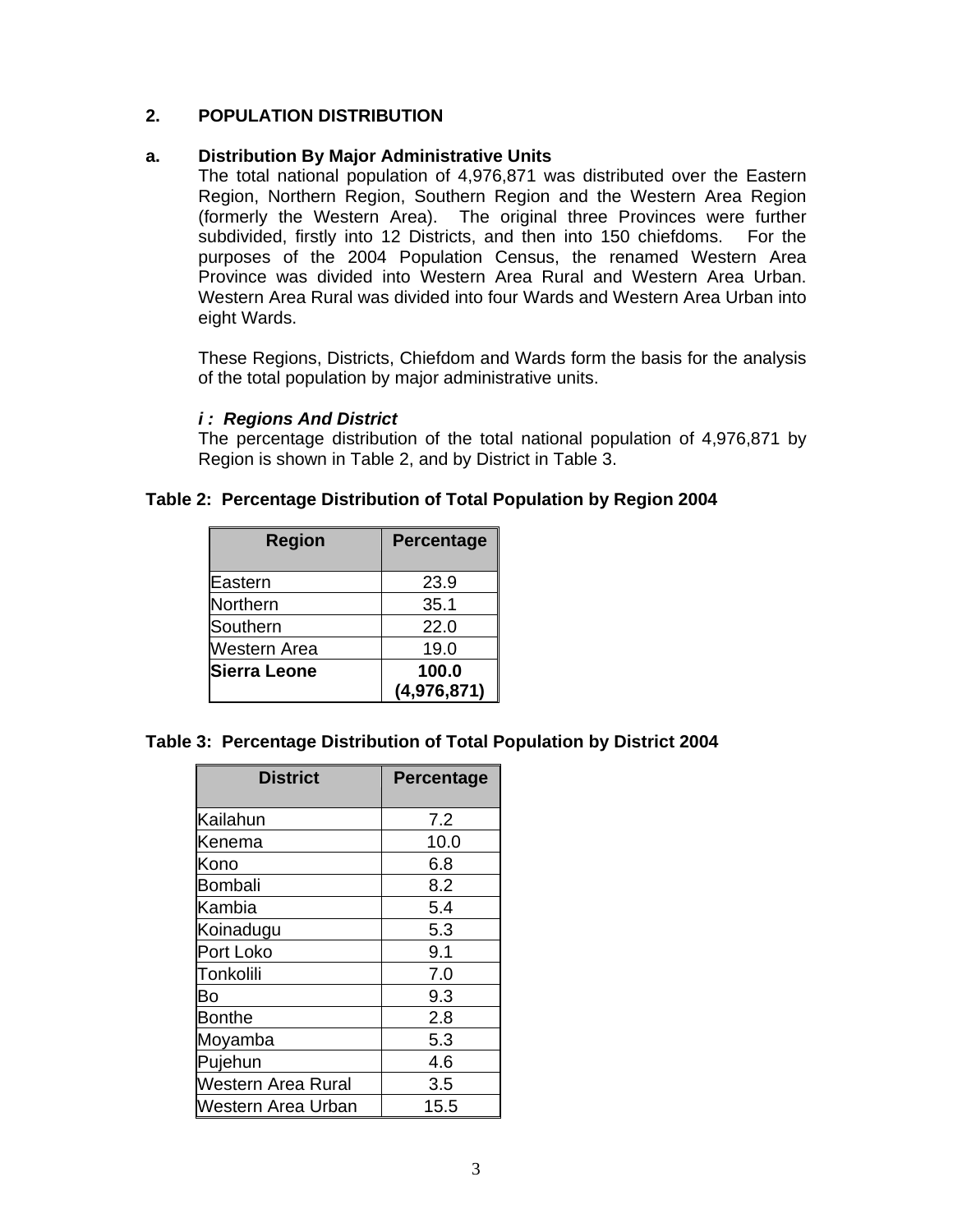| Sierra Leone | 100.0       |
|--------------|-------------|
|              | (4,976,871) |

Table 2 shows that of the four Regions, Northern had the largest share of the national population (35.1 percent), and the Western Area the smallest with 19.0 percent.

However, in relation to the Districts, as seen in Table 3, the Western Area Urban had the largest population with 15.5 percent of the total population. Kenema with 10.0 percent, Bo with 9.3 percent, Port Loko with 9.1 percent, and Bombali with 8.2 percent, had the four largest population outside Western Area Urban.

In contrast Bonthe with 2.8 percent, has the smallest population. However, there are two other Districts with fewer than 5 percent of the total population. They are Pujehun (4.6 percent) and Western Area Rural (3.5 percent).

#### *ii. Chiefdom*

The percentage distribution of the population for each District, tabulated by Chiefdoms, is shown in Table 4. The Table also shows the percentage of the national population in each Chiefdom.

The figures show a number of interesting features. Firstly, the number of Chiefdoms in each District varies from 7 in Kambia to 16 in Kenema. Each of the 10 other Districts has between 11 and 15 Chiefdoms.

As a result the population is widely, but unevenly, dispersed amongst the Chiefdoms in each District. Only four Chiefdoms contain more than 25 percent of the population of their District, and more than 3.0 percent of the national population. They are Kakua, with 38.8 percent of the population of Bo; Nongowa, with 36.1 percent of Kenema; Bombali Sebora with 25.9 percent of Bombali; and Yoni, with 25.2 percent of Tonkolili.

In relation to the total national population, only three Chiefdoms have more than 2.0 percent of the population of Sierra Leone. They are Nongowa in Kenema District (3.6 percent), Kakua in Bo District (3.6 percent), and Bombali Sebora in Bombali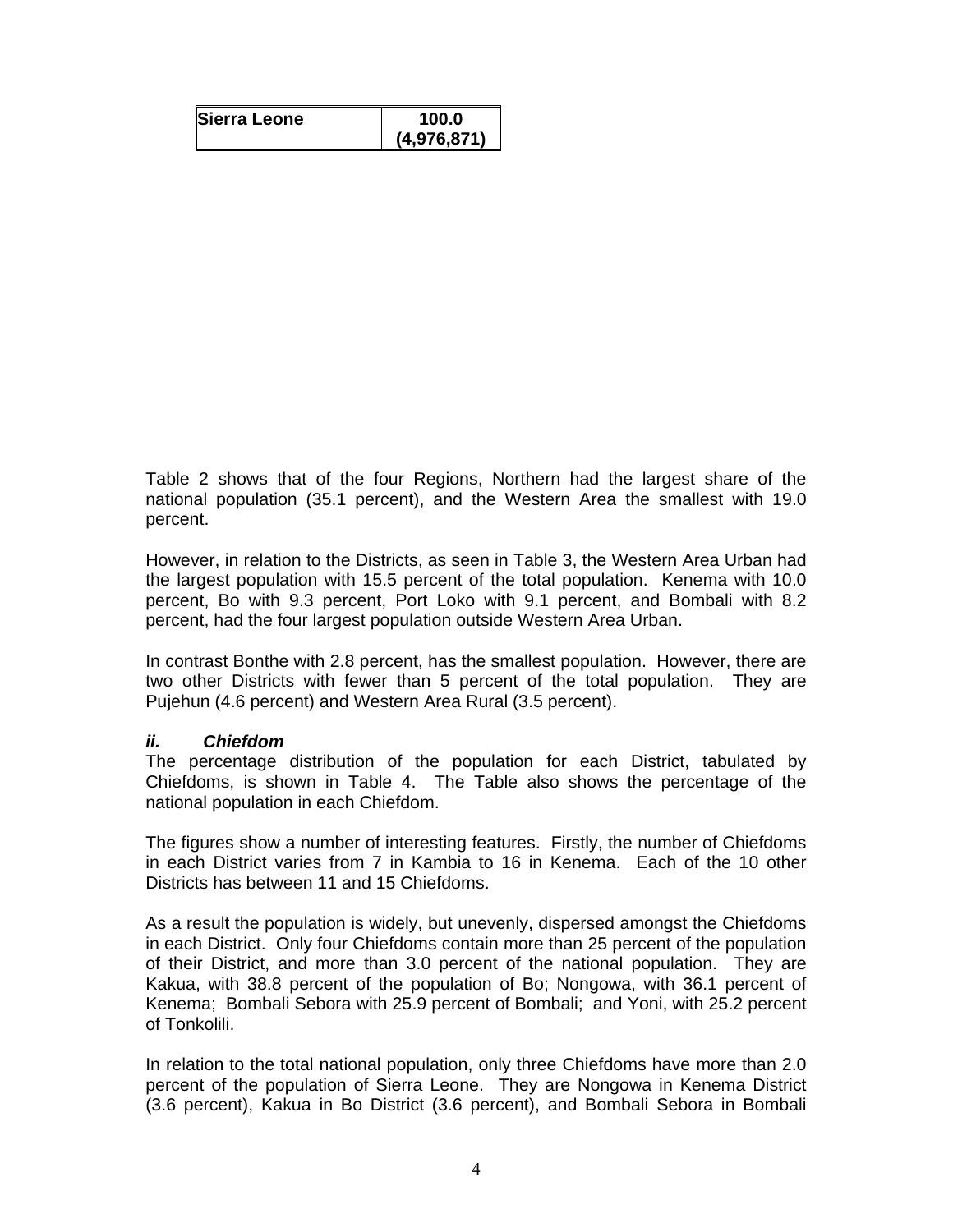District (2.1 percent). These three Chiefdoms contain the District and Provincial headquarter towns of Kenema Township, Bo Township, and Makeni, respectively.

#### *iii. Wards*

As expected, there is a greater concentration of population in the wards of the Western Area Rural, and in Western Area Urban (Table 4). Of the four Wards in Western Area Rural, Waterloo has 44.6 percent, and York Rural 36.5 percent, of the total population. Of the eight Wards in Western Area Urban, by far the biggest concentration of population is in East III with 40.9 percent of the population. Each of the other seven wards contains less than 15 percent of the population.

In relation to the national population, only East III with 6.4 percent, and West III with 2.3 percent, have more than 2.0 percent of the total population of Sierra Leone.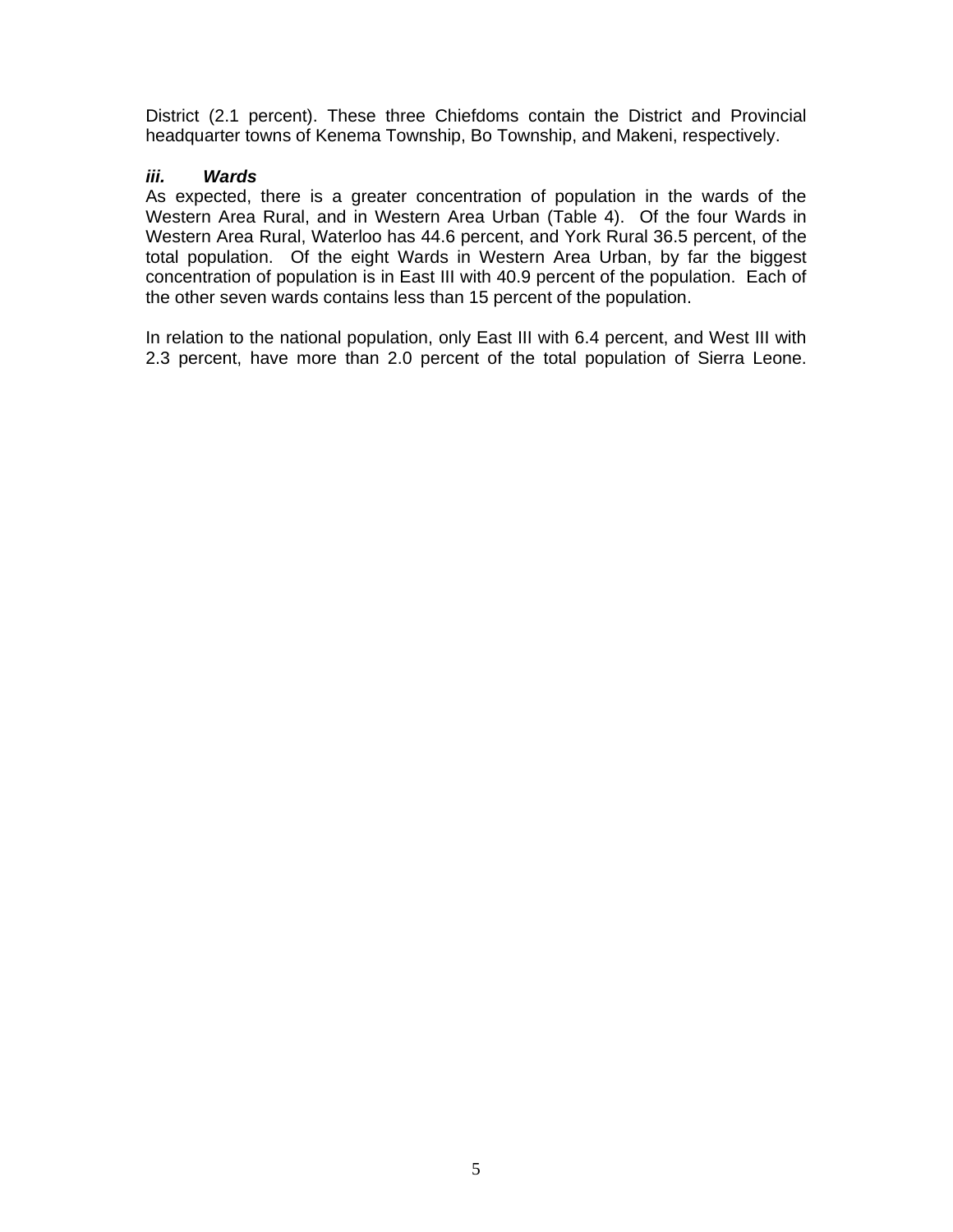| <b>KAILAHUN</b>   |                                                  |                                                  | <b>KENEMA</b>   |                                                  |                                                  | <b>KONO</b>     |                                                  |                                                         |
|-------------------|--------------------------------------------------|--------------------------------------------------|-----------------|--------------------------------------------------|--------------------------------------------------|-----------------|--------------------------------------------------|---------------------------------------------------------|
| <b>Chiefdom</b>   | <b>Percentage</b><br><b>Of District</b><br>Total | Percentage<br><b>Of National</b><br><b>Total</b> | <b>Chiefdom</b> | Percentage<br><b>Of District</b><br><b>Total</b> | <b>Percentage</b><br>Of National<br><b>Total</b> | <b>Chiefdom</b> | Percentage<br><b>Of District</b><br><b>Total</b> | <b>Percentage</b><br><b>Of National</b><br><b>Total</b> |
| Dea               | 2.8                                              | 0.2                                              | Dama            | 5.3                                              | 0.5                                              | Fiama           | 2.7                                              | 0.2                                                     |
| Jawie             | 11.9                                             | 0.9                                              | Dodo            | 2.9                                              | 0.3                                              | Gbane           | 4.4                                              | 0.3                                                     |
| Kissi Kama        | 3.6                                              | 0.3                                              | Gaura           | 3.5                                              | 0.3                                              | Gbane Kandor    | 1.2                                              | 0.1                                                     |
| Kissi Teng        | 8.5                                              | 0.6                                              | Gorama Mende    | 6.5                                              | 0.7                                              | Gbense          | 21.4                                             | 1.4                                                     |
| Kissi Tongi       | 9.3                                              | 0.7                                              | Kandu Lekpeama  | 4.4                                              | 0.4                                              | Gorama Kono     | 3.5                                              | 0.2                                                     |
| Kpeje Bongre      | 3.5                                              | 0.3                                              | Koya            | 2.0                                              | 0.2                                              | Kamara          | 3.7                                              | 0.3                                                     |
| <b>Kpeje West</b> | 3.6                                              | 0.3                                              | Langrama        | 0.9                                              | 0.1                                              | ∟ei             | 4.9                                              | 0.3                                                     |
| Luawa             | 18.3                                             | 1.3                                              | Lower Bambara   | 15.7                                             | 1.6                                              | Mafindor        | 2.0                                              | 0.1                                                     |
| Malema            | 6.5                                              | 0.5                                              | Malegohun       | 2.5                                              | 0.2                                              | Nimikoro        | 13.2                                             | 0.9                                                     |
| Mandu             | 5.5                                              | 0.4                                              | Niawa           | 1.7                                              | 0.2                                              | Nimiyama        | 7.8                                              | 0.5                                                     |
| Njaluahun         | 10.5                                             | 0.8                                              | Nomo            | 0.8                                              | 0.1                                              | Sandor          | 14.9                                             | 1.0                                                     |
| Penguia           | 3.5                                              | 0.3                                              | Nongowa         | 36.1                                             | 3.6                                              | Soa             | 6.3                                              | 0.4                                                     |
| Upper Bambara     | 7.9                                              | 0.6                                              | Simbaru         | 3.7                                              | 0.4                                              | Tankoro         | 13.1                                             | 0.9                                                     |
| Yawei             | 4.5                                              | 0.3                                              | Small Bo        | 6.3                                              | 0.6                                              | Toli            | 0.8                                              | 0.1                                                     |
|                   |                                                  |                                                  | Tunkia          | 4.3                                              | 0.4                                              |                 |                                                  |                                                         |
|                   |                                                  |                                                  | Wandor          | 3.5                                              | 0.3                                              |                 |                                                  |                                                         |
|                   | 100.0<br>(358,190)                               | 7.2                                              |                 | 100.0<br>(497, 948)                              | 10.0                                             |                 | 100.0<br>(335, 401)                              | 6.7                                                     |

# **Table 4 : Distribution Of Chiefdom Population As Percentage Of District Total And National Total**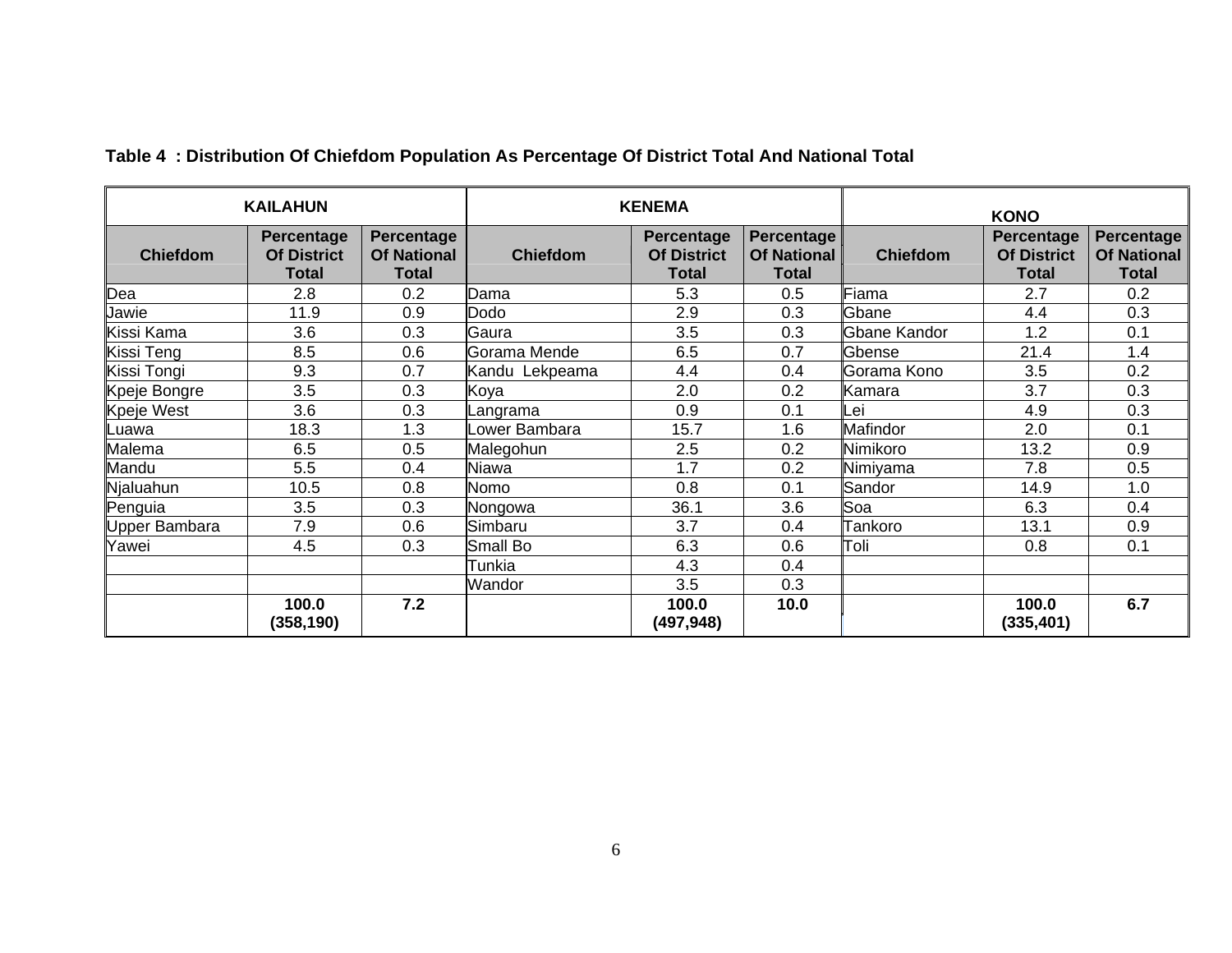| Table 4 (Contd.) : Distribution Of Chiefdom Population As Percentage Of District Total And National Total |  |
|-----------------------------------------------------------------------------------------------------------|--|
|                                                                                                           |  |

| <b>BOMBALI</b>      | <b>KAMBIA</b>                                           |                                                         |                 | <b>KOINADUGU</b>                                        |                                                         |                    |                                    |                                                             |
|---------------------|---------------------------------------------------------|---------------------------------------------------------|-----------------|---------------------------------------------------------|---------------------------------------------------------|--------------------|------------------------------------|-------------------------------------------------------------|
| <b>Chiefdom</b>     | <b>Percentage</b><br><b>Of District</b><br><b>Total</b> | <b>Percentage</b><br><b>Of National</b><br><b>Total</b> | <b>Chiefdom</b> | <b>Percentage</b><br><b>Of District</b><br><b>Total</b> | <b>Percentage</b><br><b>Of National</b><br><b>Total</b> | <b>Chiefdom</b>    | <b>Of District</b><br><b>Total</b> | Percentage Percentage<br><b>Of National</b><br><b>Total</b> |
| <b>Biriwa</b>       | 6.9                                                     | 0.6                                                     | <b>Bramaia</b>  | 9.4                                                     | 0.5                                                     | Dembelia Sinkunia  | 5.2                                | 0.3                                                         |
| Bombali Sebora      | 25.9                                                    | 2.1                                                     | Gbinle -Dixing  | 7.2                                                     | 0.4                                                     | Diang              | 7.4                                | 0.4                                                         |
| ∥Gbanti-Kamaranka   | 6.4                                                     | 0.5                                                     | Magbema         | 24.9                                                    | 1.4                                                     | Follosaba Dembelia | 5.5                                | 0.3                                                         |
| Gbendembu Ngowahun  | 7.3                                                     | 0.6                                                     | Mambolo         | 12.5                                                    | 0.7                                                     | Kasunko            | 7.7                                | 0.4                                                         |
| ibeisaygahun.       | 3.3                                                     | 0.3                                                     | Masungbala      | 10.5                                                    | 0.6                                                     | Mongo              | 11.0                               | 0.6                                                         |
| Magbaimba Ndorhahun | 2.1                                                     | 0.2                                                     | Samu            | 21.0                                                    | 1.1                                                     | Neya               | 12.6                               | 0.7                                                         |
| Makari Gbanti       | 10.1                                                    | 0.8                                                     | Tonko Limba     | 14.5                                                    | 0.8                                                     | Nieni              | 14.7                               | 0.8                                                         |
| Paki Masabong       | 4.2                                                     | 0.3                                                     |                 |                                                         |                                                         | Sengbe             | 8.5                                | 0.5                                                         |
| Safroko Limba       | 5.2                                                     | 0.4                                                     |                 |                                                         |                                                         | Sulima             | 7.5                                | 0.4                                                         |
| Sanda Loko          | 6.8                                                     | 0.6                                                     |                 |                                                         |                                                         | Wara Wara Bafodia  | 9.7                                | 0.5                                                         |
| Sanda Tendaren      | 4.6                                                     | 0.4                                                     |                 |                                                         |                                                         | Wara Wara Yagala*  | 10.2                               | 0.5                                                         |
| Sella Limba         | 12.9                                                    | 1.1                                                     |                 |                                                         |                                                         |                    |                                    |                                                             |
| Tambakka            | 4.3                                                     | 0.4                                                     |                 |                                                         |                                                         |                    |                                    |                                                             |
|                     | 100.0<br>(408, 390)                                     | 8.2                                                     |                 | 100.0<br>(270, 462)                                     | 5.4                                                     |                    | 100.0<br>(65, 758)                 | 5.3                                                         |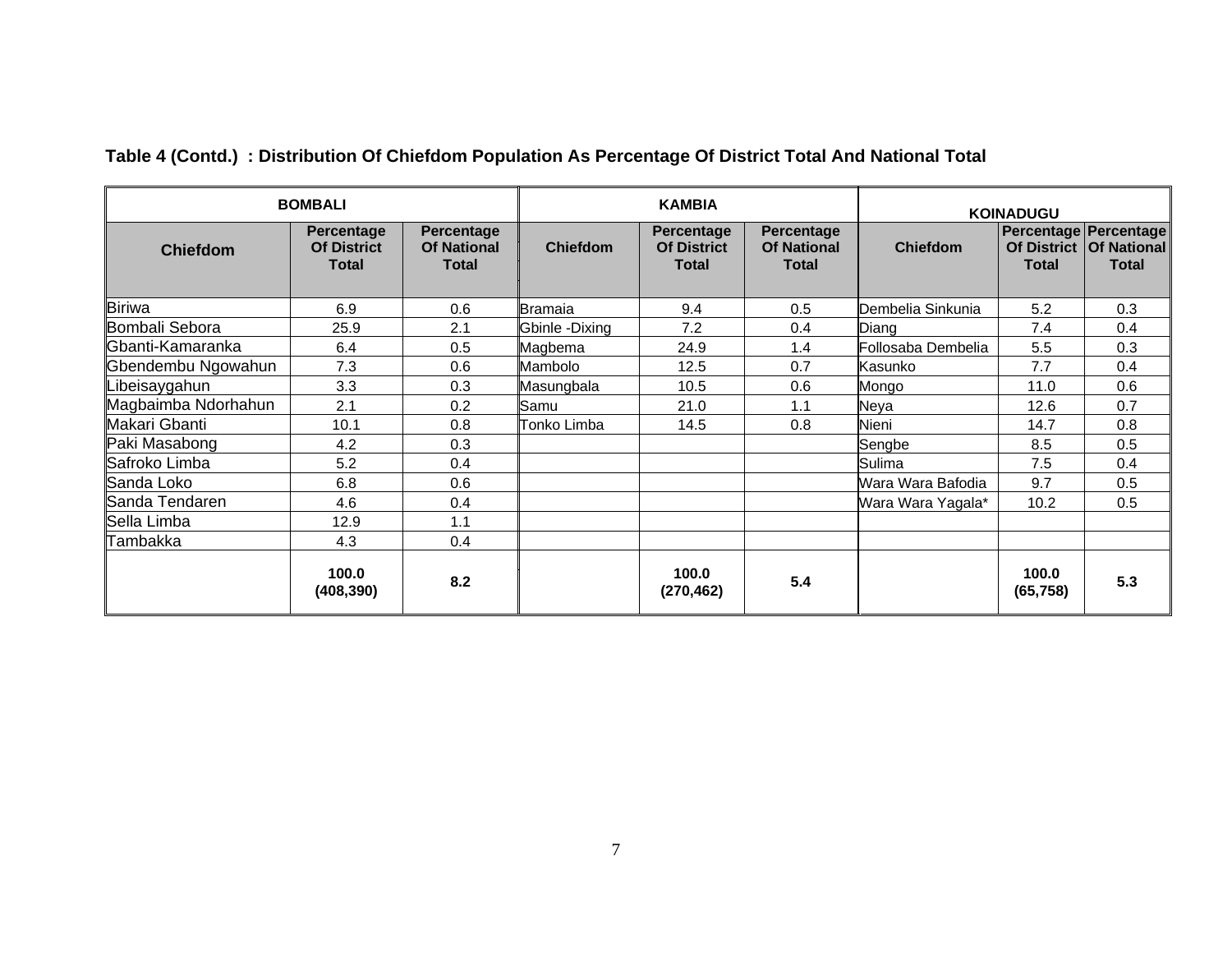| <b>PORT LOKO</b>  |                                           |                                                  | <b>TONKOLILI</b>  |                                                  |                                           | <b>BO</b>          |                                                  |                                                  |
|-------------------|-------------------------------------------|--------------------------------------------------|-------------------|--------------------------------------------------|-------------------------------------------|--------------------|--------------------------------------------------|--------------------------------------------------|
| <b>Chiefdom</b>   | Percentage<br><b>Of District</b><br>Total | Percentage<br><b>Of National</b><br><b>Total</b> | <b>Chiefdom</b>   | <b>Percentage</b><br><b>Of District</b><br>Total | Percentage<br><b>Of National</b><br>Total | <b>Chiefdom</b>    | <b>Percentage</b><br><b>Of District</b><br>Total | Percentage<br><b>Of National</b><br><b>Total</b> |
| <b>BKM</b>        | 7.1                                       | 0.6                                              | Gbonkolenken      | 13.8                                             | 1.0                                       | <b>Badjia</b>      | 1.7                                              | 0.2                                              |
| Buya Romende      | 6.1                                       | 0.6                                              | Kafe Simira       | 5.7                                              | 0.4                                       | Bagbo              | 5.4                                              | 0.5                                              |
| <b>Dibia</b>      | 3.3                                       | 0.3                                              | Kalansogoia       | 4.7                                              | 0.3                                       | Bagbwe             | 2.4                                              | 0.2                                              |
| Kaffu Bullom      | 15.3                                      | 1.4                                              | Kholifa Mabang    | 3.6                                              | 0.3                                       | Baoma              | 11.0                                             | 1.0                                              |
| Koya              | 14.0                                      | 1.3                                              | Kholifa Rowalla   | 13.7                                             | 1.0                                       | <b>Bumpe Ngawo</b> | 7.7                                              | 0.7                                              |
| _okomasama        | 15.9                                      | 1.5                                              | Kunike Barina     | 3.9                                              | 0.3                                       | Gbo                | 1.1                                              | 0.1                                              |
| Maforki           | 15.0                                      | 1.4                                              | Kunike Sanda      | 12.4                                             | 0.9                                       | Uaimama-<br>Bongor | 5.6                                              | 0.5                                              |
| Marampa           | 8.0                                       | 0.7                                              | <b>Malal Mara</b> | 4.0                                              | 0.3                                       | Kakua              | 38.8                                             | 3.6                                              |
| Masimera          | 7.2                                       | 0.7                                              | <b>S</b> ambaya   | 6.5                                              | 0.5                                       | Komboya            | 3.4                                              | 0.3                                              |
| Sanda Magbolontor | 3.3                                       | 0.3                                              | Tane              | 6.4                                              | 0.4                                       | Lugbu              | 5.1                                              | 0.5                                              |
| <b>TMS</b>        | 4.6                                       | 0.4                                              | Yoni              | 25.2                                             | 1.8                                       | Niawa Lenga        | 2.4                                              | 0.2                                              |
|                   |                                           |                                                  |                   |                                                  |                                           | Selenga            | 1.2                                              | 0.1                                              |
|                   |                                           |                                                  |                   |                                                  |                                           | Tikonko            | 8.5                                              | 0.8                                              |
|                   |                                           |                                                  |                   |                                                  |                                           | Valunia            | 3.8                                              | 0.4                                              |
|                   |                                           |                                                  |                   |                                                  |                                           | Wunde              | 2.1                                              | 0.2                                              |
|                   | 100.0<br>(453,746)                        | 9.1                                              |                   | 100.0<br>(347, 197)                              | 7.0                                       |                    | 100.0<br>(463, 668)                              | 9.3                                              |

# **Table 4 (Contd.): Distribution Of Chiefdom Population As Percentage Of District Total And National Total**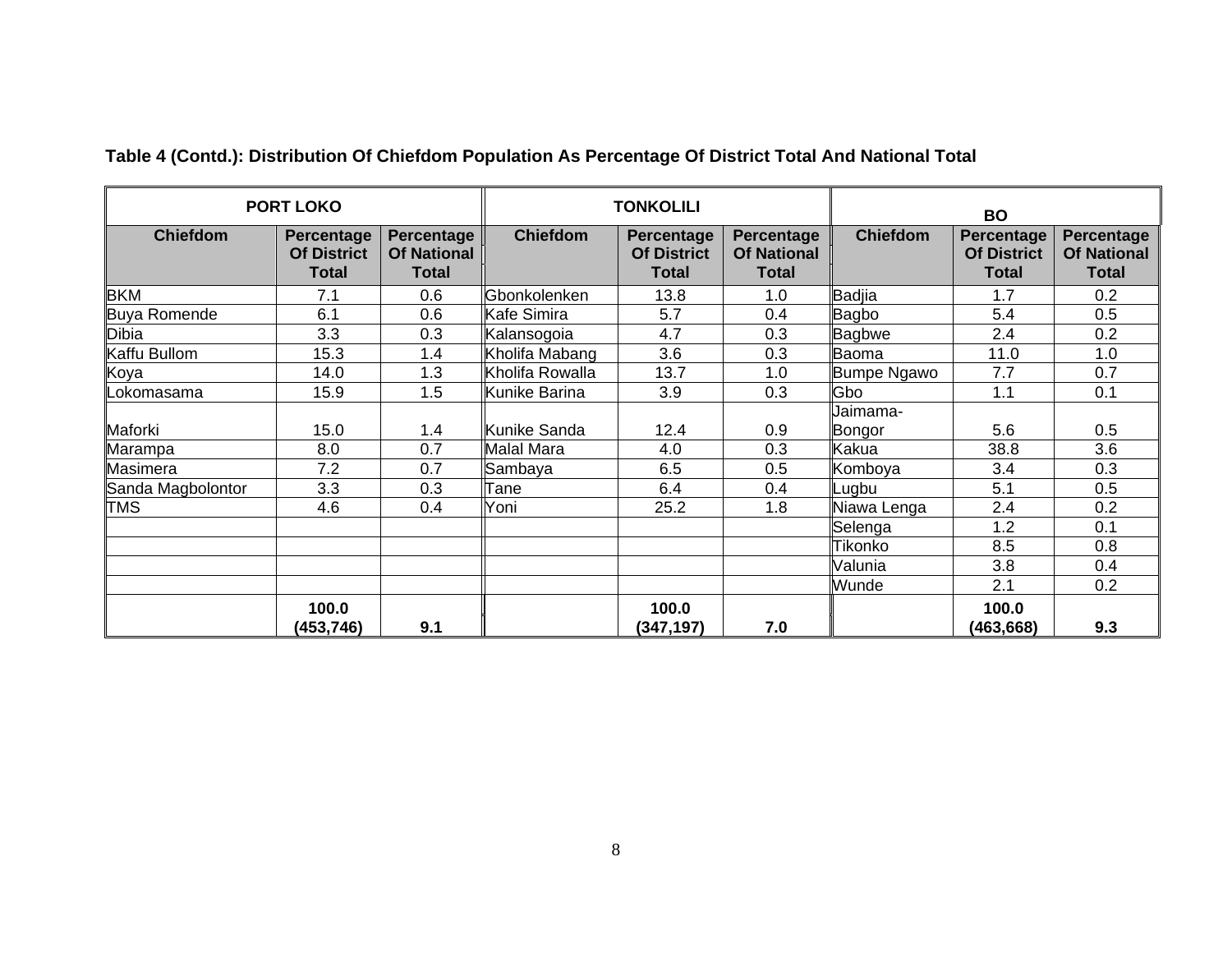|                 | <b>BONTHE</b>                                    |                                                         |                    | <b>MOYAMBA</b><br><b>PUJEHUN</b>                        |                                                                  |                |                                                         |                                                  |  |
|-----------------|--------------------------------------------------|---------------------------------------------------------|--------------------|---------------------------------------------------------|------------------------------------------------------------------|----------------|---------------------------------------------------------|--------------------------------------------------|--|
| <b>Chiefdom</b> | Percentage<br><b>Of District</b><br><b>Total</b> | <b>Percentage</b><br><b>Of National</b><br><b>Total</b> | <b>Chiefdom</b>    | <b>Percentage</b><br><b>Of District</b><br><b>Total</b> | <b>Percentage Chiefdom</b><br><b>Of National</b><br><b>Total</b> |                | <b>Percentage</b><br><b>Of District</b><br><b>Total</b> | Percentage<br><b>Of National</b><br><b>Total</b> |  |
| Bendu Cha       | 3.4                                              | 0.1                                                     | Bagruwa            | 7.3                                                     | 0.4                                                              | Barri          | 14.1                                                    | 0.6                                              |  |
| <b>Bum</b>      | 13.5                                             | 0.4                                                     | <b>Bumpeh</b>      | 12.4                                                    | 0.7                                                              | Gallinasperi*  | 11.9                                                    | 0.5                                              |  |
| Dema            | 3.8                                              | 0.1                                                     | Dasse              | 4.2                                                     | 0.2                                                              | Kpaka          | 5.6                                                     | 0.3                                              |  |
| Imperi          | 12.6                                             | 0.4                                                     | Fakunya            | 8.6                                                     | 0.4                                                              | Kpanga-Kabonde | 14.6                                                    | 0.7                                              |  |
| Jong            | 20.4                                             | 0.6                                                     | Kagboro            | 11.9                                                    | 0.6                                                              | <b>Makpele</b> | 9.6                                                     | 0.4                                              |  |
| Kpanda Kemo     | 5.5                                              | 0.2                                                     | Kaiyamba           | 8.3                                                     | 0.4                                                              | Malen          | 9.7                                                     | 0.4                                              |  |
| Kwamebai Krim   | 5.5                                              | 0.2                                                     | Kamajei            | 3.3                                                     | 0.2                                                              | Mano Sakrim    | 3.3                                                     | 0.2                                              |  |
| Nongoba Bullom  | 9.7                                              | 0.3                                                     | Kongbora           | 4.3                                                     | 0.2                                                              | Panga Krim     | 2.9                                                     | 0.1                                              |  |
| Sittia          | 9.6                                              | 0.3                                                     | Kori               | 11.1                                                    | 0.6                                                              | Pejeh          | 4.5                                                     | 0.2                                              |  |
| Sogbini         | 5.6                                              | 0.2                                                     | Kowa               | 2.7                                                     | 0.1                                                              | Soro Gbema     | 14.0                                                    | 0.6                                              |  |
| Yawbeko         | 3.4                                              | 0.1                                                     | Lower Banta        | 9.9                                                     | 0.5                                                              | Sowa           | 6.7                                                     | 0.3                                              |  |
| Bonthe Town     | 7.0                                              | 0.2                                                     | <b>Ribbi</b>       | 9.6                                                     | 0.5                                                              | <b>YKK</b>     | 3.1                                                     | 0.1                                              |  |
|                 |                                                  |                                                         | Timdale            | 3.1                                                     | 0.2                                                              |                |                                                         |                                                  |  |
|                 |                                                  |                                                         | <b>Upper Banta</b> | 3.2                                                     | 0.2                                                              |                |                                                         |                                                  |  |
|                 | 100.0<br>(139, 687)                              | 2.8                                                     |                    | 100.0<br>(260,910)                                      | 5.2                                                              |                | 100.0<br>(228,392)                                      | 4.6                                              |  |

# **Table 4 (Contd.) : Distribution Of Chiefdom Population As Percentage Of District Total And National Total**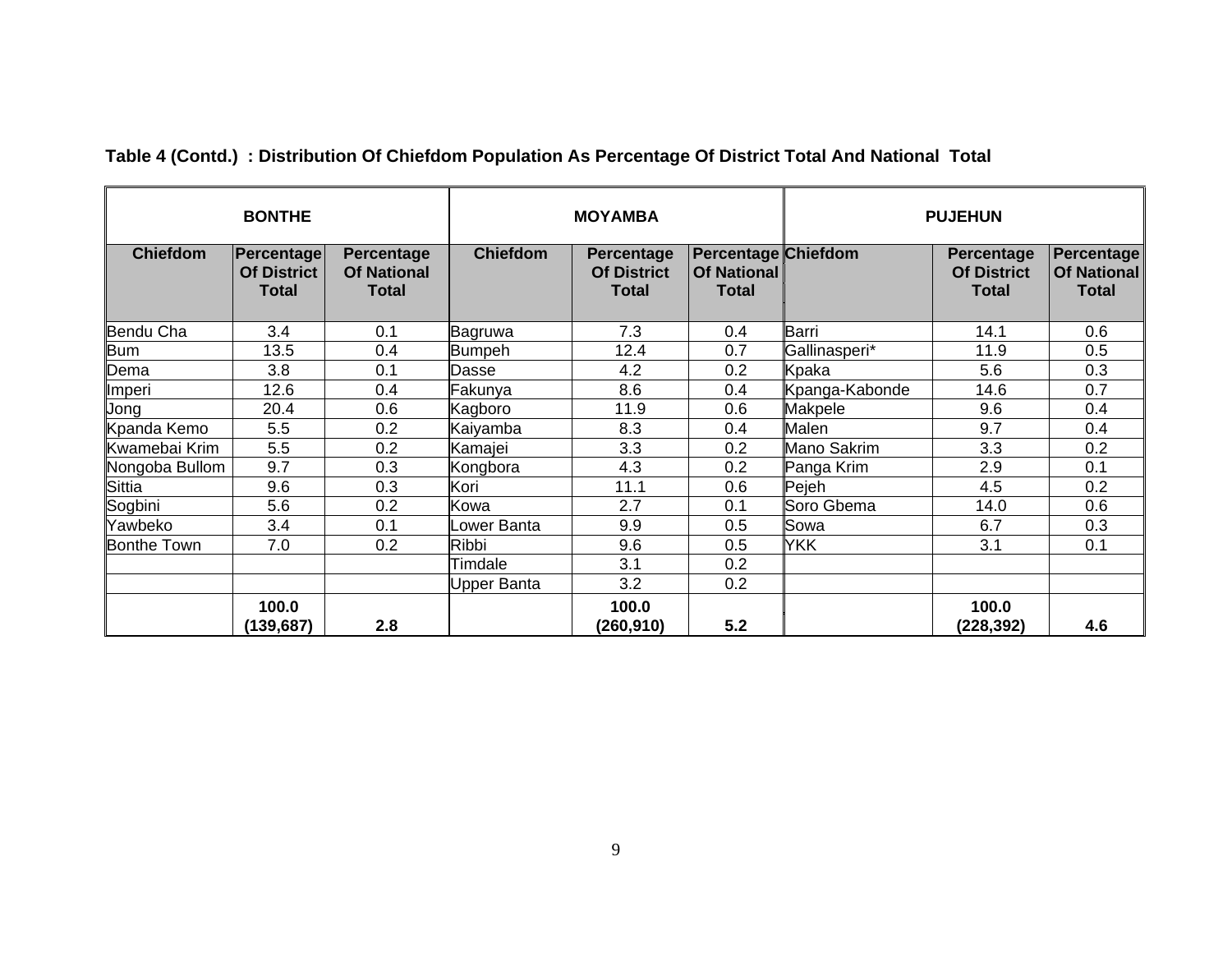**Table 4 (Contd.): Distribution Of Chiefdom Population As Percentage Of District Total And National Total** 

|                   | <b>WESTERN AREA RURAL</b>                               |                                                         |                   | <b>WESTERN AREA URBAN</b>                               |                                                         |  |  |
|-------------------|---------------------------------------------------------|---------------------------------------------------------|-------------------|---------------------------------------------------------|---------------------------------------------------------|--|--|
| <b>Ward</b>       | <b>Percentage</b><br><b>Of District</b><br><b>Total</b> | <b>Percentage</b><br><b>Of National</b><br><b>Total</b> | <b>Ward</b>       | <b>Percentage</b><br><b>Of District</b><br><b>Total</b> | <b>Percentage</b><br><b>Of National</b><br><b>Total</b> |  |  |
| Koya              | 13.2                                                    | 0.5                                                     | Central 1         | 6.5                                                     | 1.0                                                     |  |  |
| Mountain          | 5.7                                                     | 0.2                                                     | Central 2         | 2.6                                                     | 0.4                                                     |  |  |
| Waterloo          | 44.6                                                    | 1.6                                                     | lEast 1           | 7.1                                                     | 1.1                                                     |  |  |
| <b>York Rural</b> | 36.5                                                    | 1.3                                                     | East 2            | 10.3                                                    | 1.6                                                     |  |  |
|                   |                                                         |                                                         | $\mathsf{East} 3$ | 40.9                                                    | 6.4                                                     |  |  |
|                   |                                                         |                                                         | West 1            | 6.0                                                     | 0.9                                                     |  |  |
|                   |                                                         |                                                         | West 2            | 11.8                                                    | 1.8                                                     |  |  |
|                   |                                                         |                                                         | West 3            | 14.7                                                    | 2.3                                                     |  |  |
|                   | 100.0<br>(174,249)                                      | 3.5                                                     |                   | 100.0<br>(772, 873)                                     | 15.5                                                    |  |  |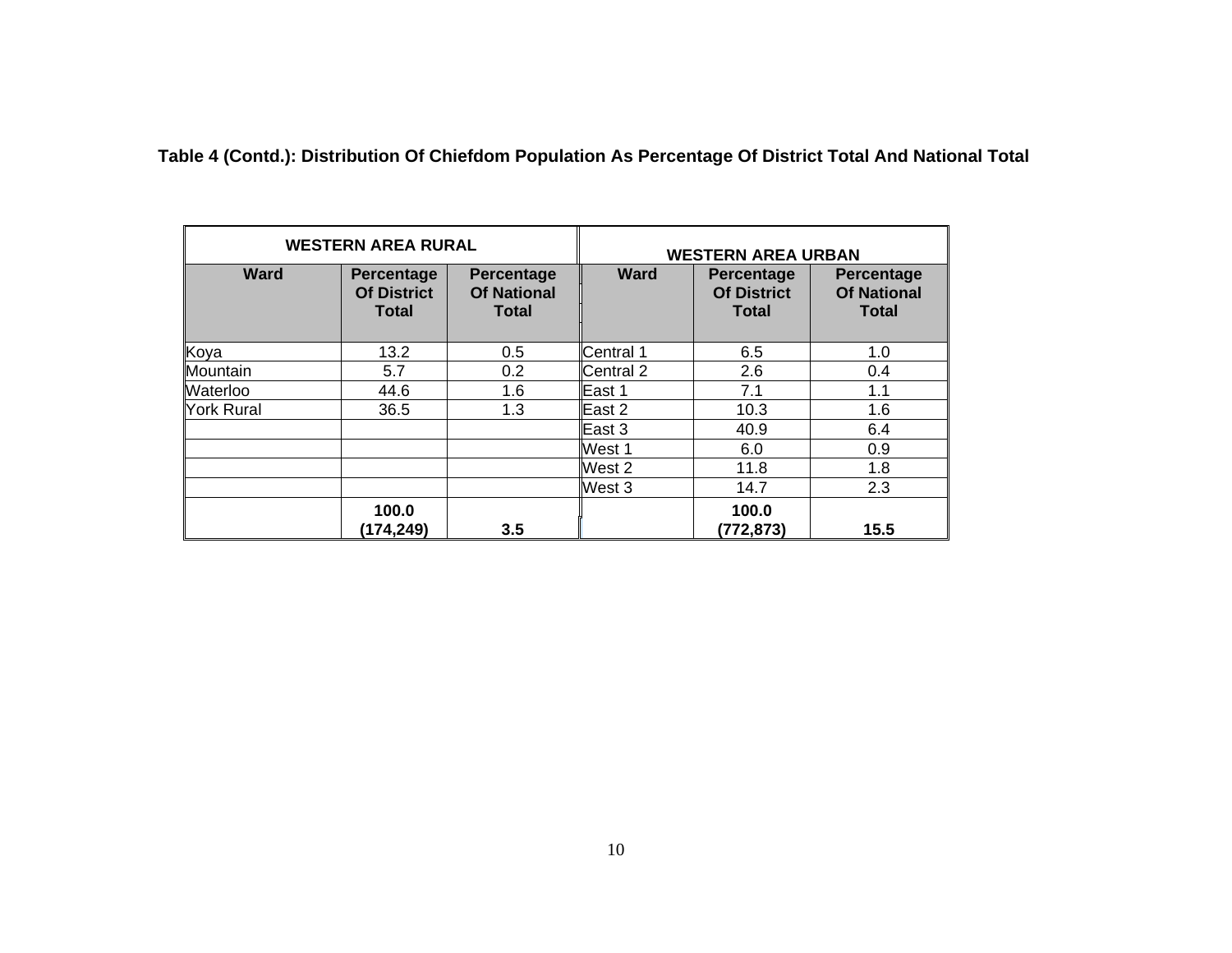#### **b: Changes In Population Size 1985 To 2004**

#### *i. Regions and Districts*

The percentage change, and average annual change, in the population size for 1985 to 2004 for Regions are shown in Table 5, and for Districts in Table 6.

#### **Table 5: Percentage Change and Average Annual Change in Population Size of Regions1985 To 2004**

| <b>Region</b> | Percentage<br>Change | Average<br><b>Annual</b><br>Change |
|---------------|----------------------|------------------------------------|
| Eastern       | 24.0                 | 1.1                                |
| Northern      | 38.6                 | 1.7                                |
| Southern      | 47.4                 | 2.9                                |
| Western Area  | 70.9                 | 1.8                                |
| Sierra Leone  | 41.6                 | 1.8                                |

#### **Table 6: Percentage Change and Average Annual Change in Population Size Of Districts 1985 To 2004**

| <b>District</b>           | <b>Percent</b> | Average       |
|---------------------------|----------------|---------------|
|                           | age            | <b>Annual</b> |
|                           | <b>Change</b>  | Change        |
| Kailahun                  | 53.2           | 2.3           |
| Kenema                    | 47.7           | 2.1           |
| Kono                      | $-13.9$        | $-0.8$        |
| <b>Bombali</b>            | 28.5           | 1.3           |
| Kambia                    | 45.2           | 2.0           |
| Koinadugu                 | 45.0           | 2.0           |
| Port Loko                 | 37.8           | 1.7           |
| Tonkolili                 | 42.8           | 1.9           |
| Bo                        | 72.6           | 2.9           |
| <b>Bonthe</b>             | 33.0           | 1.5           |
| Moyamba                   | 4.1            | 0.2           |
| Pujehun                   | 94.9           | 3.6           |
| <b>Western Area Rural</b> | 106.3          | 3.9           |
| Western Area Urban        | 64.5           | 2.7           |

As figures in Table 5 show, the biggest increase in population between 1985 and 2004, 47.4 percent or 2.9 percent per annum, was in the Southern Region, while the Eastern Region, with 24.0 percent or 1.1 percent per annum, experienced the smallest rate of growth.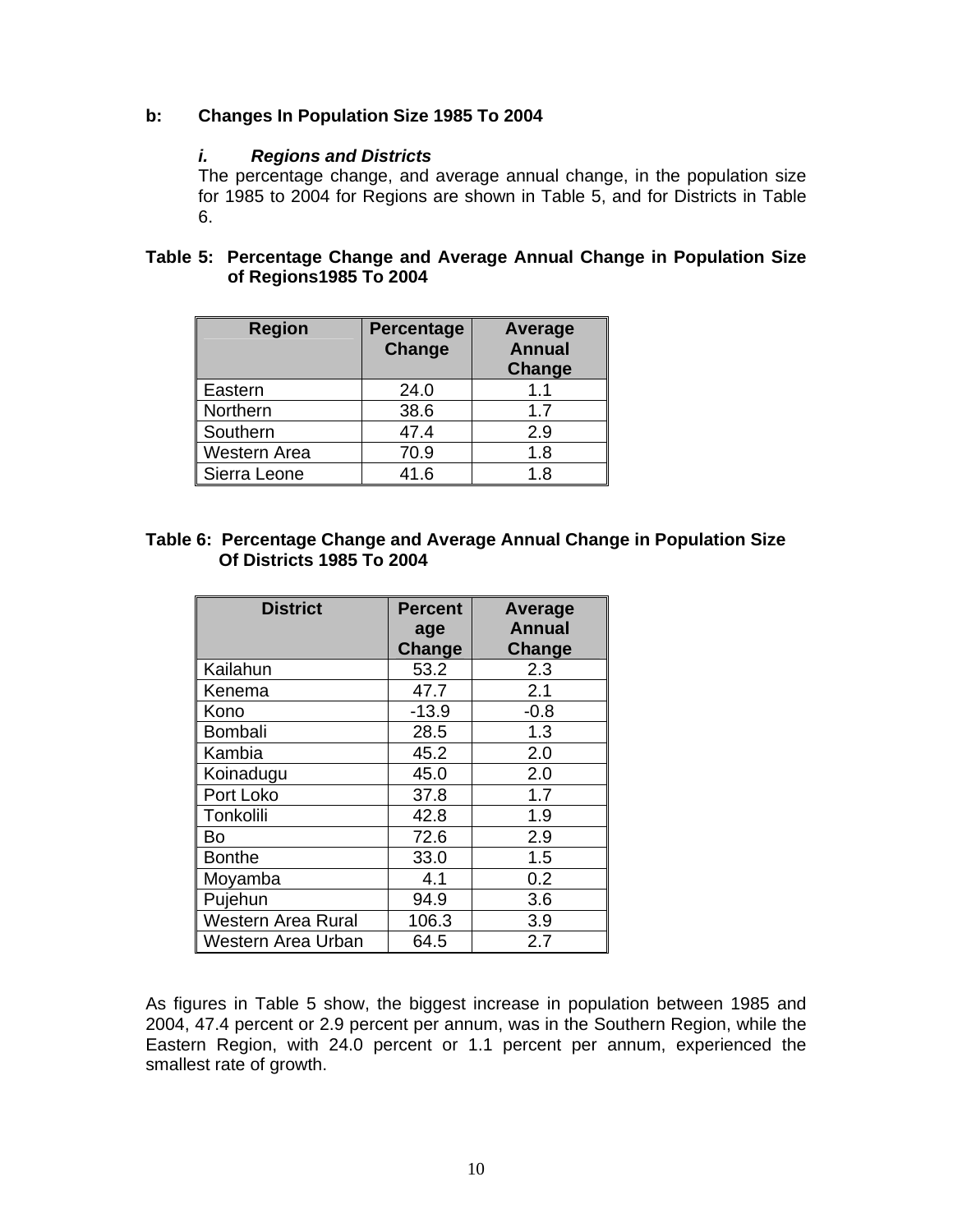However, for the Districts, figures in Table 6 indicate that the population of Western Area Rural increased by 106.3 percent, or 3.9 percent per annum, between 1985 and 2004. Other Districts in which the population increased by more than 50 percent or 2.2 percent per annum, were Pujehun (94.9 percent, or 3.6 percent per annum), Western Area Urban (64.5 percent or 2.7 percent per annum), Bo (72.6 percent or 2.9 percent per annum), and Kailahun (53.2 percent or 2.3 percent per annum).

In contrast, the smallest increases, of less than 30 percent, occurred in Moyamba (4.1 percent or 0.2 percent per annum) and Bombali (28.5 percent or 1.3 percent per annum)

The most significant change was in Kono in which the population declined by 13.9 percent, or 0.8 percent per annum during the inter-censal period.

#### *ii. Chiefdoms*

As shown in Table 7, all the Chiefdoms in Kailahun, Kambia, Bo, Bonthe, Pujehum, and all the Wards in Western Area Rural experienced an increase in population between 1985 and 2004, a reflection of the relatively large population increases in these Districts (Table 3).

While in many Chiefdoms, the population has more than doubled in the inter-censal years, the largest increases, of over 200 percent, were in Kholifa Rowalla (331 percent) and in Kunike Sanda (244 percent), both in Tonkolili; in Soro Gbema (229 percent) in Pujehun; and Mountain (223 percent) and York Rural (203 percent) in Western Area Rural.

However, in a number of Districts the population has increased in size in some Chiefdoms but declined in others, for example in Kono, Bombali, Tonkolili, Moyamba and Western Area Rural.

The decline in the population of Kono, observed in Table 7, appears to have had the greatest impact in six of the fourteen Chiefdoms. There was a decrease in population size of between 12 percent in Toli and 51 percent in Kamara.

Hostile rebel activity during the 10-year Rebel War all over the country, and its adverse impact on all types of economic activity, both nationally and at District and Chiefdom levels, including diamond mining in Kono, certainly caused the population to migrate from some Chiefdoms. On the other hand the search for safe havens may have attracted large numbers of internally displaced persons to other Chiefdoms.

The real impact of these various social, economic, demographic and war-related factors which may have triggered such diverse population changes, can only be properly determined by more detailed analytical research based on other additional data.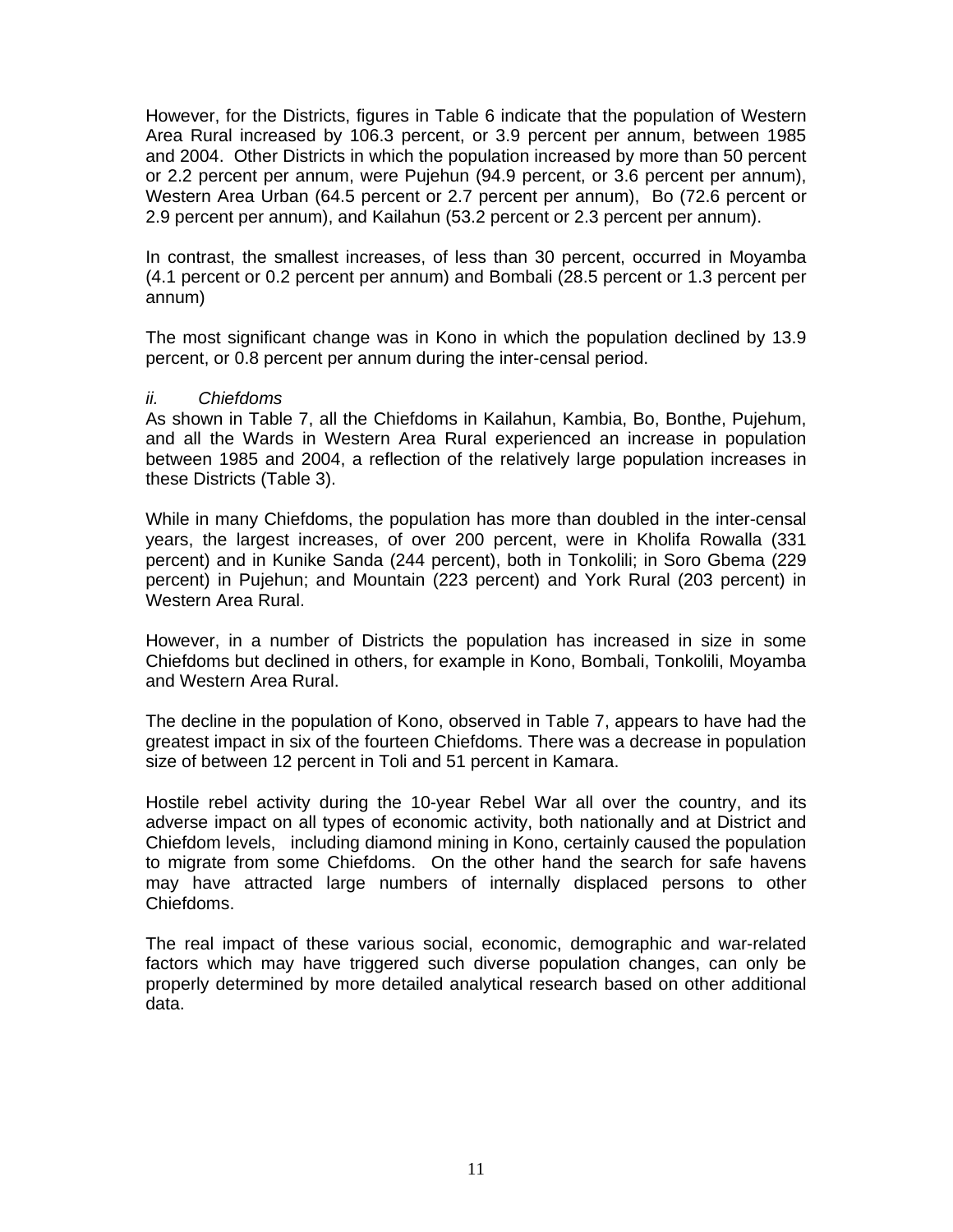| <b>KAILAHUN</b> |                                   | <b>KENEMA</b>   |                                   | <b>KONO</b>         |                                          |
|-----------------|-----------------------------------|-----------------|-----------------------------------|---------------------|------------------------------------------|
| <b>Chiefdom</b> | Percentage<br>Change<br>1985-2004 | <b>Chiefdom</b> | Percentage<br>Change<br>1985-2004 | <b>Chiefdom</b>     | <b>Percentage</b><br>Change<br>1985-2004 |
| Dea             | 33                                | Dama            | 39                                | Fiama               | $-34$                                    |
| Jawie           | 87                                | Dodo            | 62                                | <b>Gbane</b>        | 3                                        |
| Kissi Kama      | 82                                | Gaura           | 17                                | <b>Gbane Kandor</b> | 37                                       |
| Kissi Teng      | 28                                | Gorama Mende    | 40                                | <b>Gbense</b>       | 11                                       |
| Kissi Tongi     | 124                               | Kandu Lekpeama  | 50                                | Gorama Kono         | 89                                       |
| Kpeje Bongre    | 24                                | Koya            | 49                                | Kamara              | $-51$                                    |
| Kpeje West      | 22                                | Langrama        | 138                               | Lei                 | 32                                       |
| Luawa           | 33                                | Lower Bambara   | 17                                | Mafindor            | 59                                       |
| Malema          | 130                               | Malegohun       | 3                                 | Nimikoro            | $-42$                                    |
| Mandu           | 42                                | Niawa           | 53                                | Nimiyama            | $-45$                                    |
| Njaluahun       | 23                                | Nomo            | 39                                | Sandor              | $-25$                                    |
| Penguia         | 78                                | Nongowa         | 98                                | Soa                 | 66                                       |
| Upper Bambara   | 71                                | Simbaru         | 42                                | Tankoro             | 13                                       |
| Yawei           | 70                                | Small Bo        | 61                                | Toli                | $-12$                                    |
|                 |                                   | Tunkia          | $-3$                              |                     |                                          |
|                 |                                   | Wandor          | 11                                |                     |                                          |

**Table 7 : Percentage Change In Population Size Of Chiefdoms 1985 To 2004** 

## **Table 7 (Contd.) : Percentage Change In Population Size Of Chiefdoms 1985 To 2004**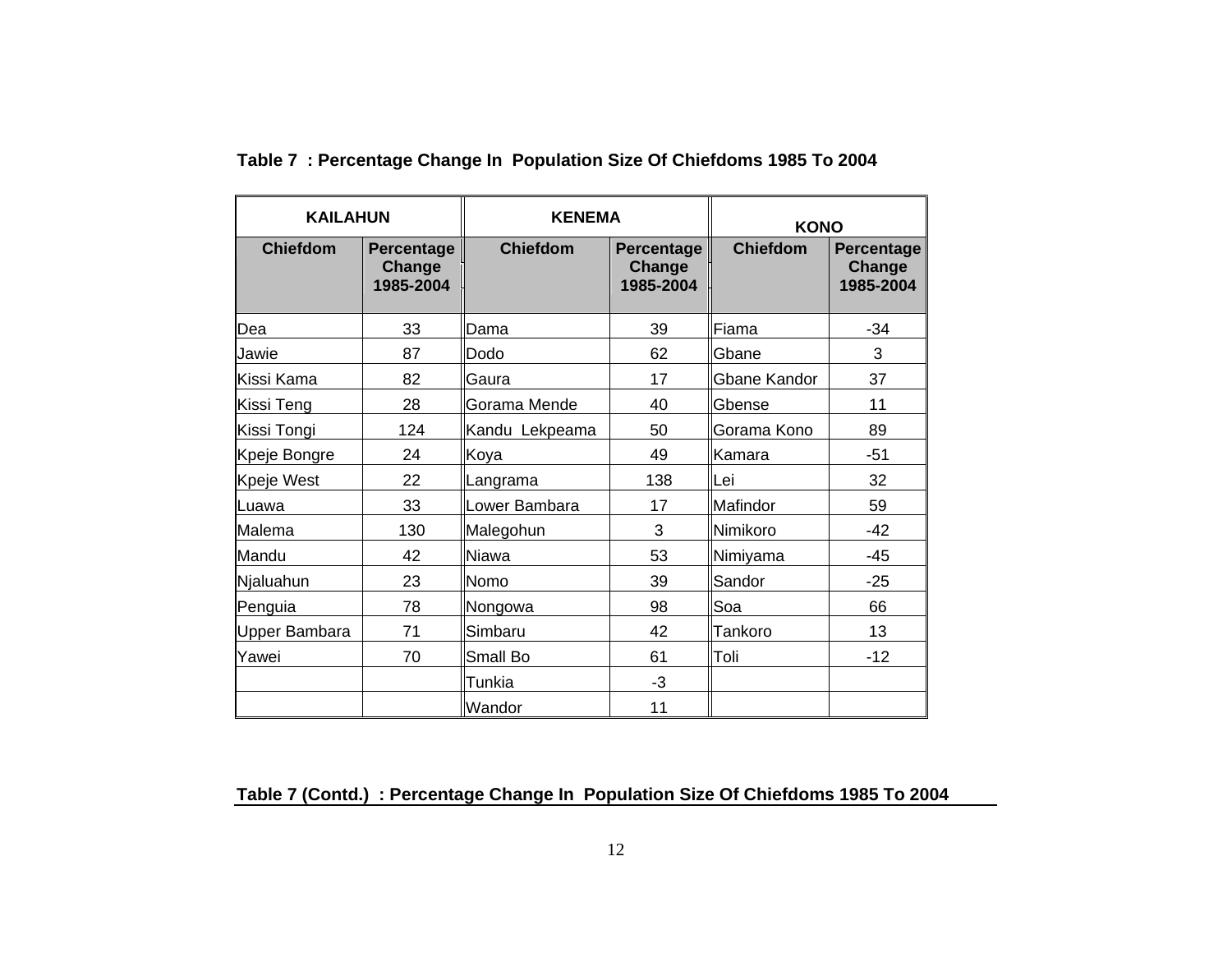| <b>BOMBALI</b>      | <b>KAMBIA</b>                              |                | <b>KOINADUGU</b>                                  |                    |                                   |
|---------------------|--------------------------------------------|----------------|---------------------------------------------------|--------------------|-----------------------------------|
| <b>Chiefdom</b>     | Percentage Chiefdom<br>Change<br>1985-2004 |                | Percentage Chiefdom<br><b>Change</b><br>1985-2004 |                    | Percentage<br>Change<br>1985-2004 |
| <b>Biriwa</b>       | 8                                          | Bramaia        | 54                                                | Dembelia Sinkunia  | -8                                |
| Bombali Sebora      | 78                                         | Gbinle -Dixing | 82                                                | Diang              | 59                                |
| Gbanti-Kamaranka    | 31                                         | Magbema        | 70                                                | Follosaba Dembelia | 40                                |
| Gbendembu Ngowahun  | 11                                         | Mambolo        | 26                                                | Kasunko            | 16                                |
| Libeisaygahun       | 15                                         | Masungbala     | 47                                                | Mongo              | 25                                |
| Magbaimba Ndorhahun | $-20$                                      | Samu           | 34                                                | Neya               | 102                               |
| Makari Gbanti       | 75                                         | Tonko Limba    | 26                                                | Nieni              | 34                                |
| Paki Masabong       | 40                                         |                |                                                   | Sengbe             | 51                                |
| Safroko Limba       | 35                                         |                |                                                   | Sulima             | 48                                |
| Sanda Loko          | 120                                        |                |                                                   | Wara Wara Bafodia  | 126                               |
| Sanda Tendaren      | 4                                          |                |                                                   | Wara Wara Yagala*  | 44                                |
| Sella Limba         | $-2$                                       |                |                                                   |                    |                                   |
| Tambakka            | $-34$                                      |                |                                                   |                    |                                   |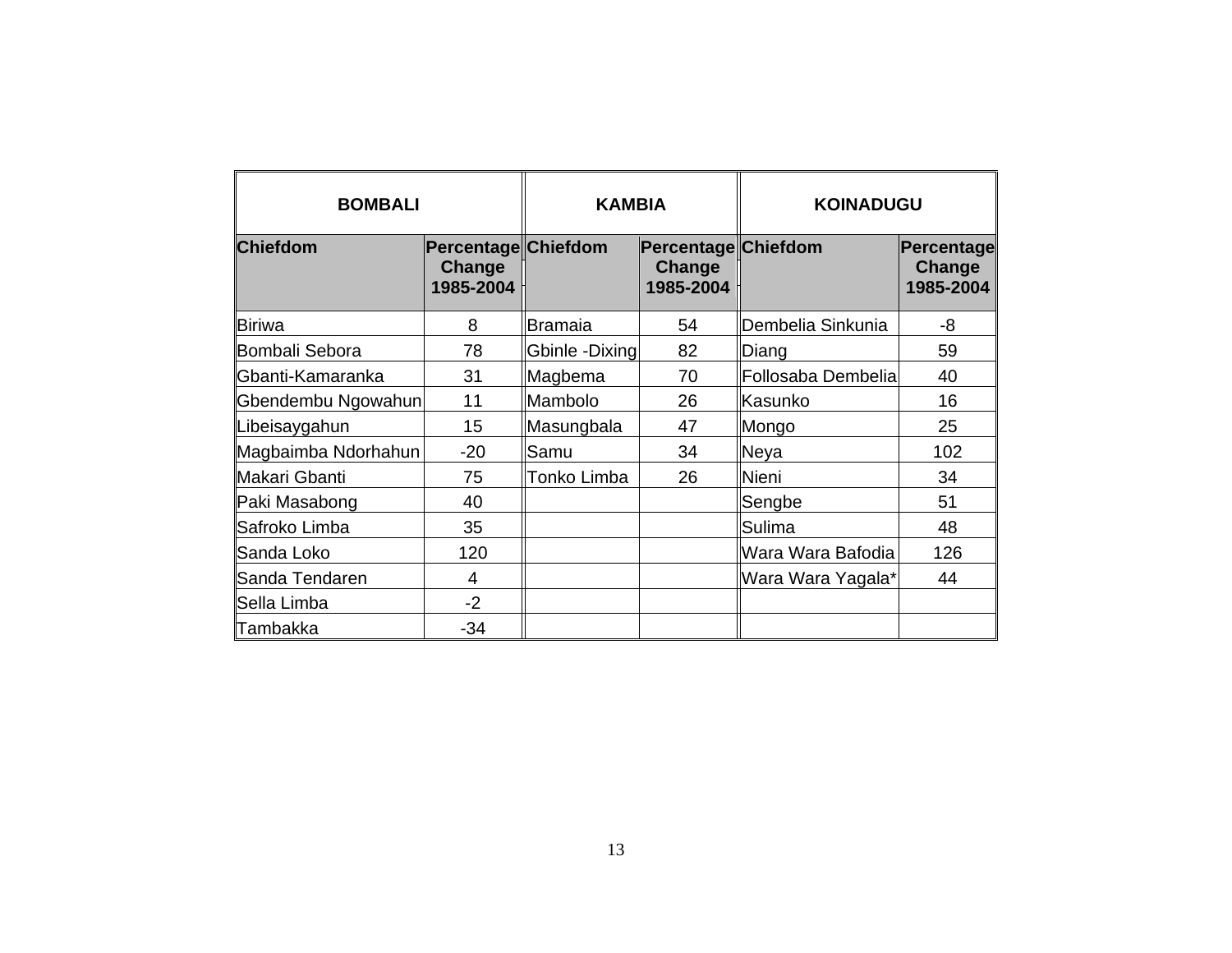| <b>PORT LOKO</b>    |                                            | <b>TONKOLILI</b> |                                                   | <b>BO</b>          |                                   |  |
|---------------------|--------------------------------------------|------------------|---------------------------------------------------|--------------------|-----------------------------------|--|
| <b>Chiefdom</b>     | Percentage Chiefdom<br>Change<br>1985-2004 |                  | <b>Percentage Chiefdom</b><br>Change<br>1985-2004 |                    | Percentage<br>Change<br>1985-2004 |  |
| <b>BKM</b>          | 41                                         | Gbonkolenken     | 60                                                | <b>Badjia</b>      | 54                                |  |
| <b>Buya Romende</b> | 16                                         | Kafe Simira      | 30                                                | Bagbo              | 61                                |  |
| <b>Dibia</b>        | $-17$                                      | Kalansogoia      | 57                                                | <b>Bagbwe</b>      | 28                                |  |
| Kaffu Bullom        | 72                                         | Kholifa Mabang   | $-67$                                             | Baoma              | 70                                |  |
| Koya                | 37                                         | Kholifa Rowalla  | 331                                               | <b>Bumpe Ngawo</b> | 4                                 |  |
| Lokomasama          | 55                                         | Kunike Barina    | $-34$                                             | Gbo                | 48                                |  |
| Maforki             | 55                                         | Kunike Sanda     | 244                                               | Jaimama-Bongor     | 29                                |  |
| Marampa*            | 9                                          | Malal Mara       | $\Omega$                                          | Kakua              | 144                               |  |
| Masimera            |                                            | Sambaya          | 51                                                | Komboya            | 100                               |  |
| Sanda Magbolontor   | 26                                         | Tane             | 31                                                | Lugbu              | 28                                |  |
| <b>TMS</b>          | 84                                         | Yoni             | 47                                                | Niawa Lenga        | 139                               |  |
|                     |                                            |                  |                                                   | Selenga            | 31                                |  |
|                     |                                            |                  |                                                   | Tikonko            | 75                                |  |
|                     |                                            |                  |                                                   | Valunia            | 28                                |  |
|                     |                                            |                  |                                                   | Wunde              | 42                                |  |

**Table 7 (Contd.): Percentage Change In Population Size Of Chiefdoms 1985 To 2004**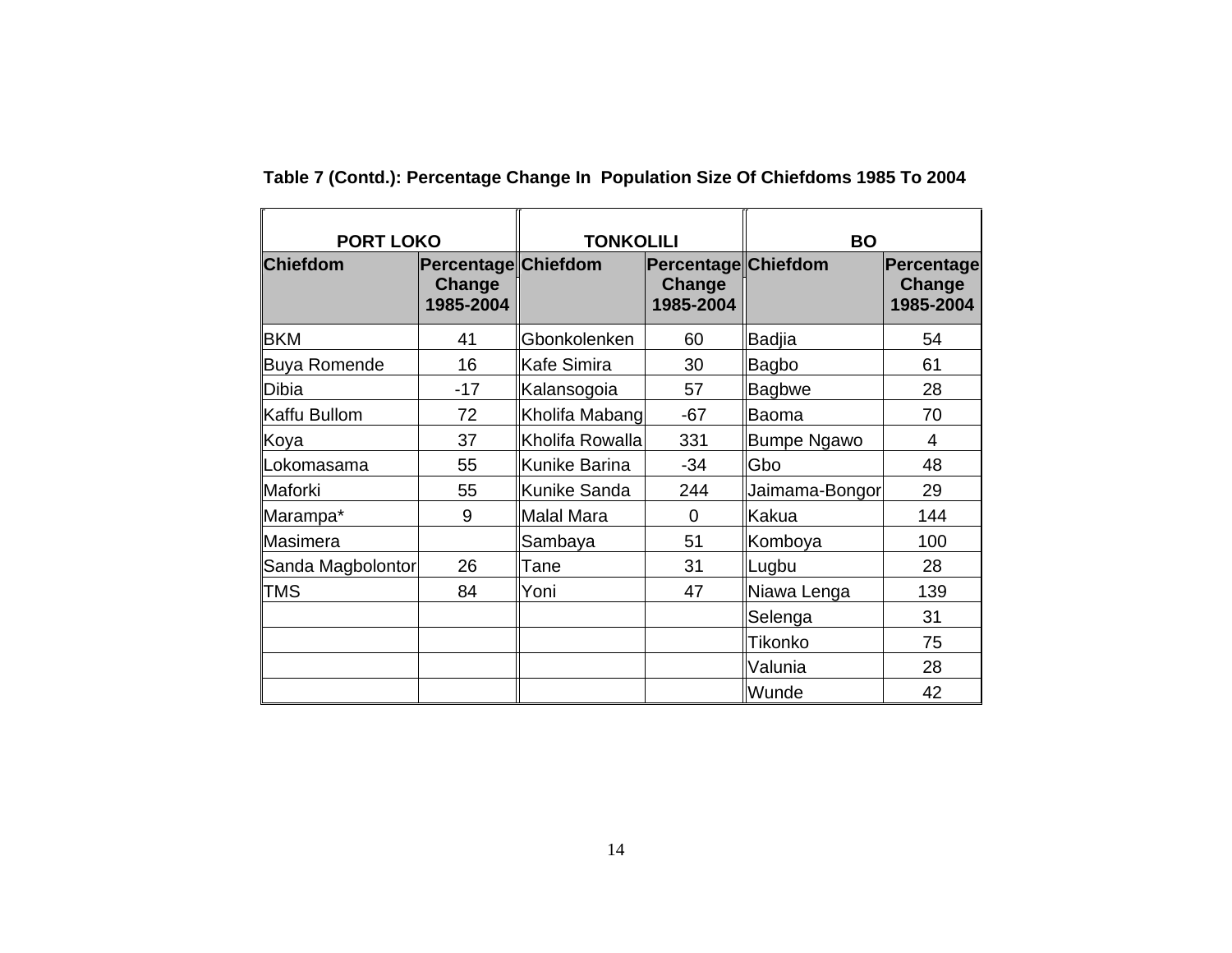| <b>BONTHE</b>   |                                   |                 | <b>MOYAMBA</b>                           | <b>PUJEHUN</b>     |                                   |  |
|-----------------|-----------------------------------|-----------------|------------------------------------------|--------------------|-----------------------------------|--|
| <b>Chiefdom</b> | Percentage<br>Change<br>1985-2004 | <b>Chiefdom</b> | <b>Percentage</b><br>Change<br>1985-2004 | <b>Chiefdom</b>    | Percentage<br>Change<br>1985-2004 |  |
| Bendu Cha       | 41                                | <b>Bagruwa</b>  | 117                                      | Barri              | 102                               |  |
| <b>Bum</b>      | 37                                | Bumpeh          | 35                                       | Gallinasperi*      | 79                                |  |
| Dema            | 49                                | Dasse           | 19                                       | Kpaka              | 104                               |  |
| Imperi          | 34                                | Fakunya         | 19                                       | Kpanga-<br>Kabonde | 60                                |  |
| Jong            | 31                                | Kagboro         | 26                                       | Makpele            | 76                                |  |
| Kpanda Kemo     | $\overline{2}$                    | Kaiyamba        | 7                                        | Malen              | 75                                |  |
| Kwamebai Krim   | 47                                | Kamajei         | 4                                        | Mano Sakrim        | 148                               |  |
| Nongoba Bullom  | 53                                | Kongbora        | 27                                       | Panga Krim         | 121                               |  |
| <b>Sittia</b>   | 9                                 | Kori            | $-37$                                    | Pejeh              | 129                               |  |
| Sogbini         | 52                                | Kowa            | 19                                       | Soro Gbema         | 229                               |  |
| Yawbeko         | 45                                | Lower Banta     | $-39$                                    | Sowa               | 54                                |  |
|                 |                                   | <b>Ribbi</b>    | 36                                       | <b>YKK</b>         | 93                                |  |
|                 |                                   | Timdale         | 68                                       |                    |                                   |  |
|                 |                                   | Upper Banta     | $-12$                                    |                    |                                   |  |

**Table 7 (Contd.): Percentage Change In Population Size Of Chiefdoms 1985 To 2004**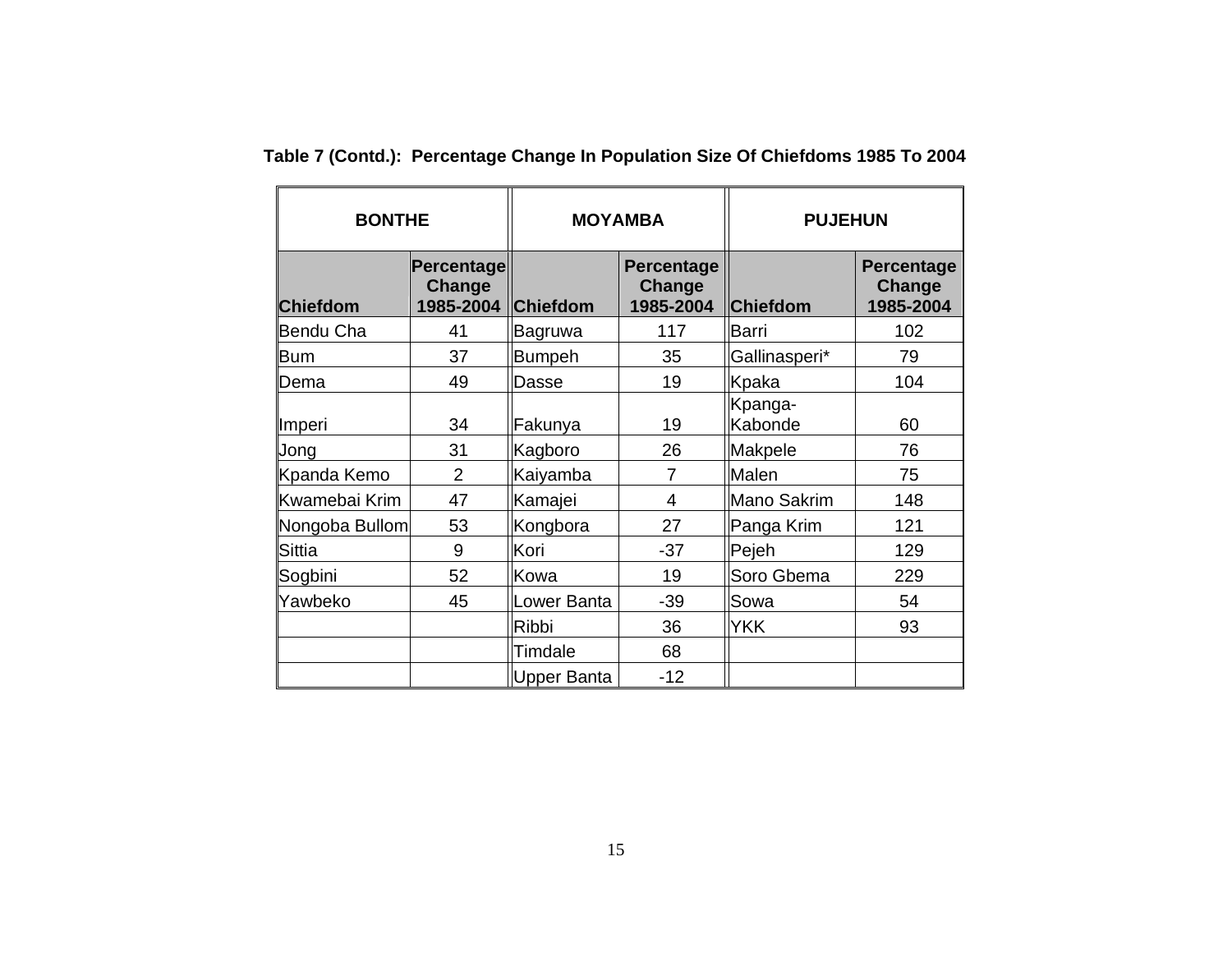**Table 7 (Contd.): Percentage Change In Population Size Of Chiefdoms 1985 To 2004** 

|             | Western Area Rural                       | Western Area Urban |                                          |  |
|-------------|------------------------------------------|--------------------|------------------------------------------|--|
| <b>Ward</b> | <b>Percentage</b><br>Change<br>1985-2004 | <b>Ward</b>        | <b>Percentage</b><br>Change<br>1985-2004 |  |
| Koya        | 90                                       | Central 1          | 45                                       |  |
| Mountain    | 223                                      | Central 2          | 5                                        |  |
| Waterloo    | 61                                       | East 1             | 27                                       |  |
| York Rural  | 203                                      | East 2             | 40                                       |  |
|             |                                          | East 3             | 192                                      |  |
|             |                                          | West 1             | $-26$                                    |  |
|             |                                          | West 2             | $-2$                                     |  |
|             |                                          | West 3             | 121                                      |  |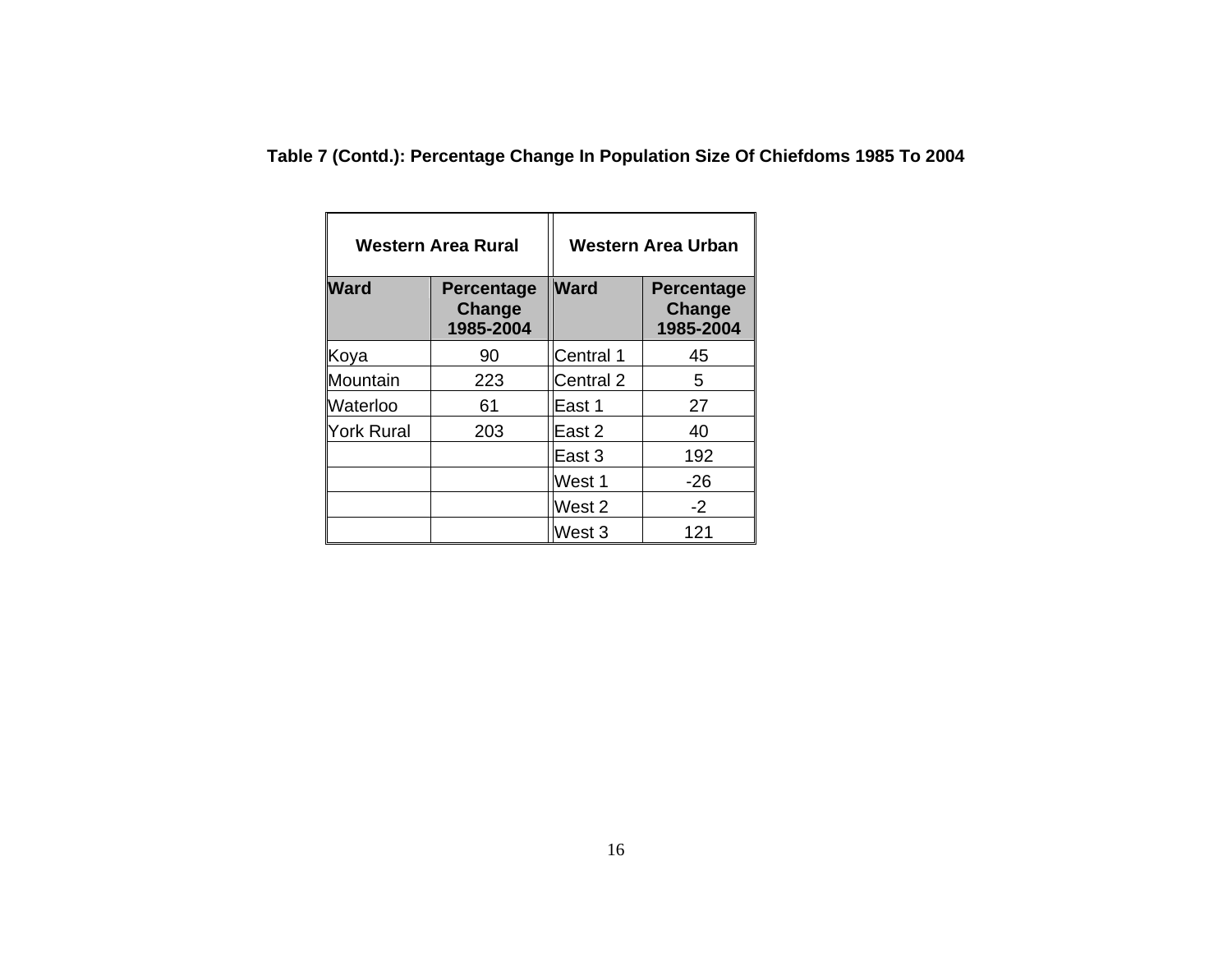#### **3. AGE – SEX STRUCTURE**

#### **a. Sex Composition**

The sex composition of a population can be measured by the Sex Ratio which is defined as the number of males per 100 females. A sex ratio of 100 denotes equal numbers of males and females, a sex ratio above 100 signifies an excess of males, and a sex ratio below 100 signifies an excess of females. Sex ratios can be calculated for the total population, or for specific age groups. The 2004 Final Census Results provide data for analysing the General and Age-specific Sex ratios for Sierra Leone and the Districts.

#### **b. General Sex Ratios**

#### *i. Sierra Leone*

For the country as a whole, the general sex ratio was 94 males per 100 females reflecting a female excess of 147,913.

#### *ii. Regions and Districts*

The low general sex ratio for Sierra Leone is replicated for three of the four Regions, and for 12 of the 14 Districts (Table 8).

#### **Table 8: Sex Ratios for Sierra Leone and Districts 2004 and Percentage Change 1985 to 2004**

| <b>District</b>            | <b>Sex Ratio 2004</b><br>(Males per 100<br><b>Females)</b> | <b>Percentage</b><br>Change 1985<br>to 2004 |
|----------------------------|------------------------------------------------------------|---------------------------------------------|
| Sierra Leone               | 94                                                         | $-5.1$                                      |
| <b>Eastern Region</b>      | 101                                                        | na                                          |
| Kailahun                   | 94                                                         | $-2.1$                                      |
| Kenema                     | 102                                                        | $-1.9$                                      |
| Kono                       | 106                                                        | $-5.4$                                      |
| <b>Northern Region</b>     | 88                                                         | na                                          |
| Bombali                    | 93                                                         | $+1.1$                                      |
| Kambia                     | 90                                                         | $-1.1$                                      |
| Koinadugu                  | 88                                                         | $-4.3$                                      |
| Port Loko                  | 88                                                         | $-4.3$                                      |
| Tonkolili                  | 87                                                         | $-9.4$                                      |
| <b>Southern Region</b>     | 94                                                         | na                                          |
| Bo                         | 96                                                         | $-1.0$                                      |
| <b>Bonthe</b>              | 92                                                         | $-4.1$                                      |
| Moyamba                    | 90                                                         | $-4.3$                                      |
| Pujehun                    | 93                                                         | $+1.1$                                      |
| <b>Western Area Region</b> | 97                                                         | na                                          |
| Western Area Rural         | 95                                                         | $-11.2$                                     |
| Western Area Urban         | 98                                                         | $-9.3$                                      |

Of the four Regions, only the Eastern Region, with a Sex Ratio of 101, has a small excess of males over females. In all other Regions, there are more females than males.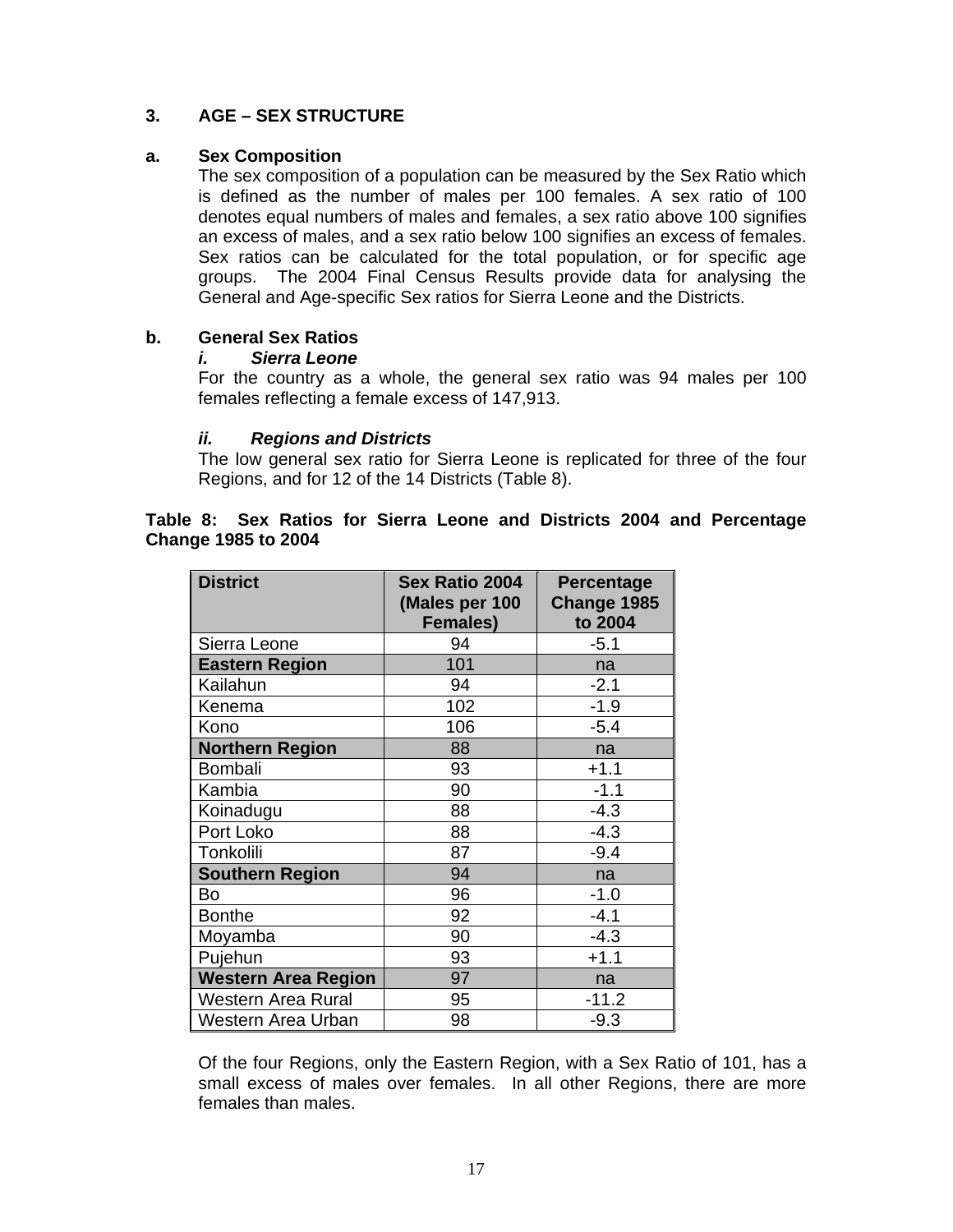This general pattern of excess females is generally replicated in the Districts. Only in two Districts, Kenema (102) and Kono (106) is the General Sex Ratio above 100, indicating an excess of males. In all other Districts, the General Sex Ratio is less than 100, indicating more females than males. Sex ratios of less than 90 males per 100 females are in Port Loko (88), Koinadugu (88) and Tonkolili (87).

These relatively low sex ratios may be the consequence of a number of factors. Firstly differences in socio-economic conditions may have created population movements between Districts. The highest sex ratios are in the diamond mining and cash crop Districts of Kono and Kenema where employment opportunities are more easily available than in other Districts. These Districts may have attracted relatively more males than females from other less prosperous Districts within the country, and from other countries outside Sierra Leone.

Low sex ratios, on the other hand, occur in those Districts in which the primary economic activity is subsistence agriculture and where, as a result, socio-economic conditions are less favourable. These Districts therefore have experienced large net out-migration especially of males, leaving behind an excess of females.

The low sex ratios for the Western Area Rural (95) and Western Area Urban (98) are surprising. With the capital Freetown experiencing net in-migration, the expectation would have been a male surplus in the sex composition.

#### *iii. Chiefdoms*

Figures in Table 9 indicate that General Sex Ratios for Chiefdoms reflect the sex distribution of their District as a whole. Eight out of the 16 Chiefdoms in Kenema, and six of the 14 Chiefdoms in Kono (the two Districts with a male surplus population) have a sex ratio of over 100, signifying an excess of males over females.

Only one Chiefdom in each of Kailahun, Bombali and Pujehun, and three Chiefdoms in Bo, have an excess of males over females. In all other Districts, all the Chiefdoms have more females than males in the population. The lowest sex ratio of 83 males per 100 females is in Kasunko Chiefdom in the Koinadugu District.

#### *iv. Wards*

Two of the four wards in Western Area Rural, and three of the eight wards in Western Area Urban, have a male surplus (Table 9).

While these variations in sex ratios may partly be explained by sex differences in internal migration streams, the underlying reasons for the consistently low sex ratios in the majority of Chiefdoms need to be further analysed, but would require additional data on other social, economic and cultural indicators.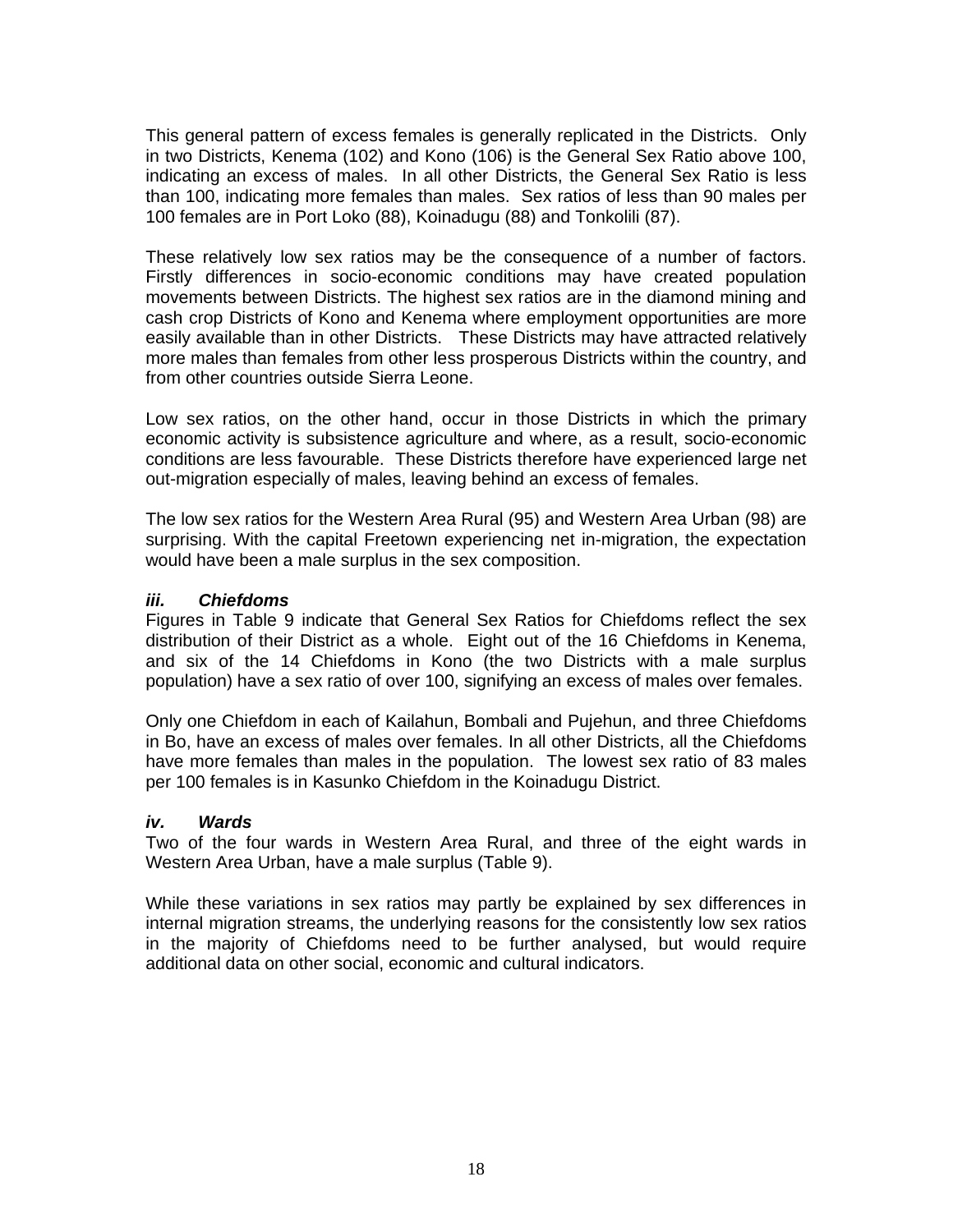| <b>KAILAHUN</b> |                                                          | <b>KENEMA</b>   |                                                          |                 | <b>KONO</b><br><b>BOMBALI</b>                            |                  |                                                          | <b>KAMBIA</b>   |                                                   |
|-----------------|----------------------------------------------------------|-----------------|----------------------------------------------------------|-----------------|----------------------------------------------------------|------------------|----------------------------------------------------------|-----------------|---------------------------------------------------|
| <b>Chiefdom</b> | <b>Sex Ratio</b><br>(Males<br>per 100<br><b>Females)</b> | <b>Chiefdom</b> | <b>Sex Ratio</b><br>(Males<br>per 100<br><b>Females)</b> | <b>Chiefdom</b> | <b>Sex Ratio</b><br>(Males<br>per 100<br><b>Females)</b> | <b>Chiefdom</b>  | <b>Sex Ratio</b><br>(Males<br>per 100<br><b>Females)</b> | <b>Chiefdom</b> | <b>Sex Ratio</b><br>(Males<br>per 100<br>Females) |
| Dea             | 92                                                       | Dama.           | 90                                                       | Fiama           | 95                                                       | Biriwa           | 86                                                       | Bramaia         | 86                                                |
| Jawie           | 96                                                       | Dodo            | 98                                                       | Gbane           | 94                                                       | Bombali Sebora   | 90                                                       | Gbinle-Dixing   | 93                                                |
| Kissi Kama      | 88                                                       | Gaura           | 94                                                       | Gbane Kandor    | 90                                                       | Gbanti-Kamaranka | 91                                                       | Magbema         | 91                                                |
| Kissi Teng      | 93                                                       | Gorama Mende    | 103                                                      | Gbense          | 112                                                      | G/Ngowahun       | 88                                                       | Mambolo         | 89                                                |
| Kissi Tongi     | 89                                                       | Kandu Lekpeama  | 121                                                      | Gorama Kono     | 101                                                      | ibeisaygahun     | 87                                                       | Masungbala      | 89                                                |
| Kpeje Bongre    | 88                                                       | Koya-Kenema     | 90                                                       | Kamara          | 126                                                      | M/Ndorhahun.     | 92                                                       | Samu            | 89                                                |
| Kpeje West      | 95                                                       | Langram         | 96                                                       | Lei             | 89                                                       | Makari Gbanti    | 89                                                       | Tonko Limba     | 90                                                |
| Luaw            | 90                                                       | Lower Bambara   | 127                                                      | Mafindor        | 89                                                       | Paki Masabong    | 85                                                       |                 |                                                   |
| Malema          | 118                                                      | Malegohun       | 101                                                      | Nimikoro        | 121                                                      | Safroko Limba    | 85                                                       |                 |                                                   |
| Mandu           | 91                                                       | <b>Niawa</b>    | 90                                                       | Nimiyama        | 120                                                      | Sanda Loko       | 90                                                       |                 |                                                   |
| Njaluahun       | 96                                                       | Nomo            | 106                                                      | Sandor          | 97                                                       | Sanda Tendaren   | 91                                                       |                 |                                                   |
| Penguia         | 91                                                       | Nongowa         | 101                                                      | Soa             | 91                                                       | Sella Limba      | 117                                                      |                 |                                                   |
| Upper Bambara   | 92                                                       | Simbaru         | 104                                                      | Tankoro         | 101                                                      | Tambakka         | 92                                                       |                 |                                                   |
| Yawei           | 92                                                       | Small Bo        | 96                                                       | Toli            | 85                                                       |                  |                                                          |                 |                                                   |
|                 |                                                          | Tunkia          | 91                                                       |                 |                                                          |                  |                                                          |                 |                                                   |
|                 |                                                          | Wondor          | 101                                                      |                 |                                                          |                  |                                                          |                 |                                                   |

#### **Table 9 : Sex Ratios For Chiefdoms In Districts 2004**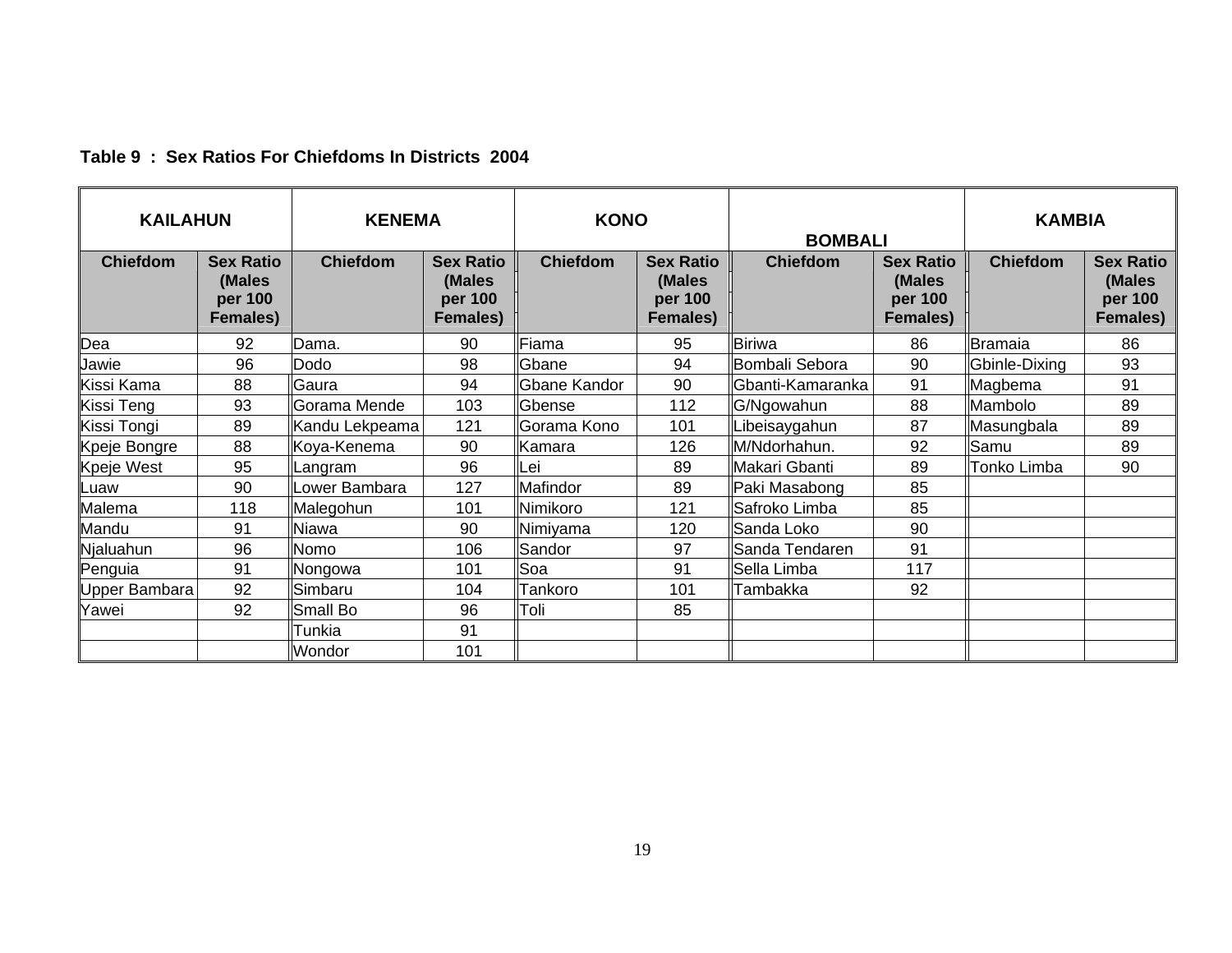| <b>KOINADUGU</b>   |                               | <b>PORT LOKO</b>          | <b>BO</b><br><b>TONKOLILI</b>                     |                   |                                                |                    | <b>BONTHE</b>                                            |                 |                                                   |
|--------------------|-------------------------------|---------------------------|---------------------------------------------------|-------------------|------------------------------------------------|--------------------|----------------------------------------------------------|-----------------|---------------------------------------------------|
| <b>Chiefdom</b>    | (Males<br>per 100<br>Females) | <b>Sex Ratio Chiefdom</b> | <b>Sex Ratio</b><br>(Males<br>per 100<br>Females) | <b>Chiefdom</b>   | <b>Sex Ratio Chiefdom</b><br>(Males<br>per 100 |                    | <b>Sex Ratio</b><br>(Males<br>per 100<br><b>Females)</b> | <b>Chiefdom</b> | <b>Sex Ratio</b><br>(Males<br>per 100<br>Females) |
| Dembelia Sinkunia  | 94                            | Bkm.                      | 88                                                | Gbonkolenken      | 85                                             | Badjia             | 93                                                       | Bendu Cha       | 96                                                |
| Diang              | 86                            | Buya Romende              | 90                                                | Kafe Simira       | 89                                             | <b>Bagbo</b>       | 94                                                       | <b>Bum</b>      | 93                                                |
| Falasobia Dembelia | 91                            | Dibia                     | 90                                                | Kalansogoia       | 86                                             | Bagbwe             | 88                                                       | Dema            | 93                                                |
| Kasunko            | 83                            | Kaffu Bullom              | 93                                                | Kholifa Mabang    | 85                                             | Baoma              | 107                                                      | Imperi          | 99                                                |
| Mango              | 88                            | Koya                      | 87                                                | Kholifa Rowalla   | 90                                             | <b>Bumpe Ngawo</b> | 93                                                       | Jong            | 91                                                |
| Veya               | 85                            | _okomasama                | 86                                                | Kunike Barina     | 96                                             | Gbo                | 85                                                       | Kpanga Kemo     | 93                                                |
| Vieni              | 86                            | Maforki                   | 88                                                | Kunike Sanda      | 89                                             | Jaiama-Bongor      | 95                                                       | Kwamebai Krim   | 91                                                |
| Sengbe             | 88                            | Marampa                   | 91                                                | <b>Malal Mara</b> | 86                                             | Kakua              | 95                                                       | Nongoba Bullom  | 93                                                |
| Sulima             | 93                            | Masimera                  | 86                                                | Sambaya           | 86                                             | Komboya            | 93                                                       | Sittia          | 88                                                |
| Wara Wara Bafodia  | 93                            | Sanda Magbolontor         | 87                                                | Tane              | 87                                             | Lugbu              | 106                                                      | Sogbini         | 91                                                |
| Wara Wara Yagala   | 91                            | <b>TMS</b>                | 87                                                | Yoni              | 86                                             | Niawa Lenga        | 88                                                       | Yawbeko         | 97                                                |
|                    |                               |                           |                                                   |                   |                                                | Selenga            | 89                                                       |                 |                                                   |
|                    |                               |                           |                                                   |                   |                                                | Tikonko            | 102                                                      |                 |                                                   |
|                    |                               |                           |                                                   |                   |                                                | Valunia            | 96                                                       |                 |                                                   |
|                    |                               |                           |                                                   |                   |                                                | Wunde              | 94                                                       |                 |                                                   |

#### **Table 9 (Contd.) : Sex Ratios For Chiefdoms In Districts- 2004**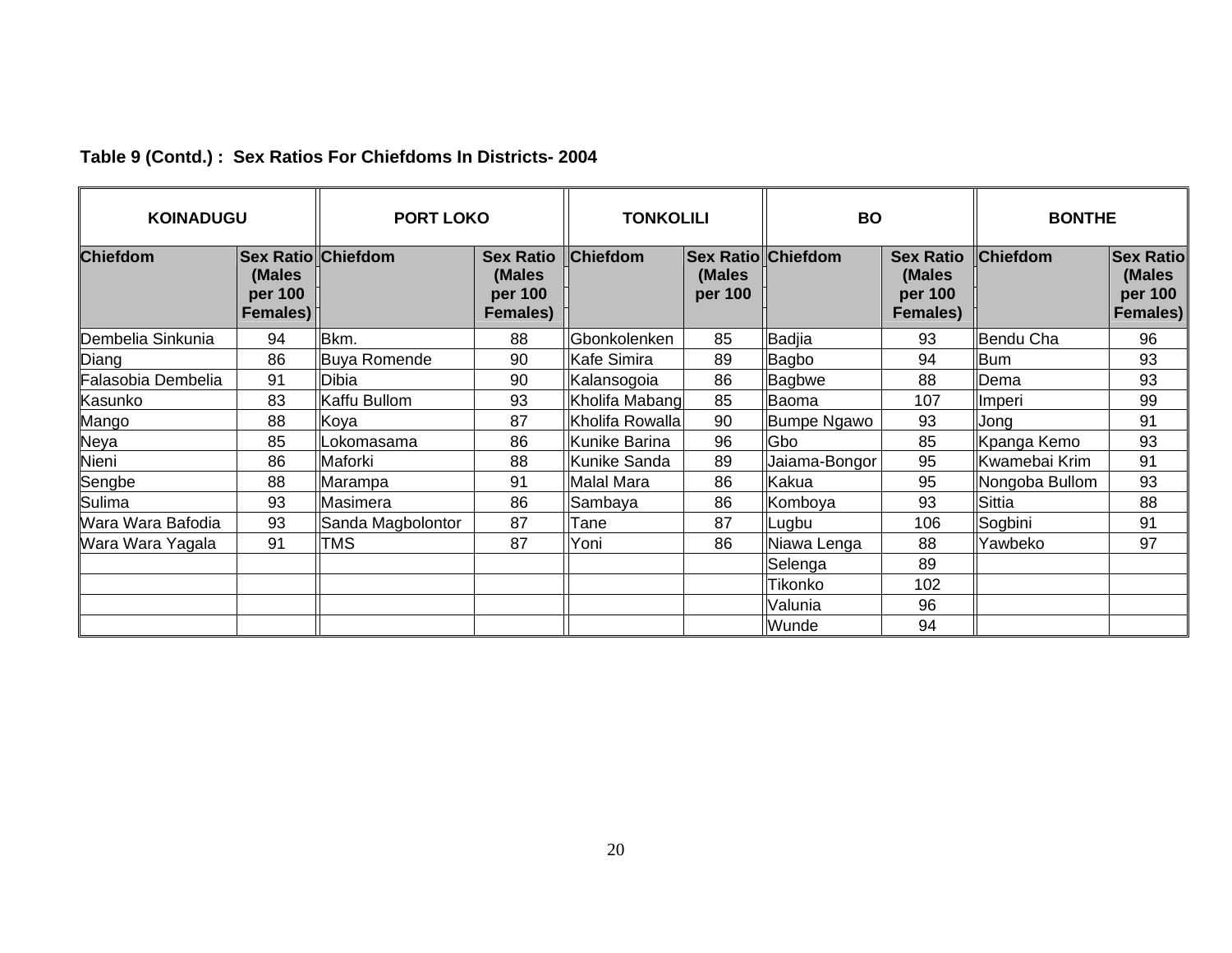| <b>MOYAMBA</b>  |                                      | <b>PUJEHUN</b>            |                                                          | <b>WESTERN AREA RURAL</b> |                                                   | <b>WESTERN AREA URBAN</b> |                                                          |
|-----------------|--------------------------------------|---------------------------|----------------------------------------------------------|---------------------------|---------------------------------------------------|---------------------------|----------------------------------------------------------|
| <b>Chiefdom</b> | (Males<br>per 100<br><b>Females)</b> | <b>Sex Ratio Chiefdom</b> | <b>Sex Ratio</b><br>(Males<br>per 100<br><b>Females)</b> | Chiefdom                  | <b>Sex Ratio</b><br>(Males<br>per 100<br>Females) | <b>Chiefdom</b>           | <b>Sex Ratio</b><br>(Males<br>per 100<br><b>Females)</b> |
| Bagruwa         | 90                                   | Barri                     | 95                                                       | Koya                      | 91                                                | Central 1                 | 103                                                      |
| Bumpeh          | 88                                   | Gallinas Peri             | 93                                                       | Mountain                  | 124                                               | Central 2                 | 102                                                      |
| Dasse           | 88                                   | Kpaka                     | 88                                                       | <b>Waterloo</b>           | 93                                                | East 1                    | 97                                                       |
| Fakunya         | 90                                   | Kpanga-Kabonde            | 95                                                       | <b>York Rural</b>         | 102                                               | East 2                    | 99                                                       |
| Kagboro         | 92                                   | Makpele                   | 95                                                       |                           |                                                   | East 3                    | 96                                                       |
| Kaiyamba        | 89                                   | Malen                     | 101                                                      |                           |                                                   | West 1                    | 97                                                       |
| Kamajei         | 87                                   | Mano Sakrim               | 90                                                       |                           |                                                   | West 2                    | 100                                                      |
| Kongbora        | 96                                   | Panga Krim                | 91                                                       |                           |                                                   | West 3                    | 102                                                      |
| Kori            | 91                                   | Pejeh                     | 89                                                       |                           |                                                   |                           |                                                          |
| Kowa            | 86                                   | Soro Gbema                | 87                                                       |                           |                                                   |                           |                                                          |
| Lower Banta     | 91                                   | Sowa                      | 94                                                       |                           |                                                   |                           |                                                          |
| <b>Ribbi</b>    | 88                                   | <b>YKK</b>                | 95                                                       |                           |                                                   |                           |                                                          |
| Timdale         | 93                                   |                           |                                                          |                           |                                                   |                           |                                                          |
| Upper Banta     | 99                                   |                           |                                                          |                           |                                                   |                           |                                                          |

#### **Table 9 (Contd.) : Sex Ratios For Chiefdoms - 2004**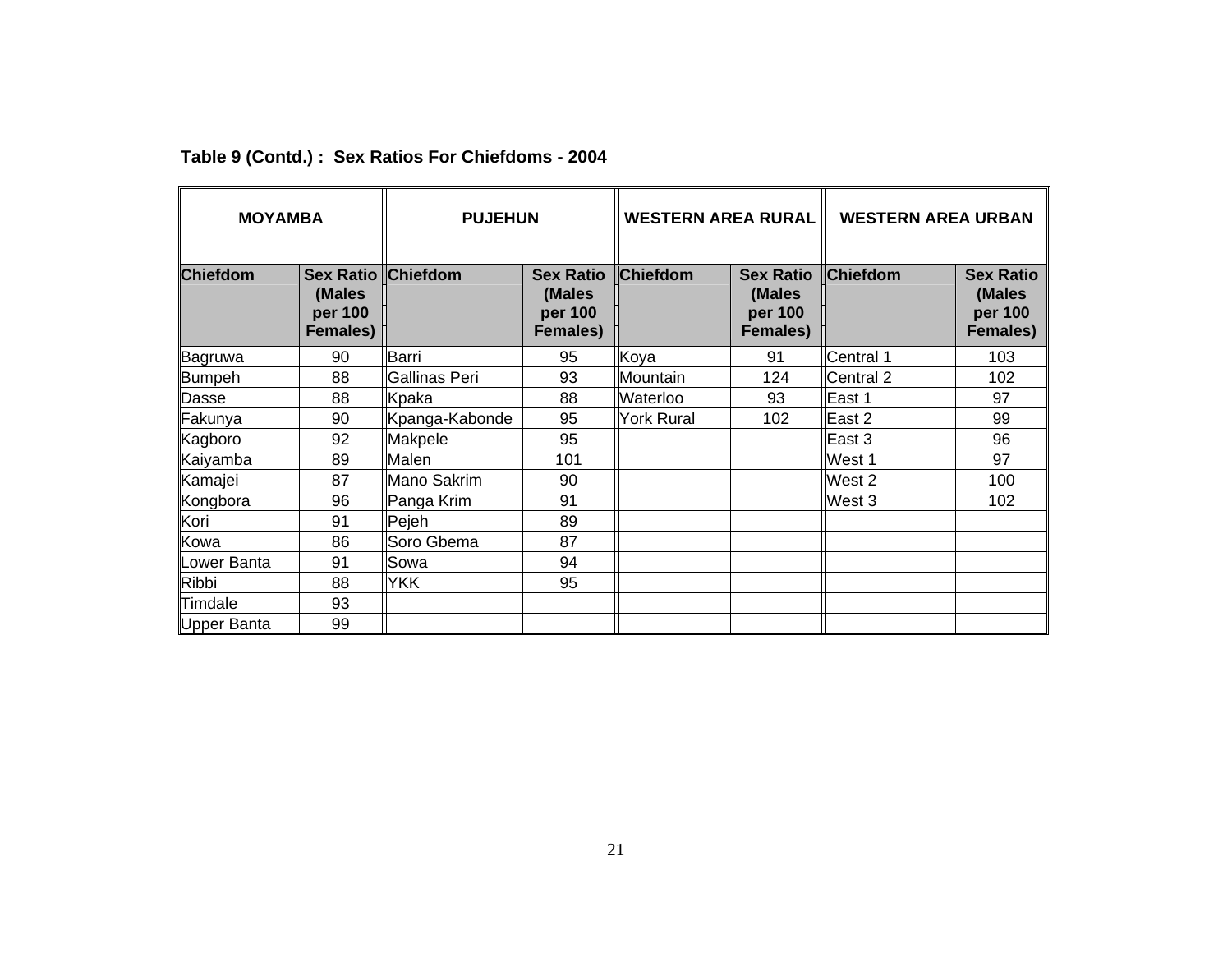#### **c: Changes In General Sex Ratios Of Districts**

The figures in Table 8 also show the percentage changes in Sex Ratio from 1985 to 2004 for Sierra Leone and the Districts. The figures required to calculate inter-censal changes in sex ratios for Regions are not available.

#### *i. Sierra Leone*

The Sex Ratio for Sierra Leone declined by 5.1 percent from 99 males per 100 females in 1985 to 94 males per 100 females in 2004. As the sex ratios of 98 males per 100 females in 1963, and 99 males per 100 females in 1974 show, females have always formed the majority in the population.

#### *ii. Districts*

The percentage changes in sex ratios between 1985 and 2004 reveal a number of interesting features. Bombali and Pujehun are the only two Districts in which there was a relatively small increase in the sex ratio, although both continued to show sex ratios of less than 100.

In all other Districts, the sex ratios declined. The most significant declines were by 11.2 percent in Western Area Rural, 9.3 percent in Western Area Urban, 9.4 percent in Tonkolili, and by 5.4 percent in Kono and Kailahun.

The reasons for the general decline in sex ratios in Sierra Leone, and in most Districts, which were already low, over the past 19 years, can only be speculative. The 10-year Civil War which went on for the best part of the intercensal period, decimated the population through increased mortality, triggered considerable forced migration between Districts, and large scale emigration to other countries. These factors may have had more adverse consequences for males than females, resulting in the lowering of sex ratios between 1985 and 2004.

On the other hand, the relatively large declines in sex ratios in the two districts of the Western Area may have been the result of greater female presence in the in-migration streams between 1985 and 2004.

The reasons for the slight increases in Bombali and Pujehun may also be associated with the war. In Bombali, the influx of RUF fighters and sympathisers into Makeni may explain the slight increase in sex ratios, while in Pujehun the establishment of relatively large refugee camps for internally displaced persons may have attracted more males than females.

These possible demographic fall outs of the Rebel War need to be the subject of further and more detailed analysis.

#### *iii. Chiefdoms*

Percentage changes in General Sex Ratios between 1985 and 2004 in the Chiefdoms are shown in Table 10.

In the majority of Chiefdoms in each District, except Kono, Bombali, Bo and Pujehun, General Sex Ratios declined between 1985 and 2004, a reflection of the increase in the proportions of females in the population in the country.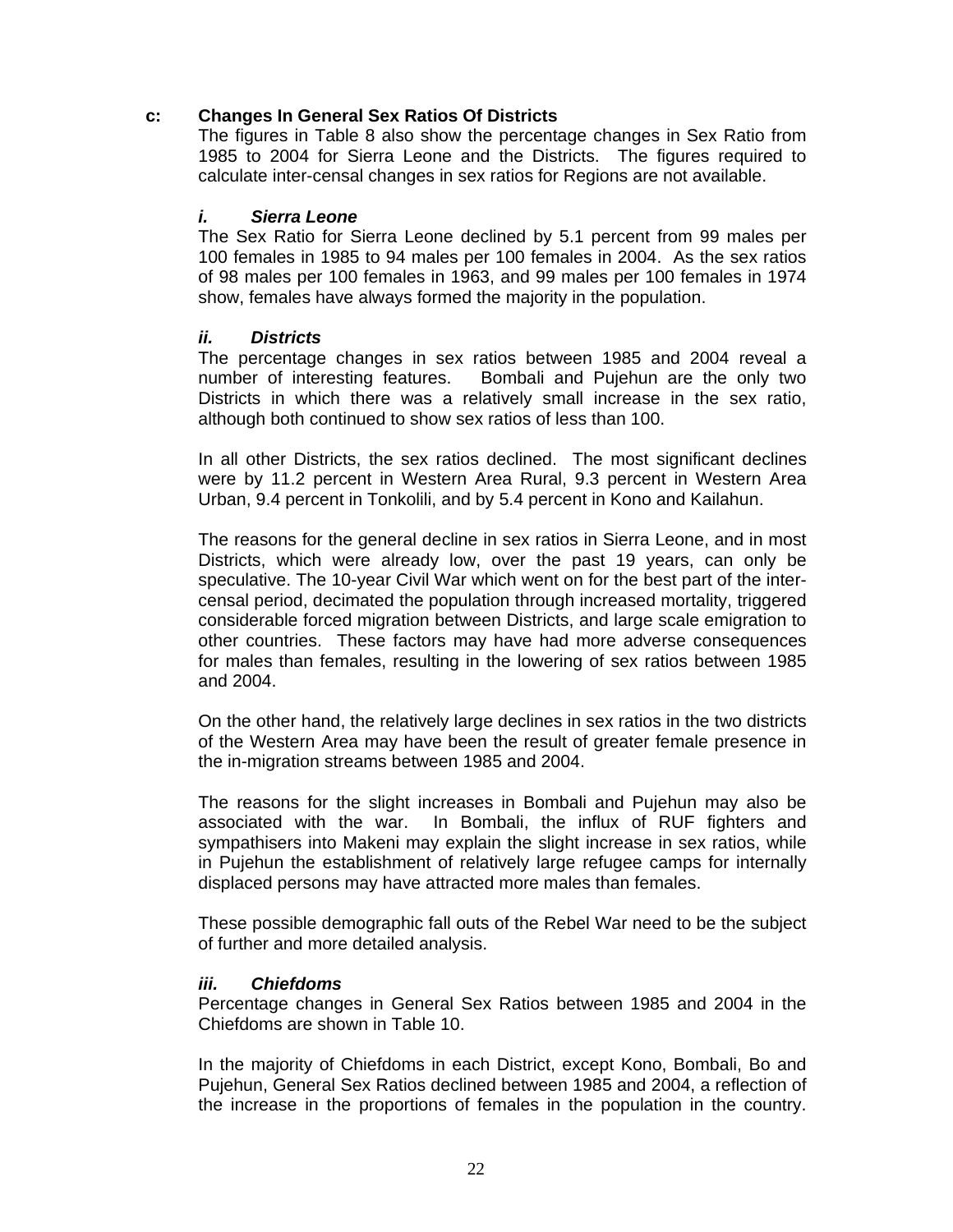However, these chiefdom-level sex ratios do not reveal any consistent pattern, although there are a number of interesting variations in some Districts. For example, increases in General Sex Ratios of over 20 percent have occurred in three Chiefdoms in Kono, namely Sella Limba (37.5 percent), Kandu Leppeama (34 percent), and Sandor (29.6 percent).

In contrast, amongst Chiefdoms which have experienced a decline of over 20 percent are Fiama also in Kono (49.6 percent) and Kunike Sanda in Tonkolili (36.2 percent).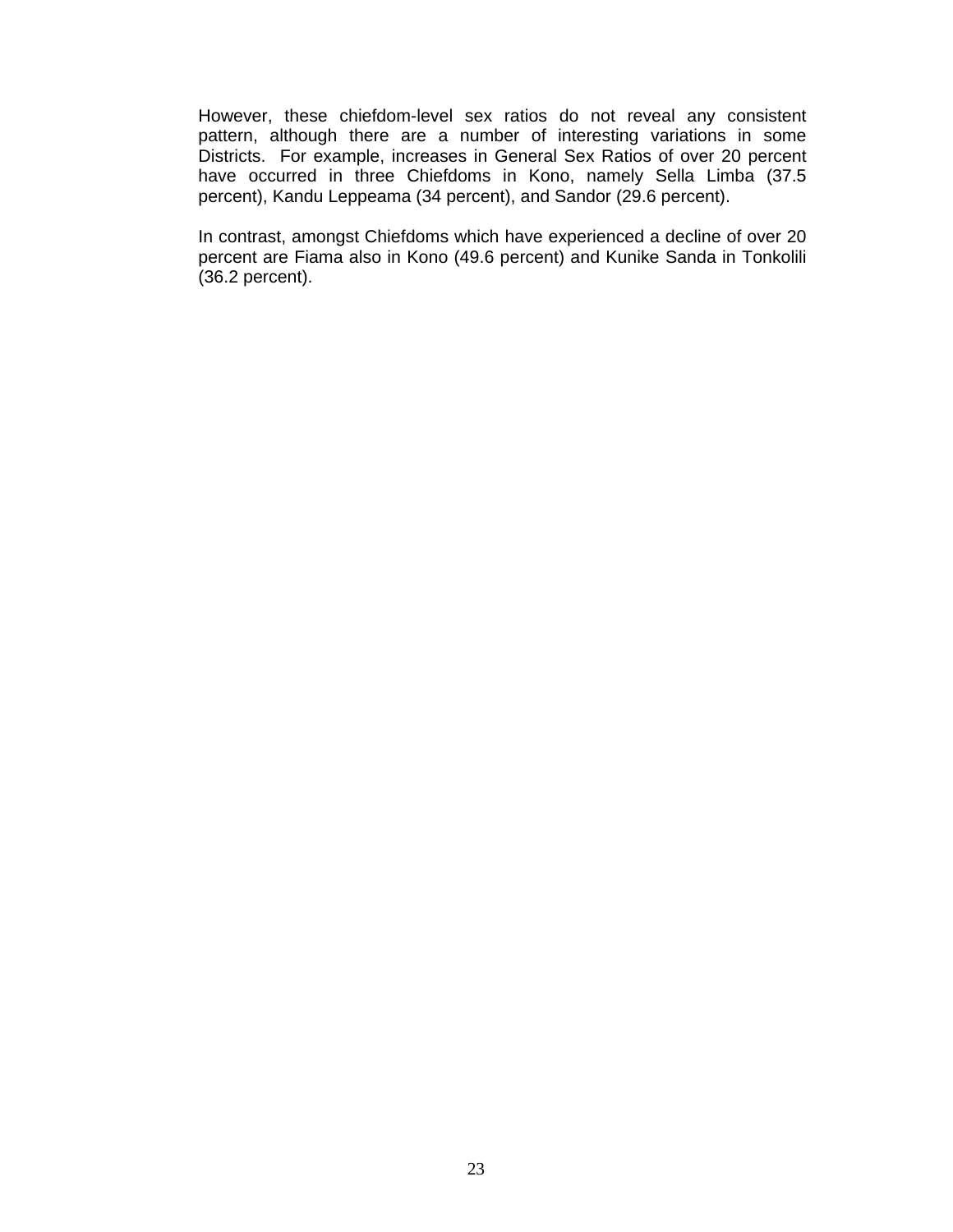| <b>KAILAHUN</b> |                                                   | <b>KENEMA</b>  |                                                   | <b>KONO</b>    |                                                   | <b>BOMBALI</b>       |                                                   | <b>KAMBIA</b> |                                   |
|-----------------|---------------------------------------------------|----------------|---------------------------------------------------|----------------|---------------------------------------------------|----------------------|---------------------------------------------------|---------------|-----------------------------------|
| <b>CHIEFDOM</b> | <b>Percentage CHIEFDOM</b><br>Change<br>1985-2004 |                | <b>Percentage CHIEFDOM</b><br>Change<br>1985-2004 |                | <b>Percentage CHIEFDOM</b><br>Change<br>1985-2004 |                      | <b>Percentage CHIEFDOM</b><br>Change<br>1985-2004 |               | Percentage<br>Change<br>1985-2004 |
| Dea             | 0.7                                               | Dama           | $-3.0$                                            | <b>IFiama.</b> | $-49.8$                                           | Biriwa               | $-9.3$                                            | Bramaia       | $-1.5$                            |
| Jawie           | $-1.7$                                            | Dodo           | $-3.4$                                            | Gbane          | $-23.9$                                           | Bombali Sebora       | $-7.9$                                            | Gbinle-Dixing | $-2.2$                            |
| Kissi Kama      | $-4.5$                                            | Gaura          | $-1.7$                                            | Gbane Kandor   | 0.1                                               | Gbanti-<br>Kamaranka | $-1.0$                                            | Magbema       | 0.2                               |
| Kissi Teng      | $-2.7$                                            | Gorama Mende   | 2.5                                               | Gbense         | 5.9                                               | G/Ngowahun           | $-1.6$                                            | Mambolo       | $-4.7$                            |
| Kissi Tongi     | $-6.0$                                            | Kandu Lekpeama | 34.0                                              | Gorama Kono    | 4.8                                               | Libeisaygahun        | $-1.6$                                            | Masungbala    | $-0.5$                            |
| Kpeje Bongre    | $-6.9$                                            | Koya-Kenema    | $-0.5$                                            | Kamara         | $-20.5$                                           | M/Ndorhahun          | 2.6                                               | Samu          | $-4.9$                            |
| Kpeje West      | 3.1                                               | Langrama       | 5.4                                               | Lei            | $-2.1$                                            | Makari Gbanti        | $-0.1$                                            | Tonko Limba   | 0.9                               |
| Luawa           | $-5.3$                                            | _ower Bambara  | 11.2                                              | Mafindor       | 8.2                                               | Paki Masabong        | $-7.9$                                            |               |                                   |
| Malema          | 15.0                                              | Malegohun      | $-12.7$                                           | Nimikoro       | $-15.9$                                           | Safroko Limba        | 0.2                                               |               |                                   |
| Mandu           | $-1.7$                                            | Niawa          | $-5.8$                                            | Nimiyama       | $-1.9$                                            | Sanda Loko           | 2.1                                               |               |                                   |
| Njaluahun       | $-1.2$                                            | Nomo           | $-5.3$                                            | Sandor         | 29.6                                              | Sanda Tendaren       | 2.0                                               |               |                                   |
| Penguia         | $-3.7$                                            | Nongowa        | $-4.1$                                            | Soa            | 6.1                                               | Sella Limba          | 37.5                                              |               |                                   |
| Upper Bambara   | $-7.3$                                            | Simbaru        | $-3.1$                                            | Tankoro        | $-7.4$                                            | Tambakka             | 3.7                                               |               |                                   |
| Yawei           | $-0.2$                                            | Small Bo       | 1.7                                               | Toli           | 3.1                                               |                      |                                                   |               |                                   |
|                 |                                                   | Tunkia         | $-1.6$                                            |                |                                                   |                      |                                                   |               |                                   |
|                 |                                                   | Wondor         | $-9.1$                                            |                |                                                   |                      |                                                   |               |                                   |

#### **Table 10 : Percentage Change In Sex Ratios For Chiefdoms 1985 To 2004**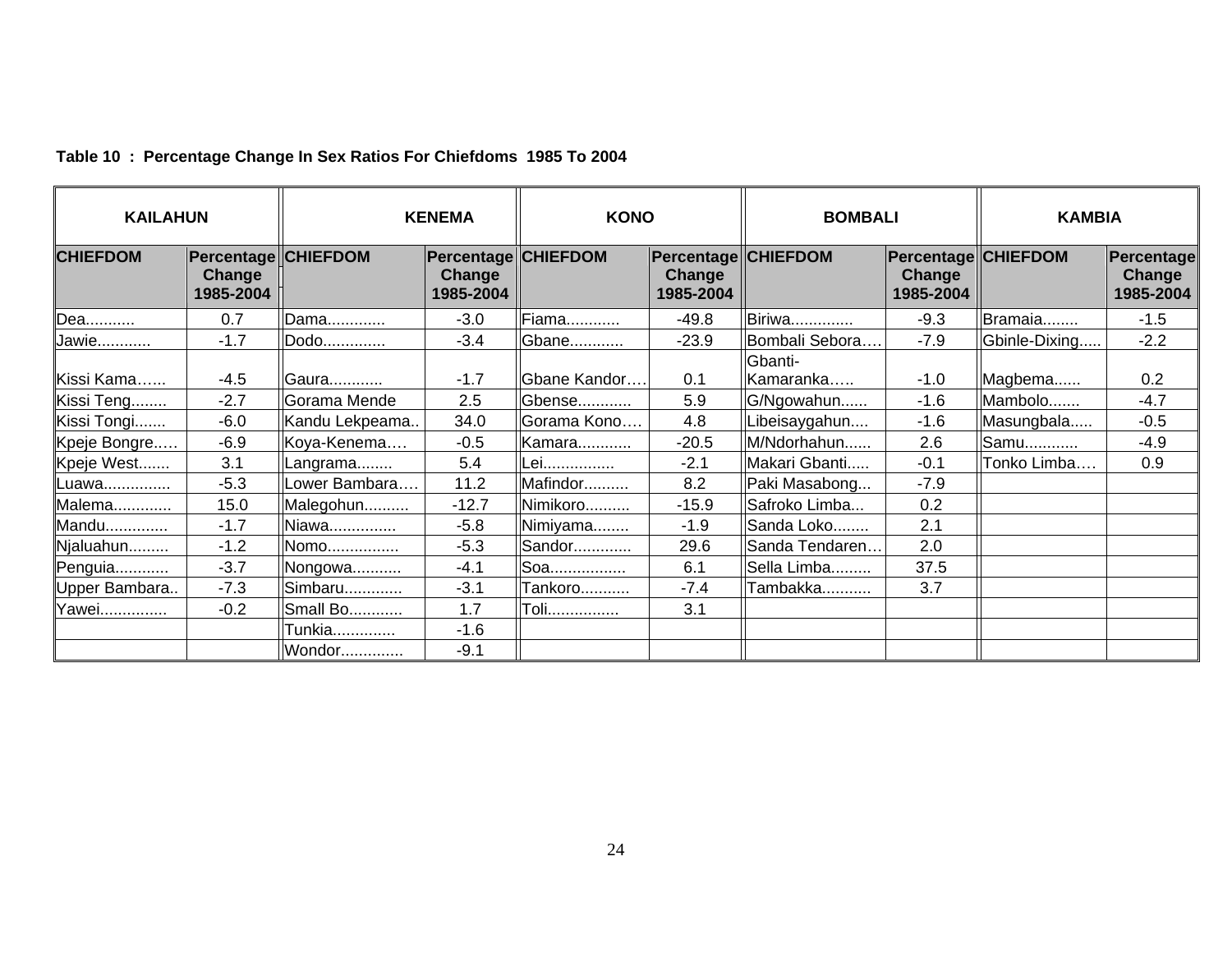| <b>KOINADUGU</b>   |                                          | <b>PORT LOKO</b>  |                                          | <b>TONKOLILI</b> |                                   | <b>BO</b>       |                                     | <b>BONTHE</b>   |                                   |
|--------------------|------------------------------------------|-------------------|------------------------------------------|------------------|-----------------------------------|-----------------|-------------------------------------|-----------------|-----------------------------------|
| <b>CHIEFDOM</b>    | Percentage<br><b>Change</b><br>1985-2004 | <b>CHIEFDOM</b>   | Percentage<br><b>Change</b><br>1985-2004 | <b>CHIEFDOM</b>  | Percentage<br>Change<br>1985-2004 | <b>CHIEFDOM</b> | Percentage  <br>Change<br>1985-2004 | <b>CHIEFDOM</b> | Percentage<br>Change<br>1985-2004 |
| Dembelia Sinkunia  | $-7.3$                                   | <b>Bkm</b>        | $-5.0$                                   | Gbonkolenken     | 1.6                               | Badjia          | 1.3                                 | Bendu Cha       | 2.2                               |
| Diang              | $-11.6$                                  | Buya Romende      | $-7.9$                                   | Kafe Simira      | 4.2                               | <b>Bagbo</b>    | 8.4                                 | IBum            | 9.1                               |
| Falasobia Dembelia | $-4.1$                                   | Dibia             | $-1.6$                                   | Kalansogoia      | $-9.1$                            | Bagbwe          | 0.8                                 | <b>IDema</b>    | $-5.1$                            |
| Kasunko            | $-6.9$                                   | Kaffu Bullom      | 0.6                                      | Kholifa Mabang   | $-10.2$                           | Baoma           | $-2.0$                              | Imperi          | $-4.3$                            |
| Mango              | $-1.8$                                   | Koya              | $-4.9$                                   | Kholifa Rowalla  | $-11.2$                           | Bumpe Ngawo     | 1.7                                 | Jong            | 1.6                               |
| Neya               | 0.3                                      | Lokomasama        | $-5.4$                                   | Kunike Barina    | $-19.7$                           | Gbo <u></u>     | $-5.0$                              | Kpanga Kemo     | $-13.2$                           |
| Nieni              | $-5.4$                                   | Maforki           | $-9.5$                                   | Kunike Sanda     | $-36.2$                           | Jaiama-Bongor   | $-1.9$                              | Kwamebai Krim   | $-9.5$                            |
| Sengbe             | $-0.5$                                   | Marampa           | $-2.7$                                   | Malal Mara       | 1.0                               | Kakua           | $-2.8$                              | Nongoba Bullom  | $-19.9$                           |
| Sulima             | $-4.0$                                   | Masimera          | $\star$                                  | Sambaya          | 0.6                               | Komboya         | $-3.7$                              | <b>Sittia</b>   | $-5.4$                            |
| Wara Wara Bafodia  | 7.6                                      | Sanda Magbolontor | $-4.5$                                   | Tane             | $-14.3$                           | Lugbu           | 6.4                                 | Sogbini         | 1.9                               |
| Wara Wara Yagala   | $-1.5$                                   | <b>TMS</b>        | $-6.6$                                   | . Yoni <u></u>   | $-5.7$                            | Niawa Lenga     | 1.7                                 | Yawbeko         | 0.3                               |
|                    |                                          |                   |                                          |                  |                                   | Selenga         | 0.6                                 |                 |                                   |
|                    |                                          |                   |                                          |                  |                                   | Tikonko         | $-0.7$                              |                 |                                   |
|                    |                                          |                   |                                          |                  |                                   | <b>Valunia</b>  | 1.1                                 |                 |                                   |
|                    |                                          |                   |                                          |                  |                                   | Wunde           | 0.1                                 |                 |                                   |

# **Table 10 (Contd .) : Percentage Change In Sex Ratios For Chiefdoms 1985 To 2004**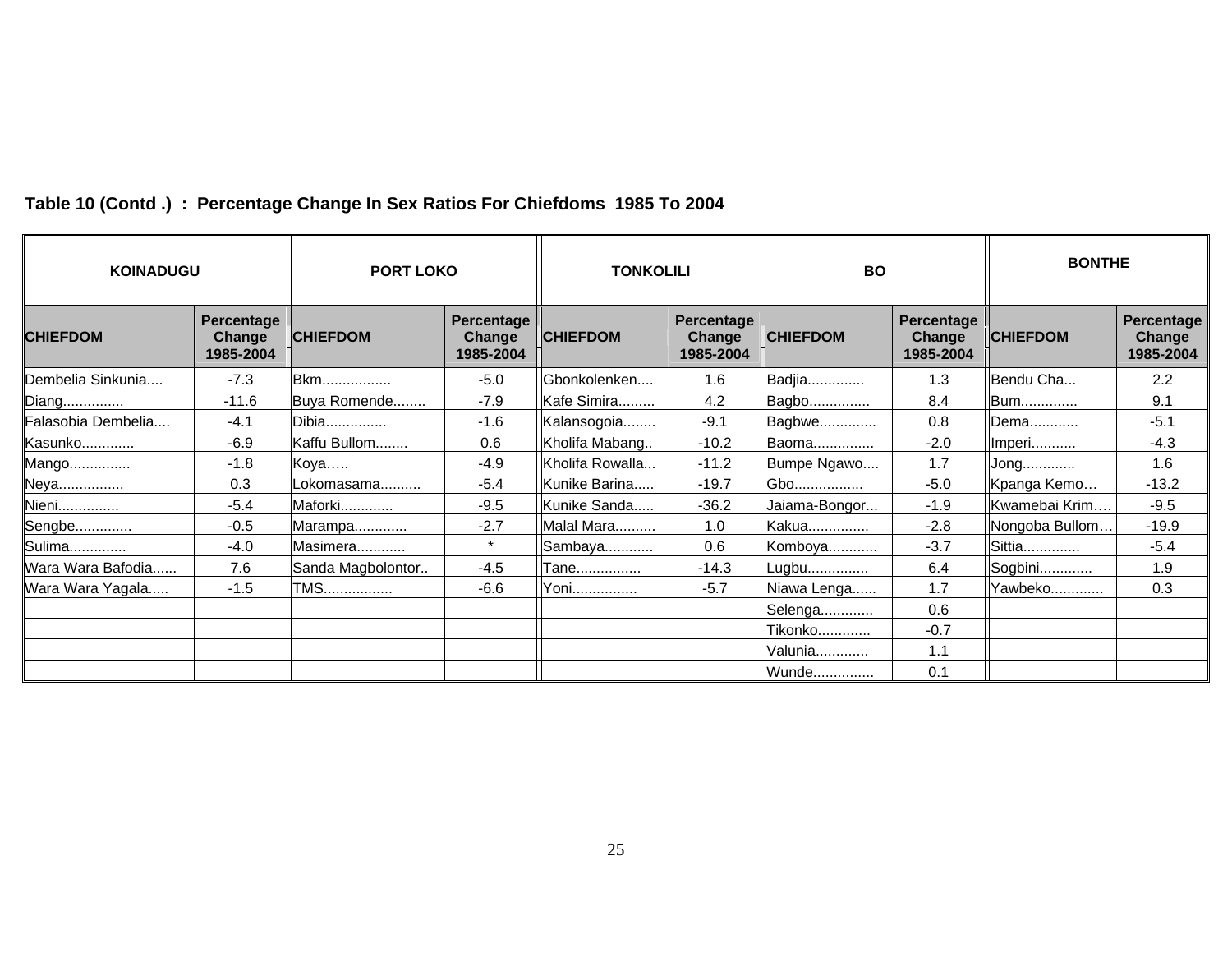| <b>MOYAMBA</b>  |                     | <b>PUJEHUN</b>      |                     | <b>WESTERN AREA RURAL</b> |                     | <b>WESTERN AREA URBAN</b> |                                   |  |
|-----------------|---------------------|---------------------|---------------------|---------------------------|---------------------|---------------------------|-----------------------------------|--|
| <b>CHIEFDOM</b> | Change<br>1985-2004 | Percentage CHIEFDOM | Change<br>1985-2004 | Percentage CHIEFDOM       | Change<br>1985-2004 | Percentage CHIEFDOM       | Percentage<br>Change<br>1985-2004 |  |
| Bagruwa         | 0.7                 | <b>Barri</b>        | $2.2^{\circ}$       | Koya                      | $-2.8$              | Central 1                 | $-10.7$                           |  |
| Bumpeh          | $-9.9$              | Gallinas Peri       | $-4.5$              | Mountain                  | 16.7                | Central 2                 | 1.3                               |  |
| Dasse           | $-5.7$              | Kpaka               | $-3.8$              | Waterloo                  | $-15.3$             | ilEast 1 <u></u>          | $-5.9$                            |  |
| Fakunya         | 2.9                 | Kpanga-Kabonde      | 7.6                 | York Rural                | $-7.1$              | East 2                    | $-7.4$                            |  |
| Kagboro         | $-2.4$              | Makpele             | $-3.9$              |                           |                     | East 3                    | $-15.5$                           |  |
| Kaiyamba        | $-6.2$              | Malen               | 8.4                 |                           |                     | West 1                    | $-7.3$                            |  |
| Kamajei         | $-0.2$              | Mano Sakrim         | 6.3                 |                           |                     | West 2                    | $-5.7$                            |  |
| Kongbora        | 10.0                | Panga Krim          | 5.0                 |                           |                     | West 3                    | $-2.7$                            |  |
| Kori            | $-7.5$              | Pejeh               | 5.6                 |                           |                     |                           |                                   |  |
| Kowa            | 0.3                 | Soro Gbema          | $-3.9$              |                           |                     |                           |                                   |  |
| Lower Banta     | $-7.1$              | Sowa                | 3.3                 |                           |                     |                           |                                   |  |
| Ribbi           | $-10.0$             | <b>YKK</b>          | 0.0                 |                           |                     |                           |                                   |  |
| Timdale         | $-6.4$              |                     |                     |                           |                     |                           |                                   |  |
| Upper Banta     | 0.9                 |                     |                     |                           |                     |                           |                                   |  |

**Table 10 (Contd .) : Percentage Change In Sex Ratios For Chiefdoms 1985 To 2004**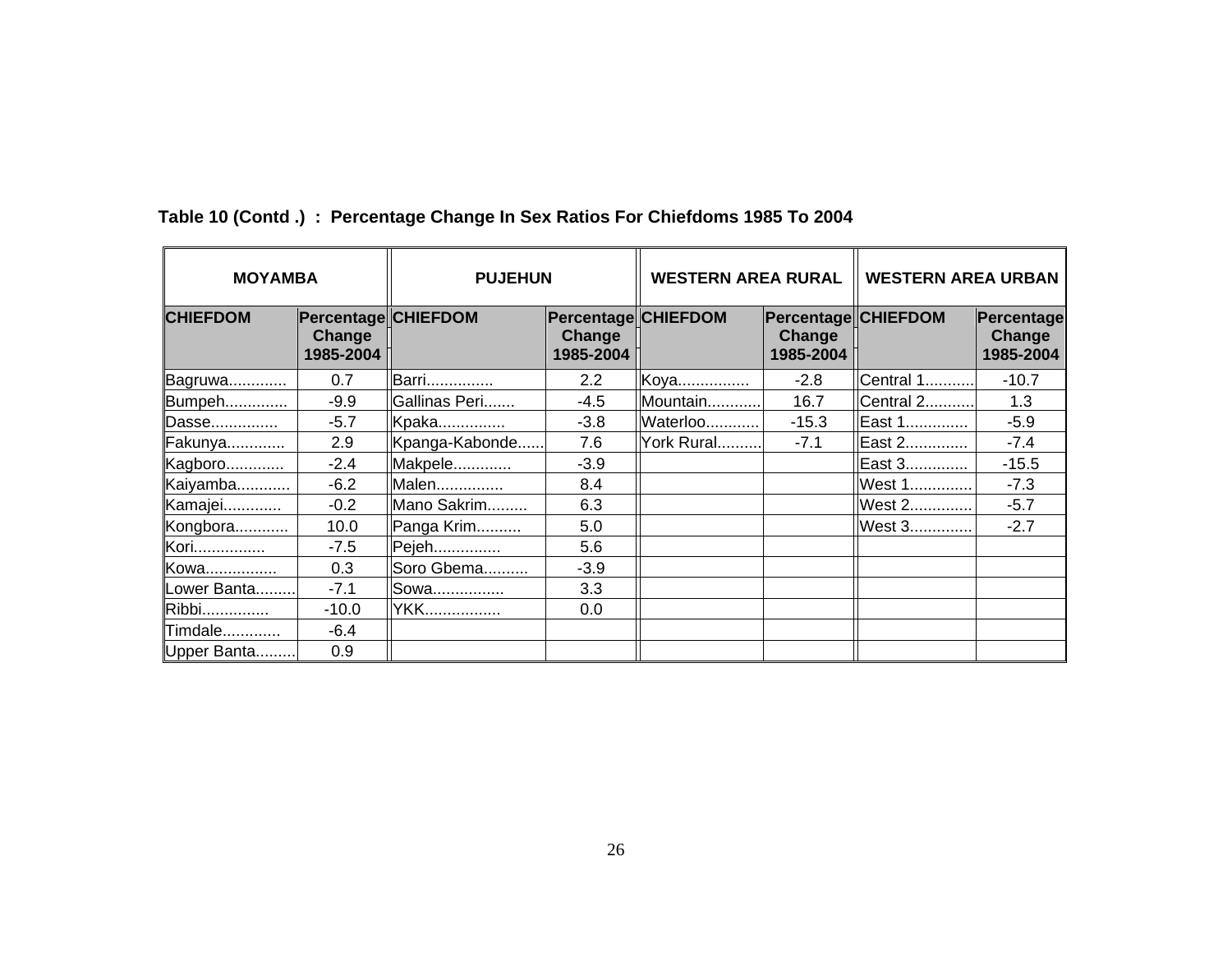### **d. Sex Ratios for Single Year Age Groups for Sierra Leone**

The age specific sex ratio measures the number of males per 100 females of a specific age.

#### *i. Sierra Leone*

For the country as a whole age specific sex ratios for single year ages in Table 11 and Figure 1, show considerable variations.

Sex ratios tend to vary slightly above or below 100 from ages 0 to 10 years, implying that differences in mortality, or in the accuracy of enumeration between males or females at these ages, are minimal. Between ages 11 years and 15 years, all sex ratios are in excess of 100. This is unexpected, as it is incompatible with the relatively low sex ratios at the younger ages. Ages 16 years to 40 years show a female surplus, with the exception of ages

31 and 34 years.

Where levels of mortality are high, it is expected that deaths due to maternal causes may reduce the number of females in the child bearing ages in relation to males. In a population in which life expectancy is low, male mortality is expected to be higher than female mortality at ages over 40 years. Sex ratios are therefore expected to be low at these higher ages, and to decline with advancing years.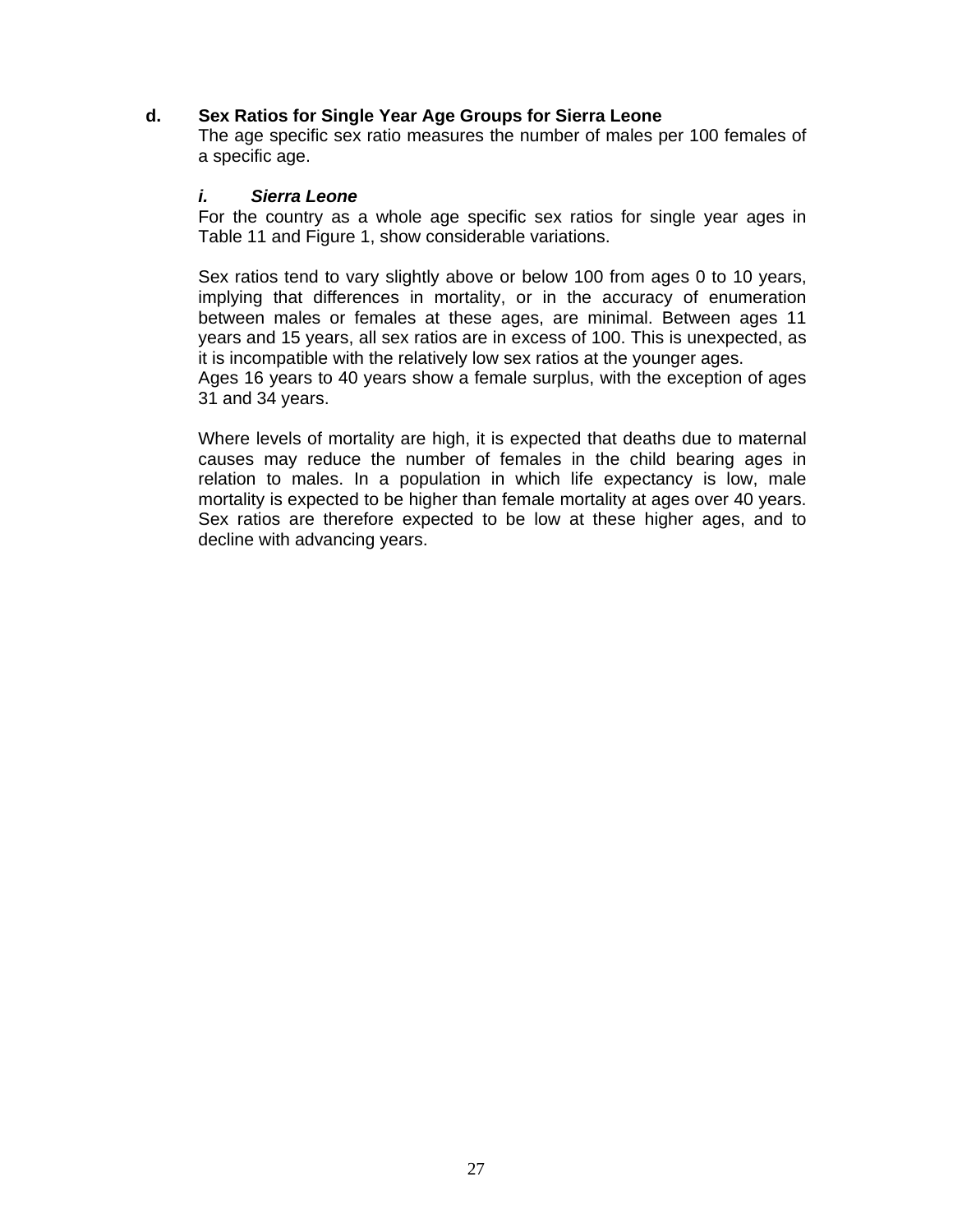|                |                          | <b>Percentage</b>      |               |                          | Percentage             |
|----------------|--------------------------|------------------------|---------------|--------------------------|------------------------|
| Age            | <b>Sex Ratio</b><br>2004 | Change<br>1985 to 2004 | Age           | <b>Sex Ratio</b><br>2004 | Change<br>1985 to 2004 |
| (Years)<br>0   | 100                      | 0.1                    | (Years)<br>46 | 126                      | 2.4                    |
| $\mathbf{1}$   | 101                      | $-1.3$                 | 47            | 131                      | $-4.4$                 |
| $\overline{2}$ | 100                      | $-2.1$                 | 48            | 104                      | $-6.1$                 |
| 3              | 96                       | $-3.8$                 | 49            | 117                      | $-0.4$                 |
| 4              | 99                       | $-4.1$                 | 50            | 86                       | $-18.1$                |
| 5              | 101                      | 1.4                    | 51            | 125                      | 18.4                   |
| 6              | 98                       | $-2.2$                 | 52            | 138                      | 14.1                   |
| $\overline{7}$ | 100                      | $-2.4$                 | 53            | 121                      | 8.7                    |
| 8              | 96                       | $-7.4$                 | 54            | 118                      | 3.4                    |
| 9              | 99                       | $-3.5$                 | 55            | 106                      | $-14.0$                |
| 10             | 107                      | $-4.6$                 | 56            | 108                      | $-10.6$                |
| 11             | 106                      | $-6.9$                 | 57            | 130                      | $-6.8$                 |
| 12             | 110                      | $-7.1$                 | 58            | 97                       | $-13.7$                |
| 13             | 102                      | $-6.9$                 | 59            | 114                      | 4.0                    |
| 14             | 104                      | $-5.0$                 | 60            | 71                       | $-28.6$                |
| 15             | 106                      | 1.5                    | 61            | 105                      | $-10.1$                |
| 16             | 92                       | 5.5                    | 62            | 105                      | $-7.3$                 |
| 17             | 97                       | 13.2                   | 63            | 93                       | $-15.1$                |
| 18             | 88                       | 16.8                   | 64            | 115                      | $-7.3$                 |
| 19             | 92                       | 7.2                    | 65            | 89                       | $-20.4$                |
| 20             | 76                       | 4.0                    | 66            | 120                      | 7.7                    |
| 21             | 89                       | $-0.4$                 | 67            | 121                      | $-13.8$                |
| $\overline{2}$ | 85                       | 6.0                    | 68            | 81                       | $-19.2$                |
| 23             | 88                       | 1.1                    | 69            | 78                       | $-20.2$                |
| 24             | 95                       | 9.6                    | 70.           | 81                       | $-30.2$                |
| 25             | 71                       | $-4.5$                 | 71            | 97                       | $-37.4$                |
| 26             | 86                       | 3.8                    | 72            | 91                       | $-19.8$                |
| 27             | 93                       | $-1.6$                 | 73            | 99                       | $-13.0$                |
| 28             | 81                       | 6.0                    | 74            | 118                      | $-13.7$                |
| 29             | 99                       | 11.6                   | 75            | 110                      | $-13.0$                |
| 30             | 69                       | $-3.9$                 | 76            | 113                      | $-8.7$                 |
| 31             | 104                      | $-2.6$                 | 77            | 130                      | $-17.7$                |
| 32             | 91                       | $-5.1$                 | 78            | 103                      | $-11.1$                |
| 33             | 94                       | $-14.5$                | 79            | 90                       | $-22.1$                |
| 34             | 104                      | 7.1                    | 80            | 78                       | $-24.3$                |
| 35             | 81                       | $-15.0$                | 81            | 82                       | $-29.2$                |
| 36             | 93                       | $-0.8$                 | 82            | 85                       | $-17.3$                |
| 37             | 99                       | $-19.3$                | 83            | 81                       | $-14.9$                |
| 38             | 83                       | $-10.5$                | 84            | 113                      | 3.8                    |
| 39             | 92                       | $-6.0$                 | 85            | 99                       | $-6.7$                 |
| 40             | 84                       | $-4.8$                 | 86            | 98                       | $-2.7$                 |
| 41             | 113                      | $-1.2$                 | 87            | 107                      | $-28.7$                |
| 42             | 115                      | $-4.6$                 | 88            | 91                       | $-15.9$                |
| 43             | 114                      | 0.8                    | 89            | 103                      | $-3.8$                 |
| 44             | 131                      | 10.1                   | 90            | 115                      | 10.1                   |

**Table 11: Single Year Sex Ratios 2004 and Percentage Change 1985 to 2004 for**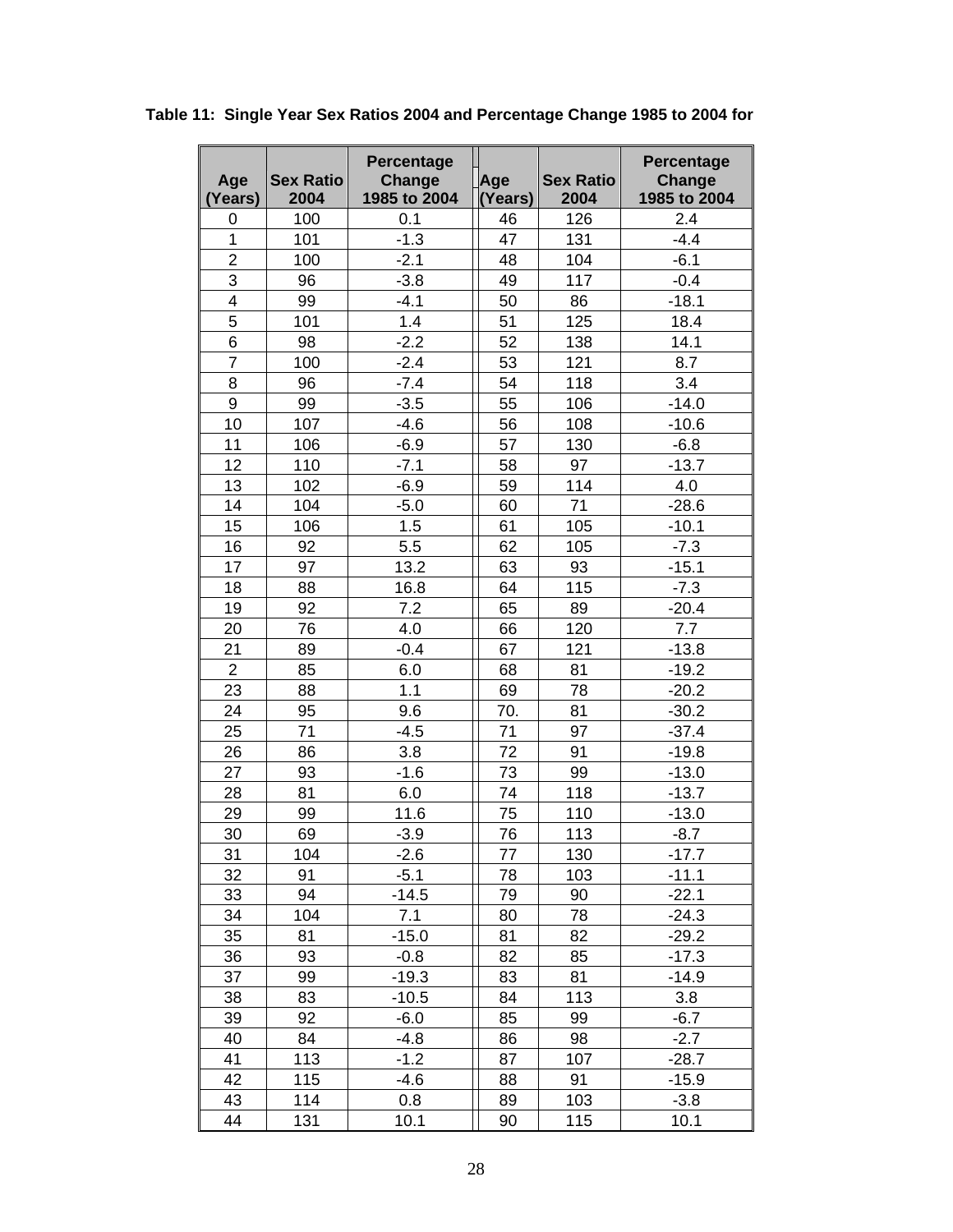**Sierra Leone**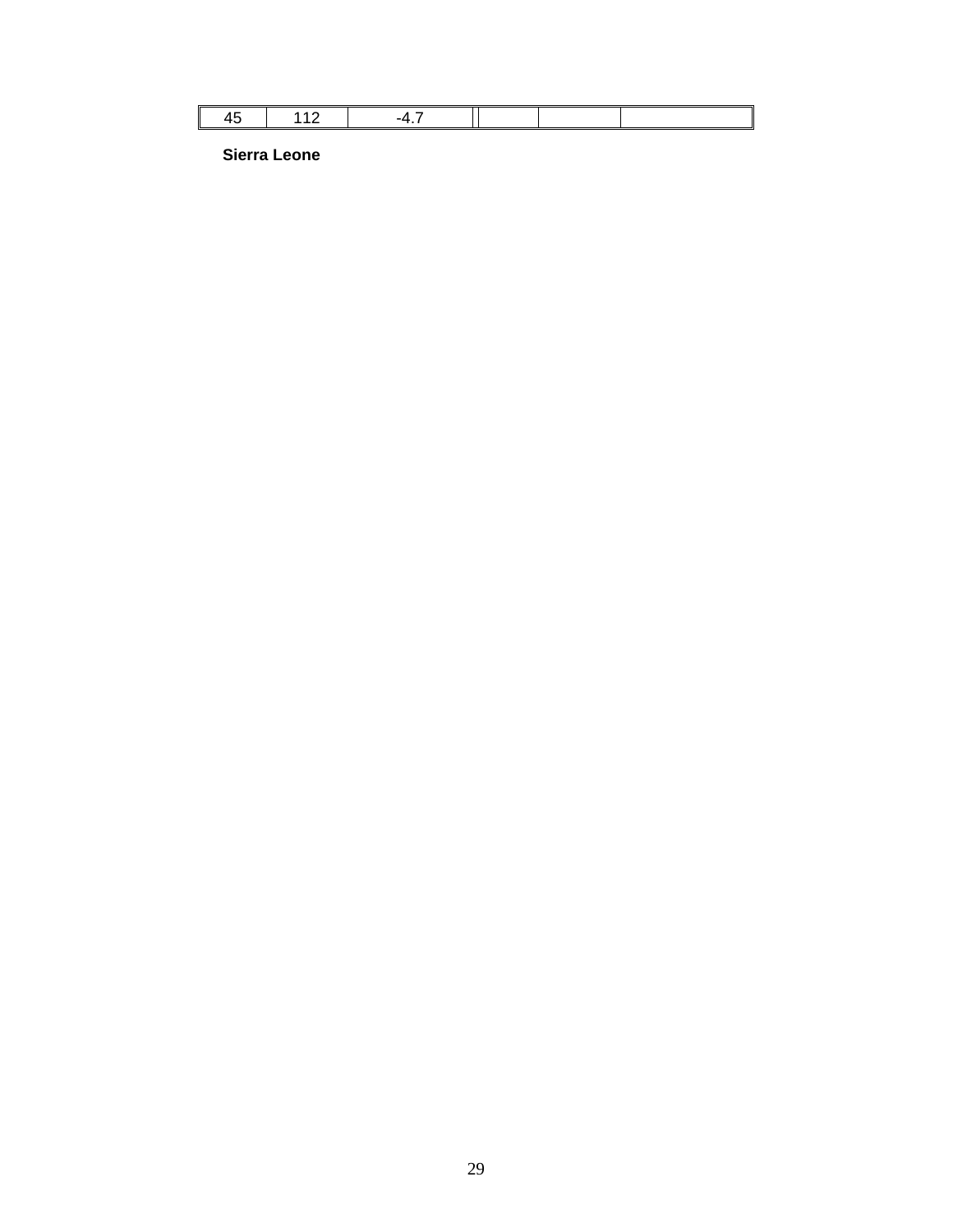#### **Figure 1 : Age-Sex Ratios For Sierra Leone (Males per 100 Females) 2004**





For Sierra Leone however, age-sex data show a completely different pattern. Sex ratios are consistently above 100 for the age range 41 years to 67 years, with the exception of ages 50, 58, 60, 63 and 65. After age 67, a female surplus at ages 68 to 73 is succeeded by a male surplus at ages 74 to 78, and by another female surplus from 79 to 83 years.

One possible reason for the high sex ratios between ages 10 years and 15 years is that in a country, like Sierra Leone, where the date of birth of most people is not documented, many of the methods used to estimate age tend to over estimate the ages of young girls, but under estimate those of young boys. Hence, more boys than girls may have been enumerated at ages 10 years to 15 years, while at the same time, more girls than boys aged 10 years to 15 years may have had their ages over estimated, and therefore transferred to the higher ages. Hence a male surplus, or a female deficit, may have been created at ages 10 years to 15 years.

The relatively low sex ratios, which characterise the majority of ages between 16 years to 40 years, may have been the result of both demographic and nondemographic factors including age misreporting and the consequences of the rebel war. Males at ages 16 to 40 years formed the majority of the fighting forces. Higher mortality amongst them may have accounted for the greater female surplus at these age groups.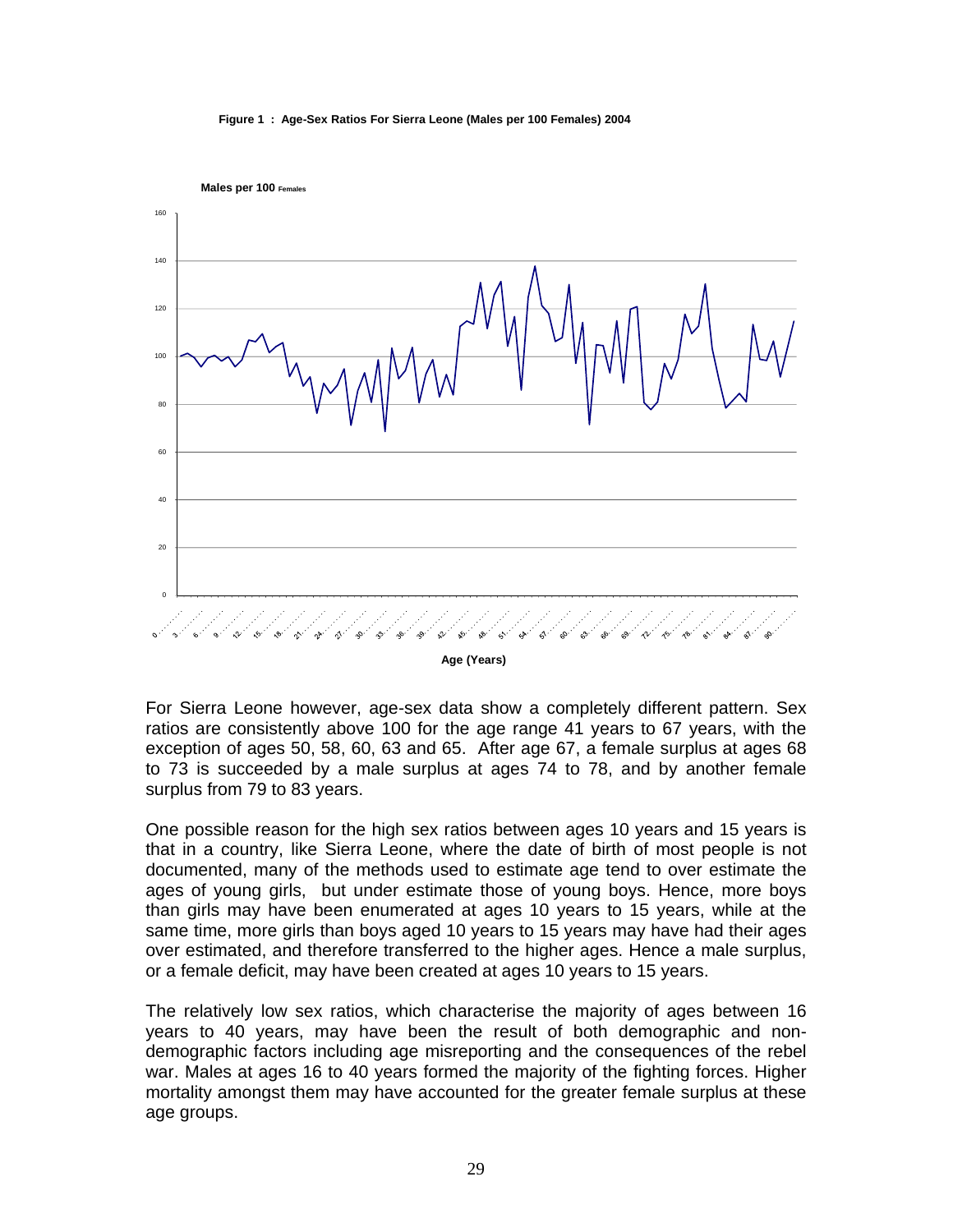Although high levels of maternal mortality have been responsible for depleting the number of females at these child bearing ages, in relation to males, it is possible that the impact of this factor may have been cancelled out by the impact of greater warrelated deaths and migration amongst males.

However, these inconsistencies and unexpected patterns in the age-specific sex ratios may be the result of one of the perennial problems in African population data, the inaccuracy of reporting the age of respondents in populations in which the level of illiteracy is high, and the practice of documenting vital events is not widespread.

### **e. Sex Ratios for Five Year Age Groups**

#### *i. Sierra Leone*

Five-year age-sex ratios for Sierra Leone in Table 12 show a male deficit in all age groups except 10-14, 45-49, 50-54, 55-59, 75-79 and 90 years and over

### *ii. Regions*

For the Regions, the relatively high General Sex Ratios for the Eastern Region is replicated in the various age groups. Sex ratios are above 100 for all ages except ages 0-4 and 5-9 years, 15-19 to 30-34, 60-64, and 80-84 years.

In the other Regions, there are more females than males at most ages. However, there are a number of peculiar departures from this general pattern. For example, there are male excesses at ages 5-9 and 10-14 years in Northern and Southern Regions; and at ages 40-44 to 55-59 years in Western Area Region. In contrast, at nearly all ages above 60-64 years in both Southern Region and Western Area Region, there is an excess of females.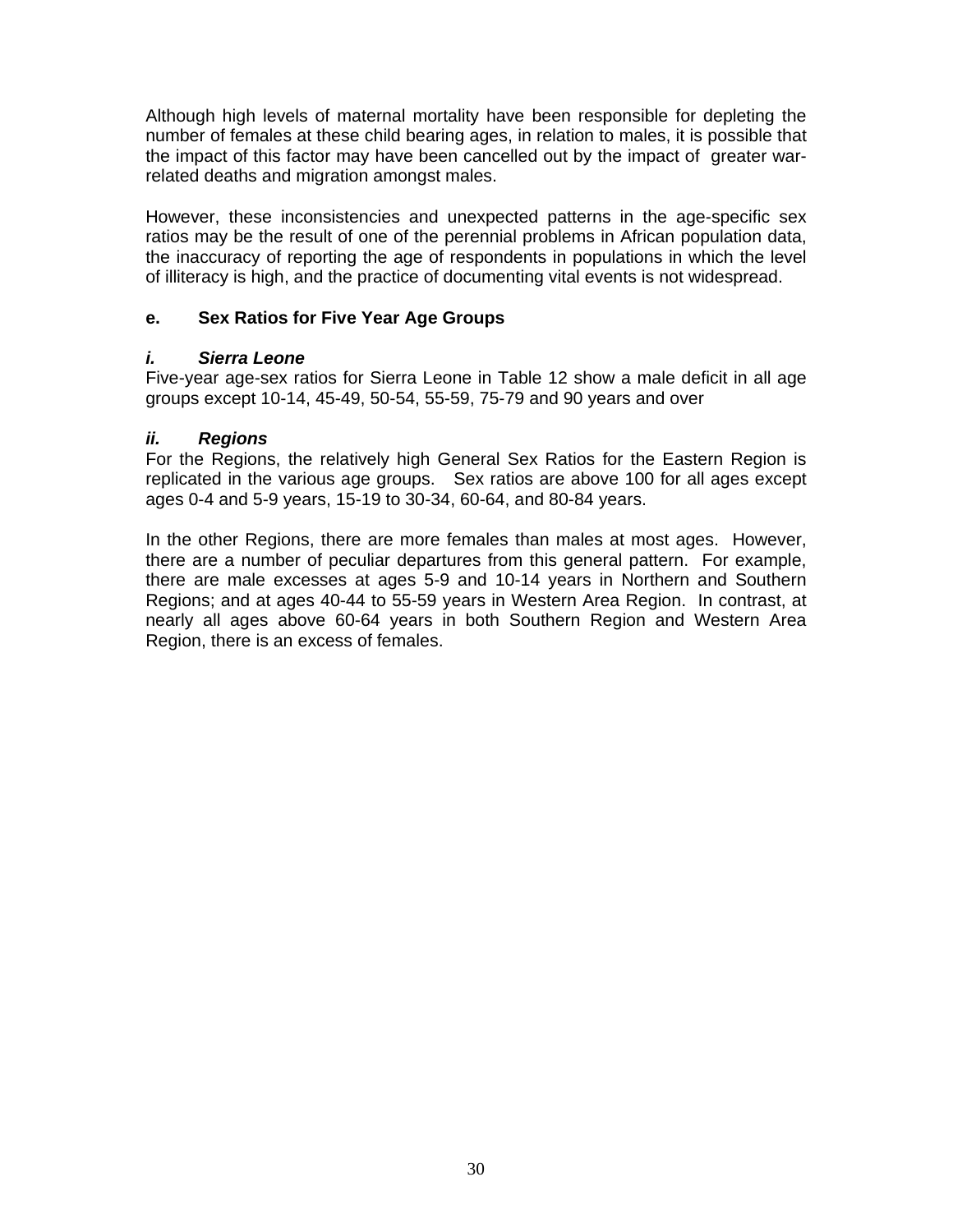| Age (Years    | Sierra Leone | <b>Eastern</b> | <b>Northern</b> | <b>Southern</b> | <b>Western</b><br><b>Area</b> |
|---------------|--------------|----------------|-----------------|-----------------|-------------------------------|
| $00 - 04$     | 99           | 99             | 99              | 100             | 100                           |
| $05 - 09$     | 99           | 97             | 101             | 102             | 90                            |
| $10 - 14$     | 106          | 107            | 111             | 113             | 92                            |
| $15 - 19$     | 95           | 97             | 95              | 96              | 93                            |
| $20 - 24$     | 84           | 89             | 73              | 78              | 99                            |
| $25 - 29$     | 81           | 93             | 64              | 77              | 99                            |
| $30 - 34$     | 81           | 95             | 65              | 76              | 99                            |
| $35 - 39$     | 86           | 102            | 71              | 82              | 97                            |
| $40 - 44$     | 96           | 112            | 81              | 95              | 113                           |
| $45 - 49$     | 114          | 138            | 99              | 111             | 121                           |
| $50 - 54$     | 100          | 116            | 86              | 97              | 119                           |
| $55 - 59$     | 108          | 146            | 89              | 102             | 119                           |
| $60 - 64$     | 80           | 91             | 75              | 73              | 93                            |
| $65 - 69$     | 91           | 111            | 87              | 82              | 93                            |
| $70 - 74$     | 86           | 96             | 84              | 83              | 78                            |
| $75 - 79$     | 109          | 130            | 116             | 100             | 76                            |
| $80 - 84$     | 81           | 88             | 93              | 72              | 54                            |
| $85 - 89$     | 99           | 116            | 116             | 86              | 57                            |
| $90 + \ldots$ | 108          | 119            | 126             | 93              | 65                            |

**Table 12 : Five Year Age-Sex Ratios For Sierra Leone And Regions – 2004** 

|  |  | Table 13: Five Year Age-Sex Ratios For Districts - 2004 |  |
|--|--|---------------------------------------------------------|--|
|  |  |                                                         |  |

| Age<br>(Years) | Kailahun Kenema |     | Kono | <b>Bombali Kambia</b> |     | <b>Koinadug</b><br>u | <b>Port</b><br>Loko | Tonkolili∣ |
|----------------|-----------------|-----|------|-----------------------|-----|----------------------|---------------------|------------|
| $ 00 - 04 $    | 97              | 99  | 98   | 100                   | 100 | 98                   | 99                  | 97         |
| $05 - 09$      | 98              | 96  | 96   | 102                   | 101 | 100                  | 102                 | 101        |
| ∥10 - 14       | 112             | 108 | 101  | 113                   | 117 | 103                  | 114                 | 108        |
| $15 - 19$      | 101             | 94  | 96   | 104                   | 95  | 93                   | 91                  | 92         |
| $ 20 - 24 $    | 81              | 90  | 94   | 86                    | 72  | 70                   | 67                  | 67         |
| 25 - 29        | 76              | 96  | 106  | 73                    | 64  | 59                   | 63                  | 59         |
| 30 - 34        | 78              | 97  | 112  | 74                    | 66  | 59                   | 65                  | 60         |
| 35 - 39        | 84              | 107 | 116  | 73                    | 70  | 69                   | 73                  | 70         |
| 40 - 44        | 87              | 118 | 132  | 82                    | 81  | 79                   | 80                  | 81         |
| 45 - 49        | 114             | 148 | 149  | 97                    | 101 | 105                  | 93                  | 106        |
| 50 - 54        | 92              | 123 | 134  | 83                    | 83  | 99                   | 84                  | 86         |
| 55 - 59        | 123             | 151 | 165  | 85                    | 81  | 104                  | 86                  | 97         |
| $60 - 64.$     | 73              | 96  | 111  | 71                    | 70  | 94                   | 73                  | 73         |
| $65 - 69$      | 97              | 112 | 127  | 77                    | 86  | 116                  | 83                  | 89         |
| 170 - 74       | 81              | 112 | 96   | 74                    | 83  | 101                  | 83                  | 86         |
| 75 - 79        | 120             | 131 | 142  | 109                   | 108 | 158                  | 113                 | 115        |
| 80 - 84        | 75              | 93  | 105  | 96                    | 84  | 108                  | 89                  | 92         |
| $85 - 89$      | 105             | 113 | 145  | 127                   | 114 | 132                  | 105                 | 109        |
| $90 +$ .       | 107             | 128 | 119  | 140                   | 112 | 157                  | 123                 | 114        |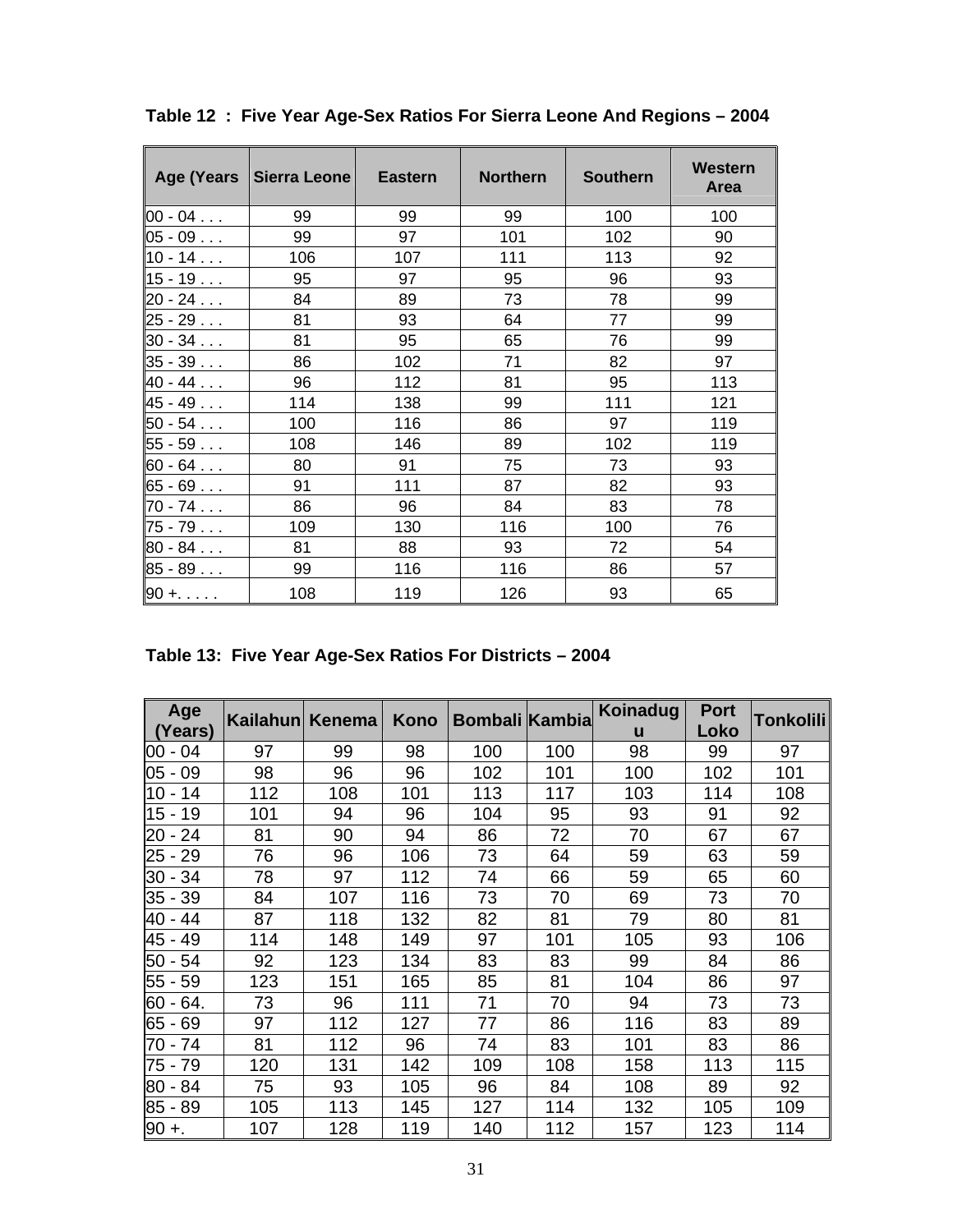|                |           |     | $\sim$                         |     |              |                                |
|----------------|-----------|-----|--------------------------------|-----|--------------|--------------------------------|
| Age<br>(Years) | <b>Bo</b> |     | Bonthe Moyamba Pujehun Western |     | <b>Rural</b> | <b>Western</b><br><b>Urban</b> |
| 00 - 04        | 99        | 102 | 102                            | 96  | 106          | 91                             |
| $05 - 09$      | 95        | 106 | 107                            | 106 | 100          | 106                            |
| 10 - 14        | 105       | 117 | 119                            | 123 | 96           | 128                            |
| 15 - 19        | 98        | 97  | 97                             | 92  | 106          | 87                             |
| 20 - 24        | 86        | 75  | 67                             | 76  | 88           | 87                             |
| 25 - 29        | 83        | 72  | 69                             | 75  | 92           | 81                             |
| 30 - 34        | 86        | 71  | 69                             | 70  | 99           | 71                             |
| 35 - 39        | 92        | 78  | 73                             | 75  | 97           | 78                             |
| 40 - 44        | 106       | 89  | 84                             | 91  | 92           | 99                             |
| 45 - 49        | 124       | 109 | 96                             | 106 | 91           | 117                            |
| 50 - 54        | 108       | 98  | 81                             | 98  | 83           | 119                            |
| 55 - 59        | 110       | 101 | 90                             | 106 | 85           | 125                            |
| 60 - 64        | 80        | 71  | 66                             | 72  | 92           | 79                             |
| 65 - 69        | 85        | 78  | 75                             | 90  | 84           | 107                            |
| 70 - 74        | 83        | 85  | 78                             | 91  | 86           | 106                            |
| 75 - 79        | 106       | 93  | 89                             | 113 | 79           | 143                            |
| 80 - 84        | 71        | 72  | 65                             | 85  | 77           | 111                            |
| 85 - 89        | 91        | 78  | 81                             | 93  | 87           | 108                            |
| $90 +$         | 98        | 89  | 79                             | 111 | 71           | 156                            |

**Table 13 (Contd.) : Five Year Age-Sex Ratios For Districts - 2004** 

#### *ii. Districts*

Table 13 also shows five-year age sex ratios for the Districts. For most Districts the pattern of age-specific sex ratios is similar to the national pattern. But there are a number of significant variations.

At ages 0-4 years, sex ratios vary slightly above or below 100 in all Districts except Pujehun (96), Western Area Rural (106), and Western Area Urban (91). At ages 10- 14 years, the sex ratios show a male surplus in every District except Western Area Rural.

Sex ratios for Bonthe, Moyamba and Pujehun show a male surplus in the youngest age groups, that is from 0-4 years to 10-14 years.

From ages 15-19 years sex ratios are below 100 for most age groups in all the Districts of the Northern Province except Koinadugu; and for Bonthe, Moyamba and Western Area Rural.

Sex ratios are above 100 from ages 35-39 years to 90 years and over in Kenema; and from 25-29 years to 90 years and over in Kono. These features are consistent with the two main economic activities namely, cash crop production and diamond mining, both of which tend to be serviced by a male dominated labour force.

For Western Area Rural, a male surplus in the first four age groups (except 10-14 years) is succeeded by a female surplus in all other age groups up to the oldest ages. But in Western Area Urban there are more females at ages 0-4, 15-19 to 40- 44, and at 60-64 years, while there are more males at 5-9, 10-14, and 45-49 to the oldest ages except 60-64 years.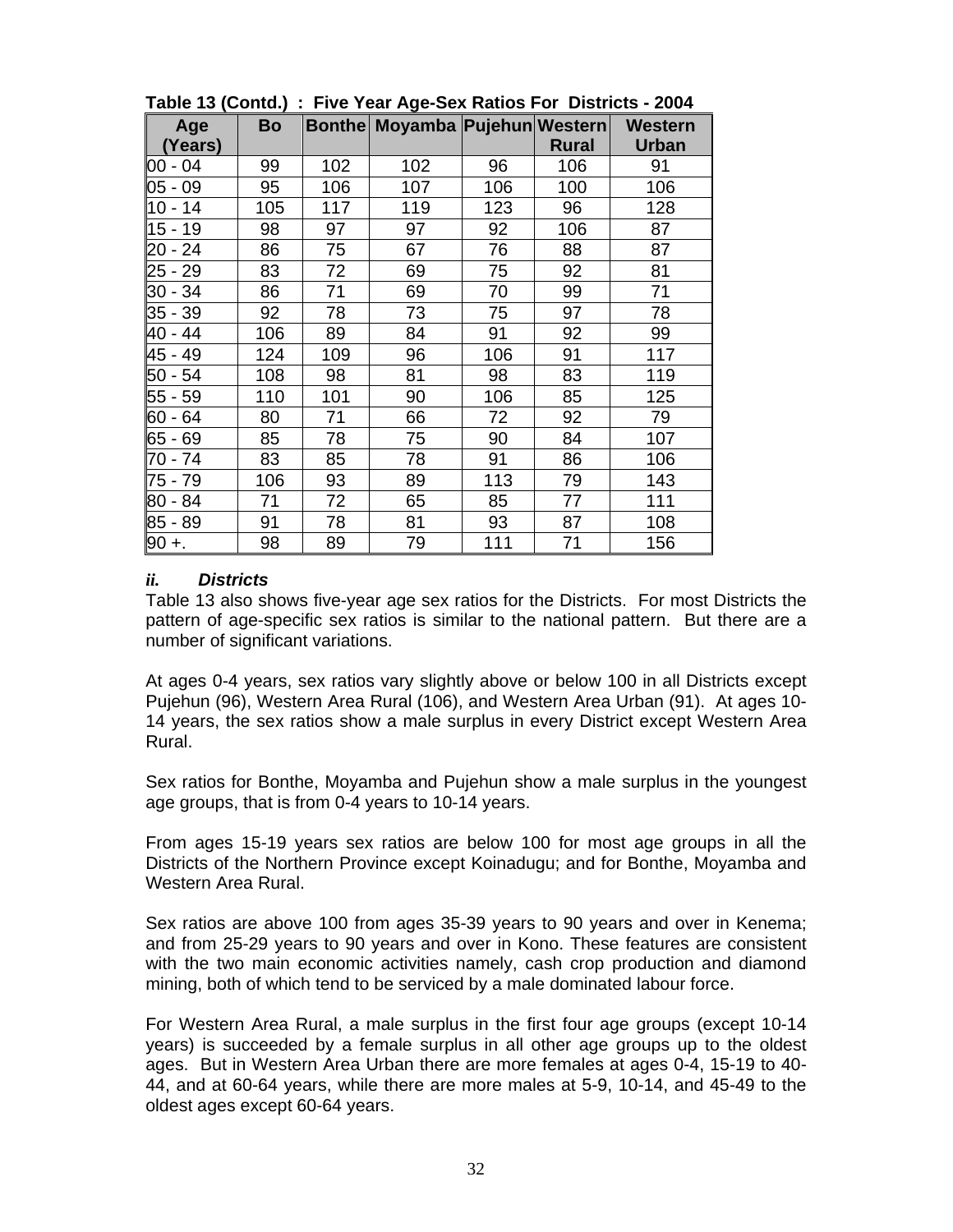These variations in age-sex ratios both within and across Regions and Districts may be the result of differences in both economic and demographic factors. The availability of employment opportunities which provide greater attraction for males, as in Kenema and Kono, both in Eastern Region, and in Western Area Urban, may account for the male surplus amongst the working age population in these Districts. On the other hand, the low sex ratio for many young age groups in all Districts may possibly be partly explained by the consequences of the 10 year Rebel War which decimated certain age groups either through deaths or out migration.

The occurrence of widespread age errors may also have resulted in the movement of either males or females across age boundaries resulting in unexpected age-sex ratio patterns in some Districts.

Also of significance, in a country, where maternal mortality is high, the child bearing ages that is 15-19 years to 40-44 years are expected to have male surpluses. But in Sierra Leone, for which the maternal mortality rate has been estimated at 1600 per 100,000 (UNICEF 2004) the pattern of sex ratios is not consistent with this expectation.

#### **f. Changes in Single-Year Age-Sex Ratios 1985-2004**

#### **i.** *Sierra Leone*

Inter-censal changes in sex ratio have been analysed for single and five year age groups for Sierra Leone. These show a general pattern of decline between 1985 and 2004 (Figure 2).





**Age (In Single Years)**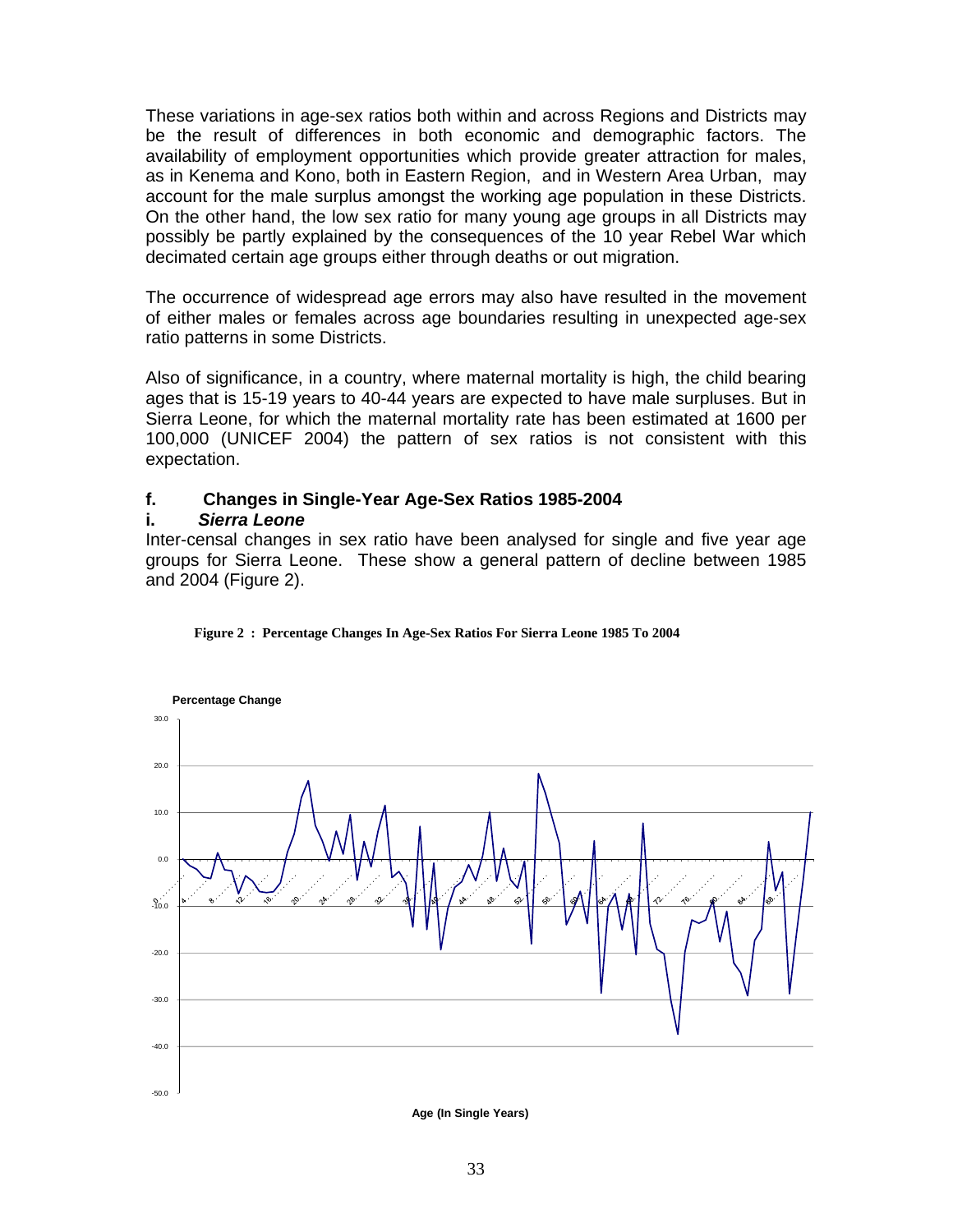From age 0 to age 15 years, sex ratios declined by varying rates from 1.3 percent at age 1 year to 5.0 percent at age 14 years.

However from 15 years to 29 years, sex ratios increased except at three ages, 21 years, 25 years and 27 years, which show declines of 0.4 percent, 4.5 percent and 0.6 percent respectively. Between ages 30 years and 66 years a decline in almost all ages is interspersed with increases at ages 34 years, 43 and 44 years, 51 years to 54 years, and 59 years. At the oldest age groups, that is from 62 years to 90 years, there is a general decline in sex ratios.

#### **g. Changes In Five Year Age-Sex Ratios 1985 To 2004**

Percentage changes in five year age-sex ratios between 1985 and 2004 for Sierra Leone and the Districts are shown in Table 14.

| Age<br>(Years) | <b>Sierra</b><br>Leone | Kailahun | Kenema  | Kono    |         |         | <b>Bombali Kambia Koinadugu</b> | <b>Port</b><br>Loko | Tonkolili |
|----------------|------------------------|----------|---------|---------|---------|---------|---------------------------------|---------------------|-----------|
| $100 - 04$     | $-2.0$                 | $-1.6$   | 0.3     | $-2.5$  | $-0.3$  | $-3.1$  | $-2.1$                          | $-2.7$              | $-6.9$    |
| $ 05 - 09$     | $-2.4$                 | $-2.9$   | $-1.1$  | 0.1     | $-3.7$  | $-4.3$  | $-0.2$                          | $-2.6$              | $-4.9$    |
| ∥10 - 14       | $-6.2$                 | $-8.5$   | $-1.8$  | $-5.1$  | $-5.4$  | $-10.2$ | $-3.5$                          | $-6.4$              | $-10.6$   |
| 15 - 19        | 8.3                    | 23.3     | 14.4    | 2.5     | 14.0    | 17.0    | 13.4                            | 4.4                 | 1.8       |
| 20 - 24        | 3.5                    | 5.6      | 10.2    | $-0.8$  | 22.3    | 13.8    | 4.1                             | $-0.9$              | $-15.7$   |
| 25 - 29        | 1.2                    | 4.4      | 5.0     | 8.1     | 17.0    | 9.1     | $-8.1$                          | $-0.9$              | $-21.3$   |
| 30 - 34        | $-2.4$                 | 5.0      | 1.5     | 0.6     | 13.8    | 8.4     | $-14.5$                         | $-3.0$              | $-20.6$   |
| $35 - 39$      | $-11.8$                | $-5.1$   | $-9.4$  | -19.4   | $-1.6$  | $-2.1$  | $-21.5$                         | $-2.4$              | $-17.1$   |
| 40 - 44        | $-1.6$                 | $-0.3$   | 2.5     | $-15.1$ | 12.0    | 3.5     | $-13.4$                         | 0.4                 | $-6.6$    |
| 45 - 49        | $-3.4$                 | 8.8      | $-7.4$  | $-24.8$ | 15.0    | 8.4     | $-8.2$                          | $-0.3$              | 5.0       |
| 50 - 54        | $-7.1$                 | $-6.9$   | $-17.2$ | $-18.6$ | $-3.7$  | $-13.9$ | $-5.3$                          | $-8.3$              | $-8.8$    |
| 55 - 59        | $-10.7$                | 10.4     | $-11.9$ | -14.2   | $-13.0$ | $-26.6$ | $-26.4$                         | $-19.1$             | $-7.5$    |
| 60 - 64        | $-22.6$                | $-29.5$  | $-28.6$ | $-20.9$ | $-16.9$ | $-30.4$ | $-12.8$                         | $-26.9$             | $-23.7$   |
| $65 - 69$      | $-17.7$                | $-12.2$  | $-22.0$ | $-15.2$ | $-19.0$ | $-28.3$ | $-1.3$                          | $-21.7$             | $-8.4$    |
| 70 - 74        | $-28.1$                | $-35.5$  | $-29.0$ | $-25.8$ | $-36.4$ | $-28.0$ | $-13.3$                         | $-27.2$             | $-21.0$   |
| 75 - 79        | $-12.3$                | $-8.9$   | $-16.2$ | $-2.9$  | $-10.1$ | $-17.2$ | 8.4                             | $-10.7$             | $-5.0$    |
| 180 - 84       | $-21.8$                | $-33.9$  | $-29.7$ | $-7.2$  | $-7.0$  | $-18.4$ | $-11.0$                         | $-8.8$              | $-8.4$    |
| 85 - 89        | $-12.2$                | $-4.8$   | $-25.6$ | 9.9     | 3.3     | 0.6     | 9.9                             | $-15.0$             | $-8.4$    |
| $90 +$ .       | 3.5                    | $-6.5$   | $-3.0$  | 4.1     | 27.4    | 7.5     | 40.2                            | 18.3                | $-4.3$    |

#### **Table 14 : Percentage Difference In Five Year Age-Sex Ratios For Sierra Leone And Districts 1985 To 2004**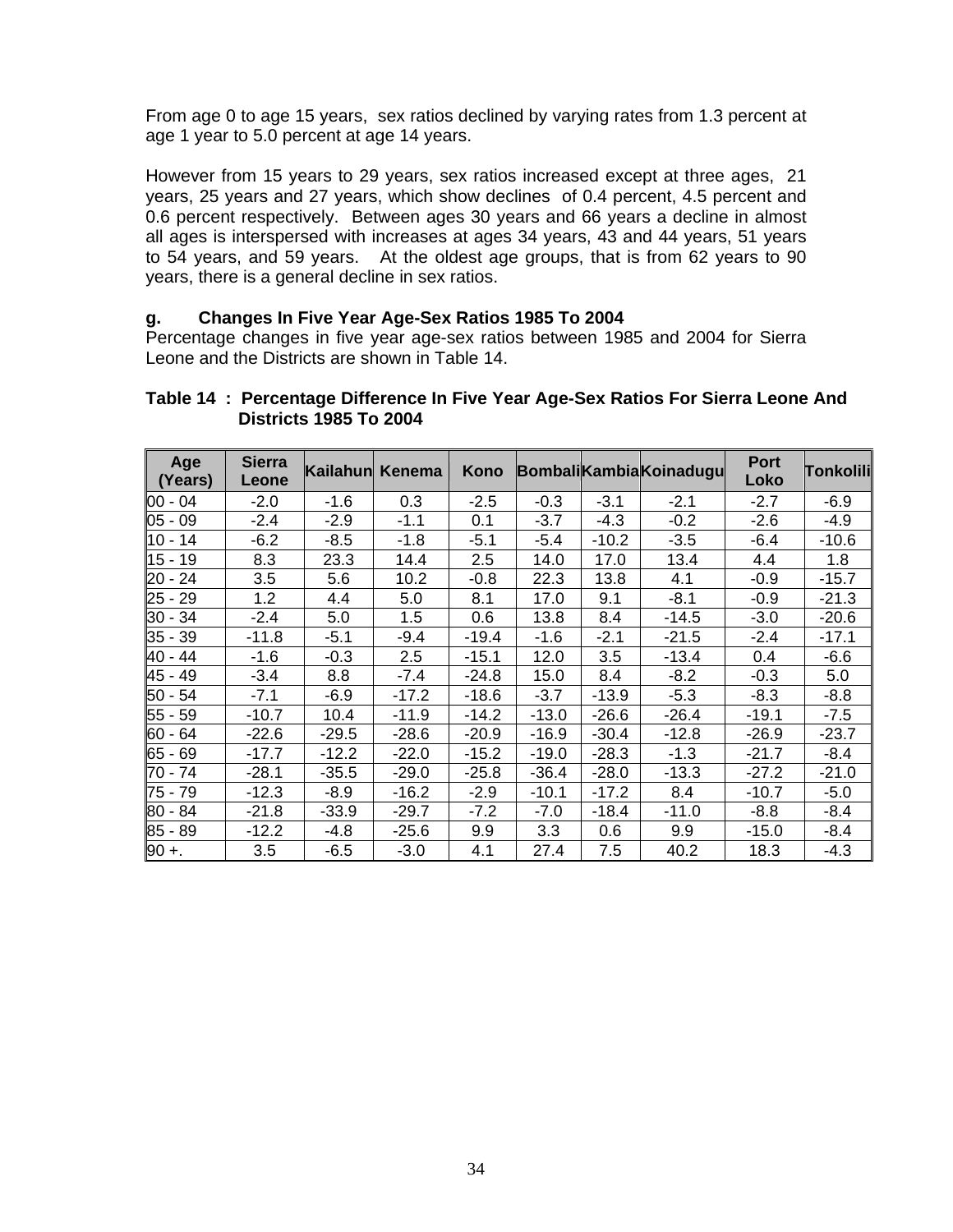| Age<br>(Years) | Bo      | <b>Bonthe</b> | Moyamba Pujehun |         | <b>Western</b><br><b>Area</b> |
|----------------|---------|---------------|-----------------|---------|-------------------------------|
| $ 00 - 04$     | $-1.8$  | $-0.5$        | $-0.2$          | $-2.6$  | $-4.2$                        |
| $05 - 09$      | $-0.6$  | 0.7           | 1.7             | $-4.2$  | $-5.0$                        |
| $10 - 14$      | $-5.8$  | 3.8           | 4.1             | $-2.8$  | $-6.5$                        |
| $15 - 19$      | 9.1     | 15.9          | 7.9             | 14.6    | $-1.0$                        |
| 20 - 24        | 1.9     | 3.9           | $-11.7$         | 7.5     | $-2.3$                        |
| 25 - 29        | 4.3     | $-3.7$        | $-5.5$          | 7.0     | $-8.3$                        |
| 30 - 34        | 1.0     | $-9.3$        | $-2.5$          | 7.7     | $-16.4$                       |
| 35 - 39        | $-0.6$  | $-11.5$       | $-5.3$          | $-4.6$  | $-24.6$                       |
| 40 - 44        | 11.6    | 6.1           | 3.8             | 18.7    | $-15.5$                       |
| 45 - 49        | 8.8     | 5.5           | 1.4             | 2.2     | $-20.2$                       |
| 50 - 54        | 4.5     | 3.4           | $-9.7$          | 2.6     | $-7.7$                        |
| 55 - 59        | $-3.4$  | $-7.3$        | $-9.6$          | $-0.5$  | $-32.8$                       |
| 60 - 64        | $-24.1$ | $-23.3$       | $-27.1$         | $-26.9$ | $-11.2$                       |
| 65 - 69        | $-19.0$ | $-25.8$       | $-24.0$         | $-12.0$ | $-18.0$                       |
| 70 - 74        | $-31.4$ | $-27.1$       | $-29.6$         | $-16.3$ | $-26.1$                       |
| 75 - 79        | $-6.2$  | $-11.8$       | $-24.1$         | $-1.0$  | $-21.8$                       |
| 80 - 84        | $-26.7$ | $-25.9$       | $-29.8$         | $-10.5$ | $-30.2$                       |
| 85 - 89        | $-4.6$  | $-27.2$       | $-22.1$         | $-10.2$ | $-20.7$                       |
| $90 +$         | 22.5    | 15.7          | $-7.8$          | 2.8     | $-6.2$                        |

**Table 14 (Contd): Percentage Difference In Five Year Age- Sex For Sierra Leone And Districts 1985 To2004** 

#### *i. Sierra Leone*

For Sierra Leone the five year age-specific sex ratios declined in age groups 0-4 years, 5-9 years and 10-14 years; increased in the next three age groups that is 15- 19 years to 25-29 years, but declined again in all subsequent age groups up to 85-89 years.

#### *ii. Districts*

Figures in Table 14 for the Districts indicate a pattern of change that is generally similar to that of Sierra Leone. At ages 0-4 to 15-19 years, sex ratios declined in all Districts except 0-4 in Kenema, and 5-9 to 15-19 in Bonthe and Moyamba. At ages 15-19 years to 30-34 years there is an increase in sex ratios in all Districts except Port Loko, Tonkolili, Moyamba and Western Area.

There are a number of peculiar features in these patterns of differences. For all Districts, sex ratios have declined at the older ages, for example from 45-49 years in Kenema and Kono, 50-54 years in Kambia, 30-34 years in Koinadugu, and 45-49 years in Port Loko. In the Western Area the sex ratios for every age group declined between 1985 and 2004.

The variable pattern of inter-censal changes in sex ratio in the country are interesting but defy straight forward and simple explanations. For Sierra Leone, as a whole, the general decline in age specific sex ratios may have been a consequence of the rebel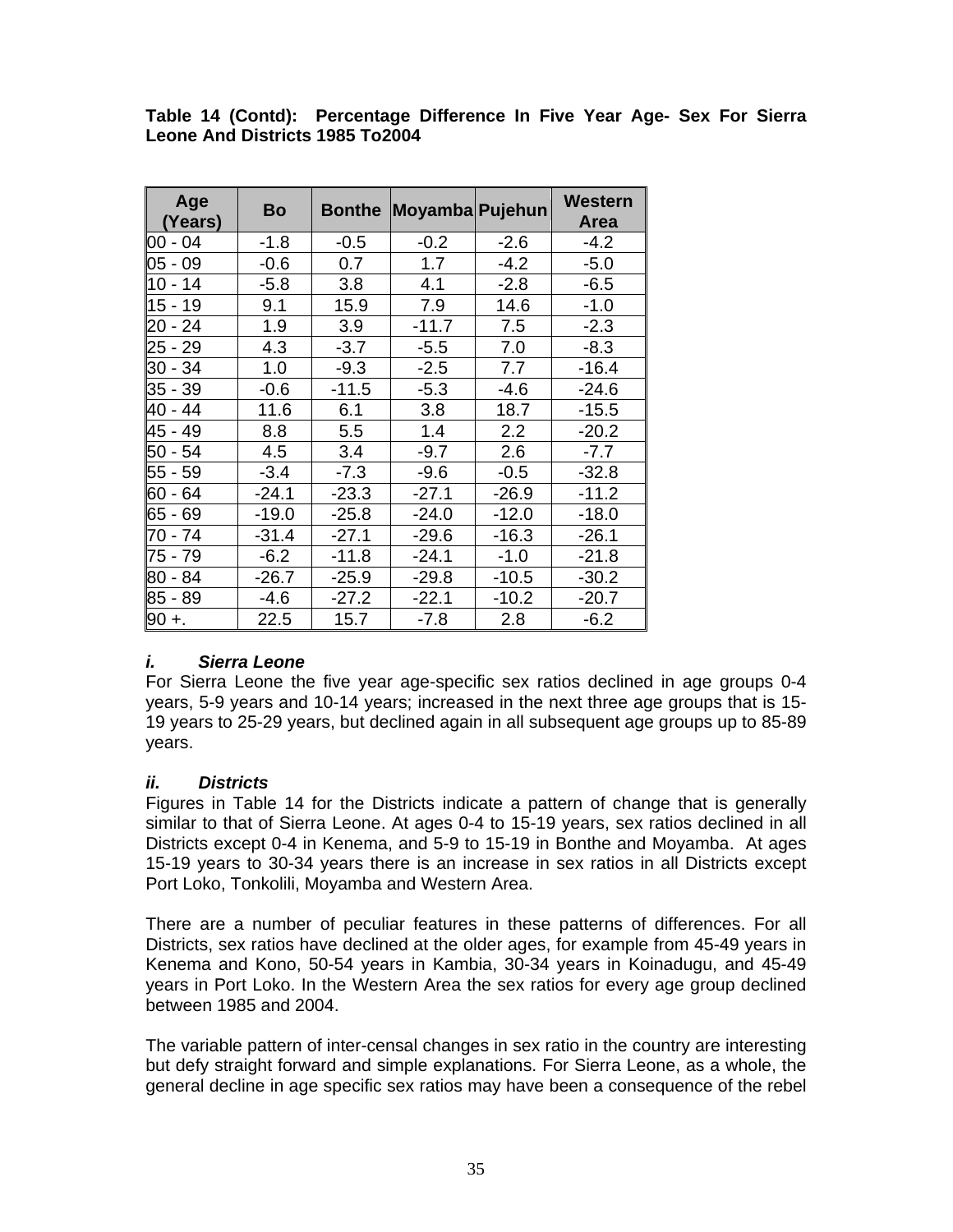war which increased the number of deaths, and migration to other countries, both of which probably involved more males than females.

However sex ratios which show a female deficit at the youngest ages raise other questions. Is the sex ratio at birth less than 100 in Sierra Leone, contrary to the expected 102 to 106 males per 100 females usually quoted for African populations? Is mortality at infancy and early childhood higher for males than females? Over the inter-censal period has male infant and early childhood mortality increased relative to female infant and early childhood mortality?

Further detailed analysis of the changing age-sex structure in Sierra Leone is required to understand the impact of the demographic and non-demographic factors that have shaped the age-sex patterns, and determined the trends in sex ratios in the various administrative units in the country.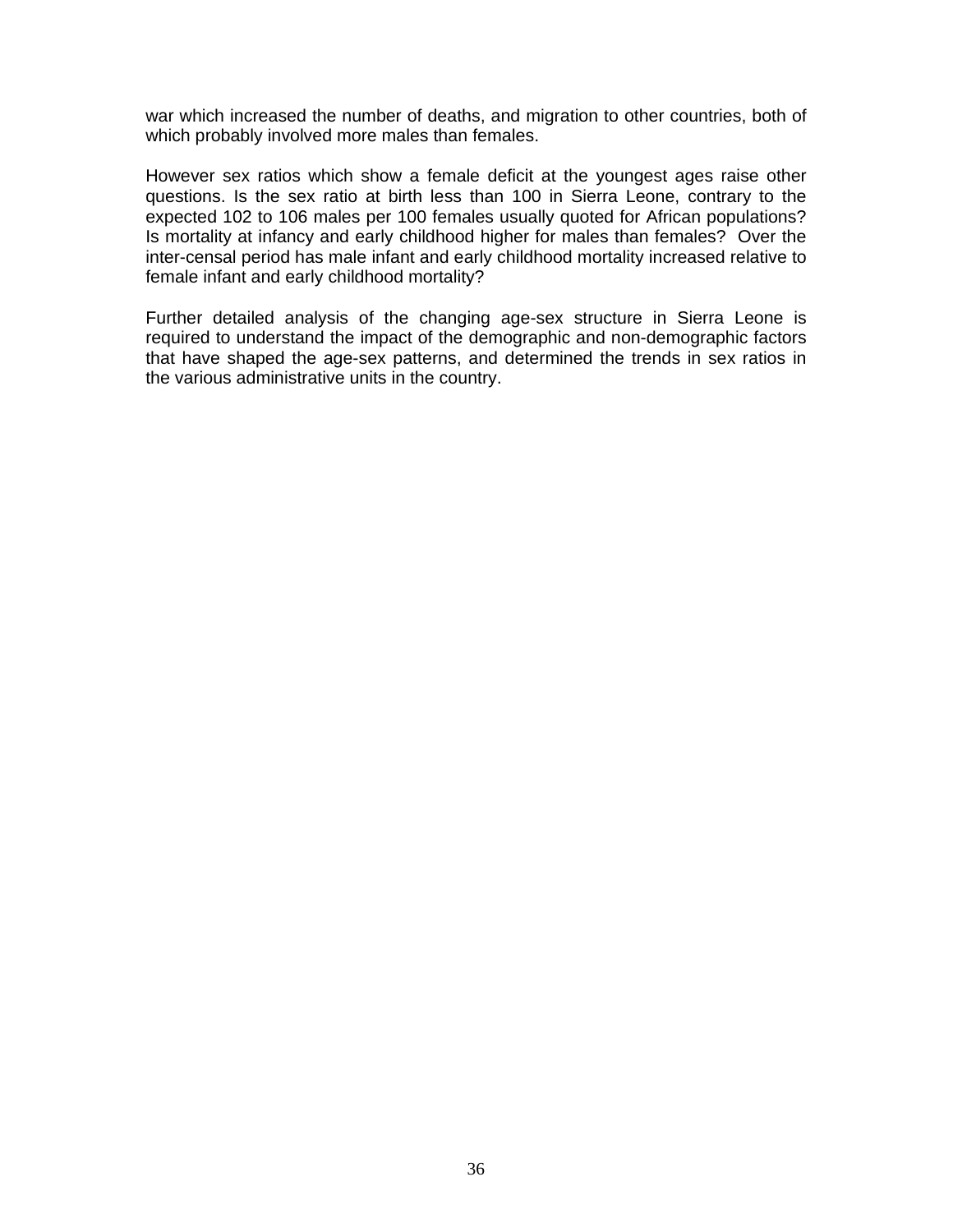# **4. AGE COMPOSITION**

The analysis of age composition is confined to the single year age data for Sierra Leone, and the five year age data for both Sierra Leone and the Districts.

# **a. Single Year Age Distribution**

The percentage distribution of the population in single-years in Table 15, and the single-year age pyramid for Sierra Leone in Figure 3, show a number of interesting features.

| Age<br>(Years)  | <b>Male</b>      | <b>Female</b>    | Age<br>(Years)  | <b>Male</b>      | <b>Female</b>    |
|-----------------|------------------|------------------|-----------------|------------------|------------------|
| $\mathbf 0$     | 1.6              | 1.6              | 36              | 0.4              | 0.4              |
| 1               | 1.0              | 1.0              | $\overline{37}$ | 0.3              | 0.3              |
| $\overline{2}$  | 1.6              | 1.6              | 38              | 0.5              | 0.5              |
| $\overline{3}$  | 1.8              | 1.8              | 39              | 0.3              | 0.3              |
| $\overline{4}$  | 1.7              | 1.7              | 40              | 1.1              | 1.4              |
| $\overline{5}$  | 1.7              | 1.7              | $\overline{41}$ | $\overline{0.2}$ | $\overline{0.2}$ |
| $\overline{6}$  | 1.5              | 1.6              | 42              | 0.4              | 0.3              |
| $\overline{7}$  | 1.5              | 1.5              | 43              | 0.2              | 0.2              |
| $\overline{8}$  | 1.5              | 1.6              | 44              | $\overline{0.2}$ | 0.1              |
| $\overline{9}$  | $\overline{1.2}$ | 1.2              | 45              | 1.1              | 1.0              |
| $\overline{10}$ | 1.7              | 1.6              | 46              | 0.2              | 0.2              |
| 11              | 0.9              | 0.8              | 47              | 0.2              | $\overline{0.1}$ |
| 12              | $\overline{1.4}$ | 1.3              | 48              | 0.3              | 0.3              |
| $\overline{13}$ | 1.0              | 1.0              | 49              | 0.2              | $\overline{0.1}$ |
| 14              | 1.0              | 1.0              | 50              | 0.7              | $\overline{0.8}$ |
| 15              | 1.6              | 1.5              | 51              | 0.1              | 0.1              |
| 16              | 0.9              | 1.0              | 52              | 0.2              | $\overline{0.2}$ |
| 17              | $\overline{0.8}$ | 0.8              | 53              | 0.1              | $\overline{0.1}$ |
| 18              | $\overline{1.3}$ | 1.4              | 54              | 0.1              | 0.1              |
| 19              | 0.8              | 0.9              | 55              | 0.4              | 0.4              |
| 20              | 1.3              | 1.8              | 56              | 0.2              | 0.1              |
| 21              | 0.6              | 0.6              | 57              | 0.1              | 0.1              |
| $\overline{22}$ | $\overline{0.8}$ | 0.9              | 58              | 0.1              | $\overline{0.1}$ |
| 23              | 0.5              | 0.6              | 59              | 0.1              | 0.1              |
| 24              | 0.6              | 0.6              | 60              | 0.5              | 0.7              |
| 25              | 1.4              | 2.0              | 61              | 0.1              | 0.1              |
| $\overline{26}$ | 0.5              | 0.6              | 62              | 0.1              | 0.1              |
| 27              | 0.6              | 0.6              | 63              | 0.1              | 0.1              |
| 28              | 0.7              | 0.8              | 64              | 0.1              | 0.1              |
| 29              | 0.5              | 0.5              | 65              | 0.4              | 0.4              |
| $\overline{30}$ | 1.3              | 1.9              | 66              | $\overline{0.0}$ | 0.0              |
| 31              | 0.3              | 0.3              | 67              | 0.1              | 0.1              |
| $\overline{32}$ | 0.6              | 0.6              | 68              | 0.1              | 0.1              |
| 33              | 0.3              | 0.3              | 69              | 0.0              | 0.1              |
| 34              | $\overline{0.3}$ | $\overline{0.3}$ | 70 And Over     | 1.5              | 1.5              |
| 35              | 1.4              | 1.7              | Total           | 48.5             | 51.5             |

**Table 15: Percentage Distribution of Total Population by Age and Sex**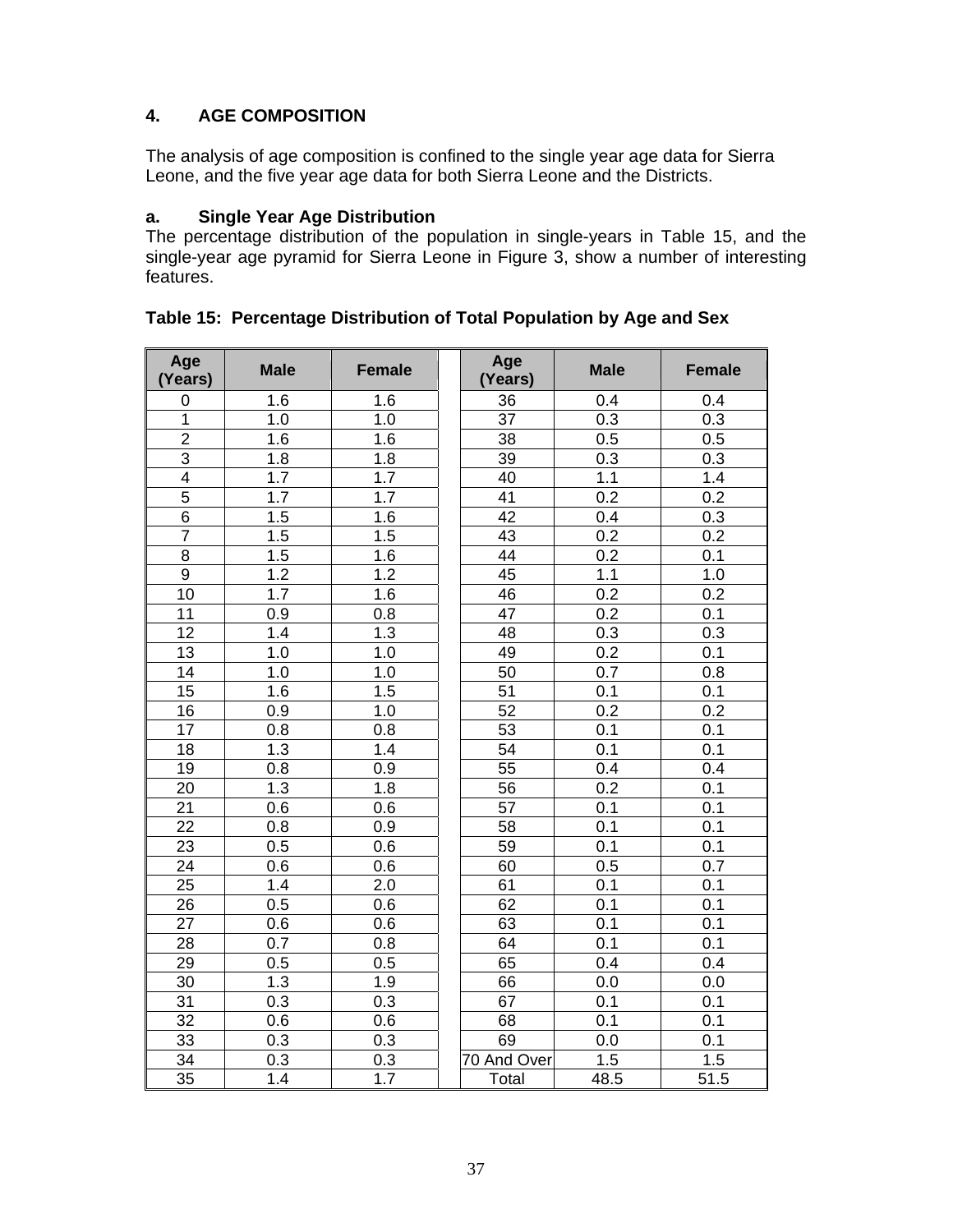

**Figure 3 : Single Year Age Distribution For Sierra Leone**

**Age (Years)**

Female

**Percent**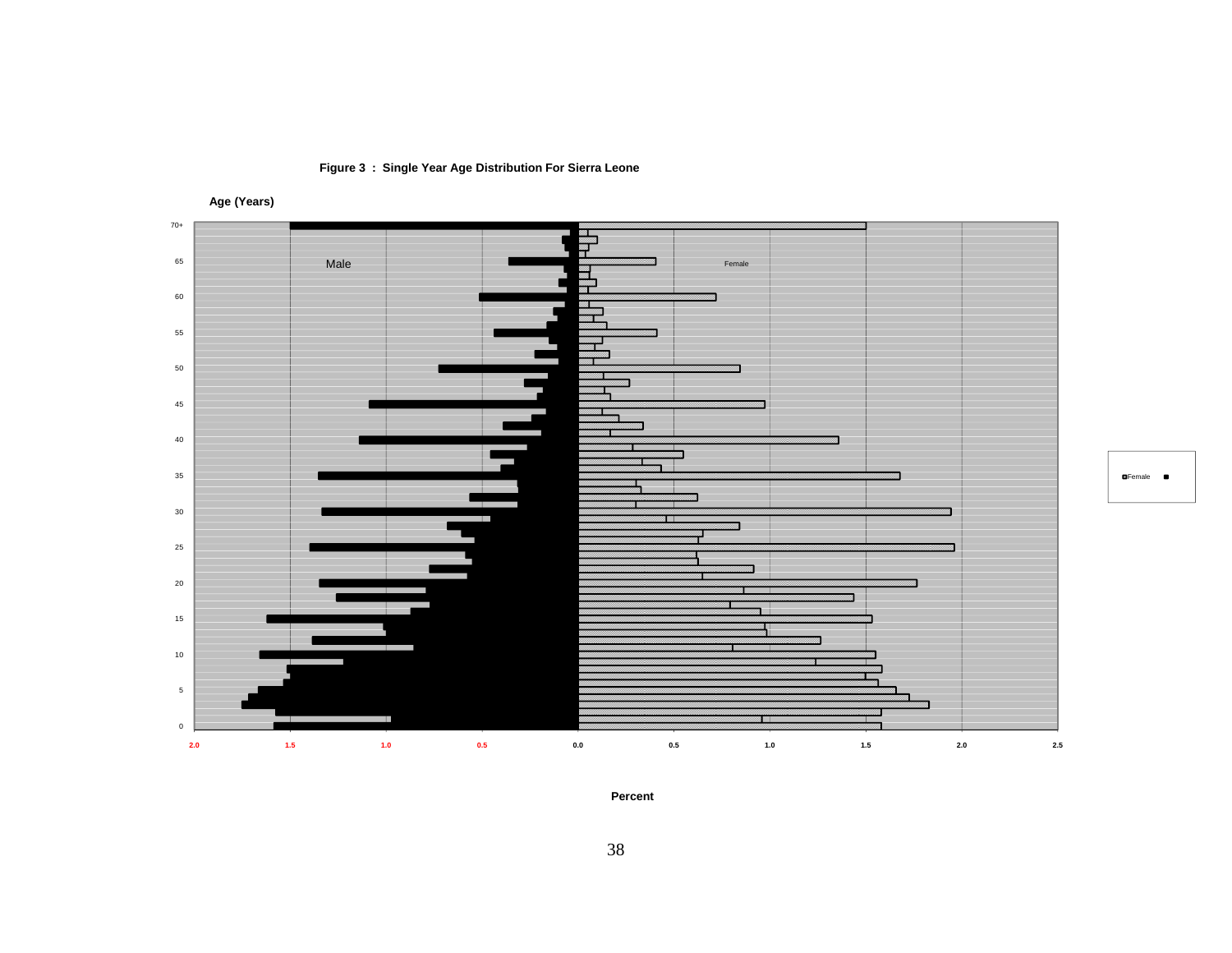In a country like Sierra Leone, where fertility levels are high, the numbers of persons in the youngest ages, namely under one year, 1 year and 2 years, are expected to comprise relatively large proportions of the population. But their numbers are expected to decline in succeeding age groups as a result of high levels of mortality at infancy and early childhood.

The single year age pyramid for Sierra Leone shows a number of deviations from the expected pattern. A relatively broad base at age Under 1 year is succeeded by a deep trough at age 1year and by increasing proportions at ages 2 years and 3 years.

The sharp decrease from Under 1 year to 1 year may partly be a consequence of high levels of infant mortality. But providing an explanation for the increases up to age 3 years may be less straightforward. These inconsistencies are a consequence of three possible influences on the population; the high levels of infant and child mortality prevalent in the population, the under reporting of new-born children, and the wrong estimation of the ages of other children, based on their physical appearance, and information on breastfeeding provided by the mother.

There is also a concentration of population at certain ages, referred to in the literature as "age heaping" or "digit preference". This feature is particularly prevalent at ages ending in 0, for example 10, 20, 30 and so on; at ages ending in 5, for example ages 15, 25, 35 and so on; and less significantly at those ages ending in even numbers, for example 8. In contrast, a number of ages contain relatively small proportions of the population, especially those ending in the odd numbers 1, 3, 7 and 9.

These observed preferences for certain digits, together with the other distortions in the first three ages may be a consequence of the problems of reporting age in a population, like Sierra Leone, in which levels of literacy are low, and the majority of persons have no knowledge of their age, and no documentary evidence which can be used as an aid to determine it. Ages which are therefore estimated by other means, for example, physical characteristics, event calendars, and child bearing performance, usually contain the types of widespread errors, distortions and irregularities which have been observed in the single year age distribution for Sierra Leone.

# **b. Estimation Of The Levels Of Age Accuracy**

The scale of these observed inaccuracies in the single-year age data have been estimated using three methods devised for this purpose, namely Whipple Method, Myers Method and Bachi Method (Shryock et al. 1973:pp 206-208 ).

# *i. Whipple Method*

Whipple Method is devised to measure heaping on multiples of five, (that is terminal digits "0" and "5" combined) in the age range 23 to 62 years. It varies between 100, representing no preference for "0" and "5", and 500 indicating that only digits "0" and "5" were reported.

In the case of Sierra Leone, the index was 230 for males, 254 for females, and 243 for both sexes combined (Table 16).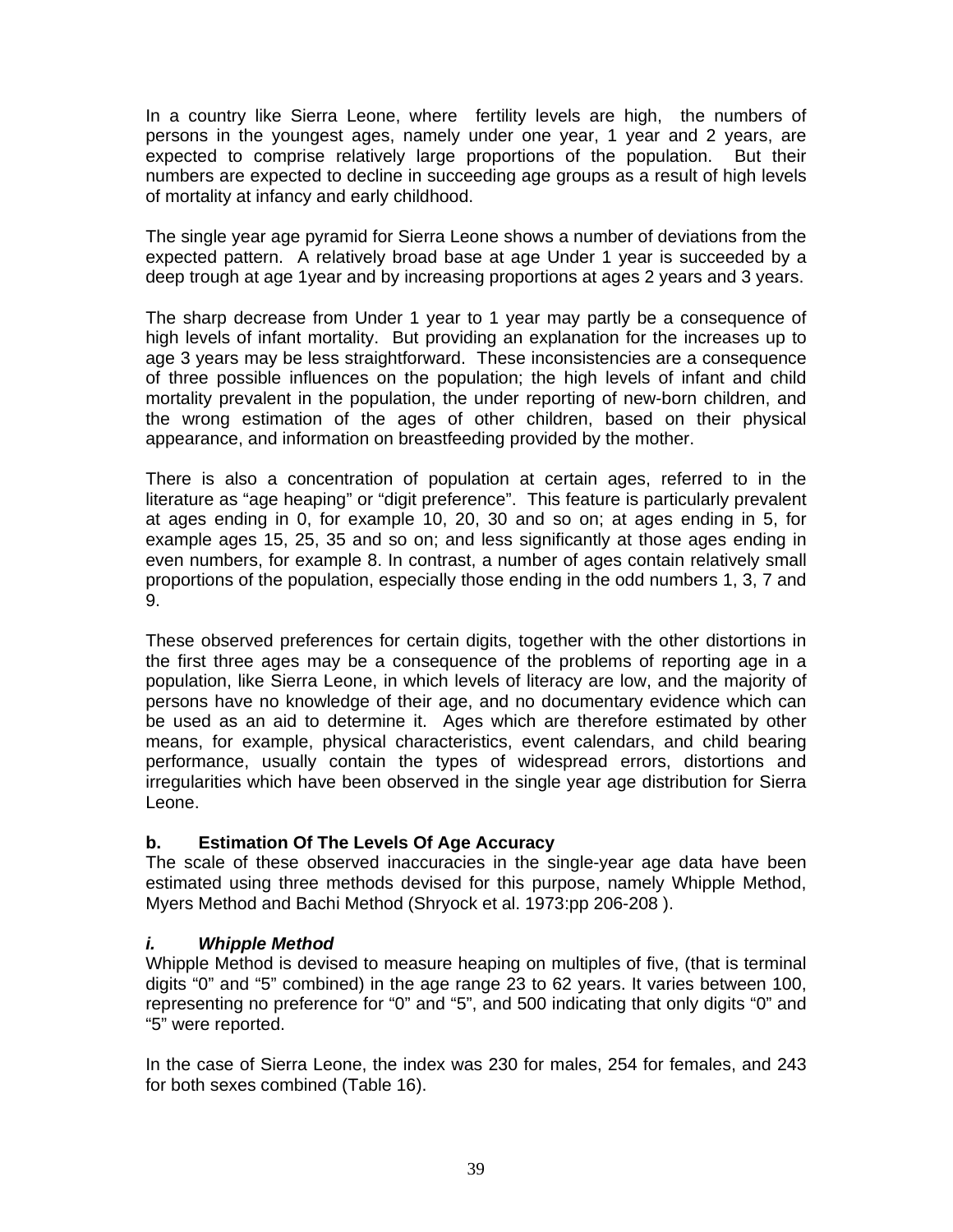| <b>Method And Terminal Digit</b> | <b>Male</b> | <b>Female</b> | <b>Both Sexes</b> |
|----------------------------------|-------------|---------------|-------------------|
| <b>WHIPPLE METHOD (23-62)</b>    |             |               |                   |
| Index                            | 230         | 254           | 243               |
| <b>MYERS METHOD</b>              |             |               |                   |
| Index <sup>*</sup>               | 44.5        | 52.5          | 48.7              |
| 0                                | 10.7        | 14.1          | 12.5              |
| 1                                | $-4.8$      | $-5.3$        | $-5.1$            |
| $\overline{2}$                   | $-0.8$      | $-1.6$        | $-1.2$            |
| $\overline{3}$                   | $-3.9$      | $-4.3$        | $-4.1$            |
| 4                                | $-3.4$      | $-4.3$        | $-3.8$            |
| 5                                | 11.4        | 11.6          | 11.5              |
| 6                                | $-2.7$      | $-3.1$        | $-2.9$            |
| $\overline{7}$                   | $-3.0$      | $-3.8$        | $-3.4$            |
| 8                                | 0.1         | 0.5           | 0.3               |
| 9                                | $-3.5$      | $-3.9$        | $-3.7$            |
| <b>BACHI METHOD</b>              |             |               |                   |
| Index **                         | 28.2        | 32.9          | 30.7              |
| 0                                | 14.1        | 18.4          | 16.4              |
| 1                                | $-5.7$      | $-6.4$        | $-6.1$            |
| $\overline{c}$                   | $-1.4$      | $-2.4$        | $-1.9$            |
| 3                                | $-4.5$      | $-5.0$        | $-4.8$            |
| 4                                | $-4.3$      | $-5.3$        | $-4.8$            |
| 5                                | 14.1        | 14.4          | 14.3              |
| 6                                | $-3.1$      | $-3.6$        | $-3.4$            |
| $\overline{7}$                   | $-3.6$      | $-4.4$        | $-4.0$            |
| 8                                | $-1.1$      | $-0.8$        | $-0.9$            |
| 9                                | $-4.5$      | $-5.0$        | $-4.8$            |

# **Table 16: Measures of Digit Preference: Sierra Leone 2004**

Compared with the values for other populations, for example 156 for Philippines in 1960, and 100.9 for the USA in 1960 (Shyrock et al. op. cit.), the indices for Sierra Leone reveal strong concentrations of population at ages "0" and "5", particularly for females.

# *ii. Myers Blended Method*

The second measure of digit preference, Myers Index, takes into account the preference for other digits apart from '0" and "5". As such, it yields an index of preference for each terminal digit. If age heaping is non-existing, the index would approximate zero, but if all ages were reported at a single digit, say "0", it would equal 90.

As Table 16 shows, for Sierra Leone, the summary preference index is 44.5 for males, 52.5 for females and 48.7 for both sexes. These compare rather unfavourably with 10.0 for Philippines in 1960, and 0.8 for USA in 1960 (Shyrock et al. op. cit.). For Sierra Leone, the figures also show, firstly that for either males or females, the greatest concentration is at ages ending in "0" and "5", and the greatest avoidance, is for ages ending in 1, 3, 4 and 9; and secondly that age reporting is more inaccurate for females than for males.

#### *iii. Bachi Method*

The Bachi Method also determines the extent of preference for each final digit. Its expected range is from 0 to 90, and 10 percent is the expected value for each digit.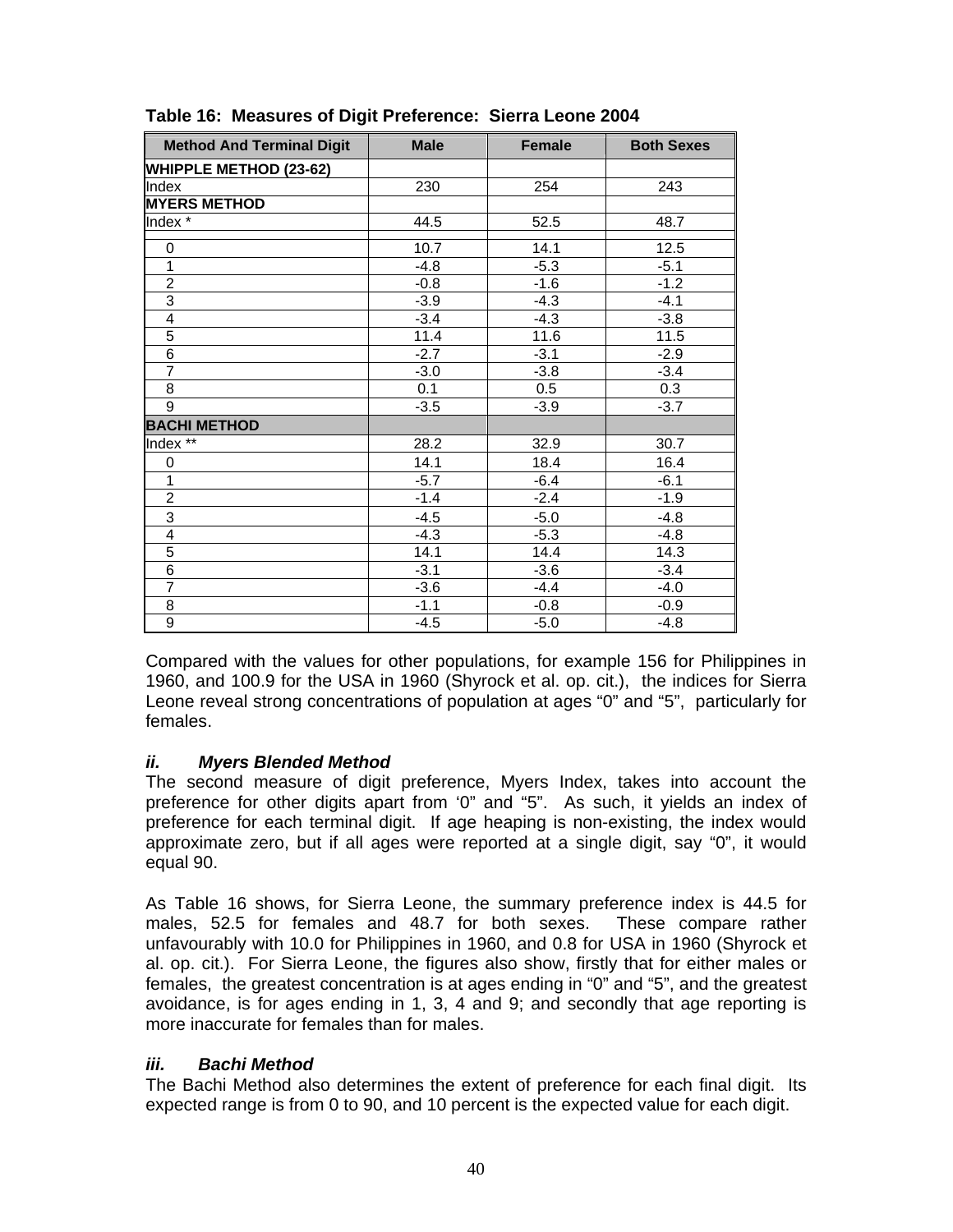For Sierra Leone, figures in Table 16 provide further evidence of the extent of concentration at ages ending in "0" and "5"; the avoidance of ages ending in 1, 3, 4 and 9; and the implication of less accurate age reporting for females than males.

Although these indices show relatively large occurrence of heaping in the age data, the possibility should also be considered that other types of errors, and peculiar demographic factors, may have had varying impact on some of the age groups.

### **c. Five-Year Age Distribution**

The percentage distribution of the population in five-year age groups for Sierra Leone is shown in Table 17 and Figure 4; for the Regions in Table 17; and for the Districts in Table 18 and Figure 5.

### *i. Sierra Leone*

In the five-year age distribution, the distortions observed in the single year pyramid are subsumed in the five year age groups. Despite this, the distribution shows a number of interesting features.

As expected, in a country with a high level of fertility, the pyramid has a relatively broad base. The first two age groups, 0-4 years and 5-9 years, comprise 15.3 percent and 14 .9 percent respectively of the total population.

The distribution of males and females show a number of significant contrasts. The distribution of the male population appears to conform to the expected pattern; the age groups become smaller with advancing years from ages 0-4 years to 70-74 years. But, for females there are a number of distortions to the expected pattern. For example, there are fewer females in age group 10-14 years than in 15-19 years; in 20-24 years than in 25-29 years, and finally in 55-59 years than in 60-64 years.

For females therefore, the pyramid shows deficits, called "troughs", at age groups 10-14, 20-24 and 55-59 years; and excesses, called "bulges", at ages 15-19, 25-29 and 60-64 years.

As already implied, these distortions in the age structure may be explained by inaccuracies in the reporting of ages. However, they could also have been the result of other demographic factors, for example unusual levels of fertility, or age-specific mortality, or age specific net out-migration. The 10 year Civil War, which caused many deaths, triggered the displacement of many people within the country, and the flight of others from the country, may also have had some impact on the agestructure of the population.

Further analysis of changes in the age-sex structure of the population from 1963 to 2004 should be undertaken at both District and Chiefdom levels to ascertain the relative impact of the Civil War, other socio-economic and demographic factors on the age-structure of Sierra Leone.

# *ii. Districts*

The percentage distribution of the population in five-year age groups is shown in Table 17, and the five-year population pyramids in Figure 5.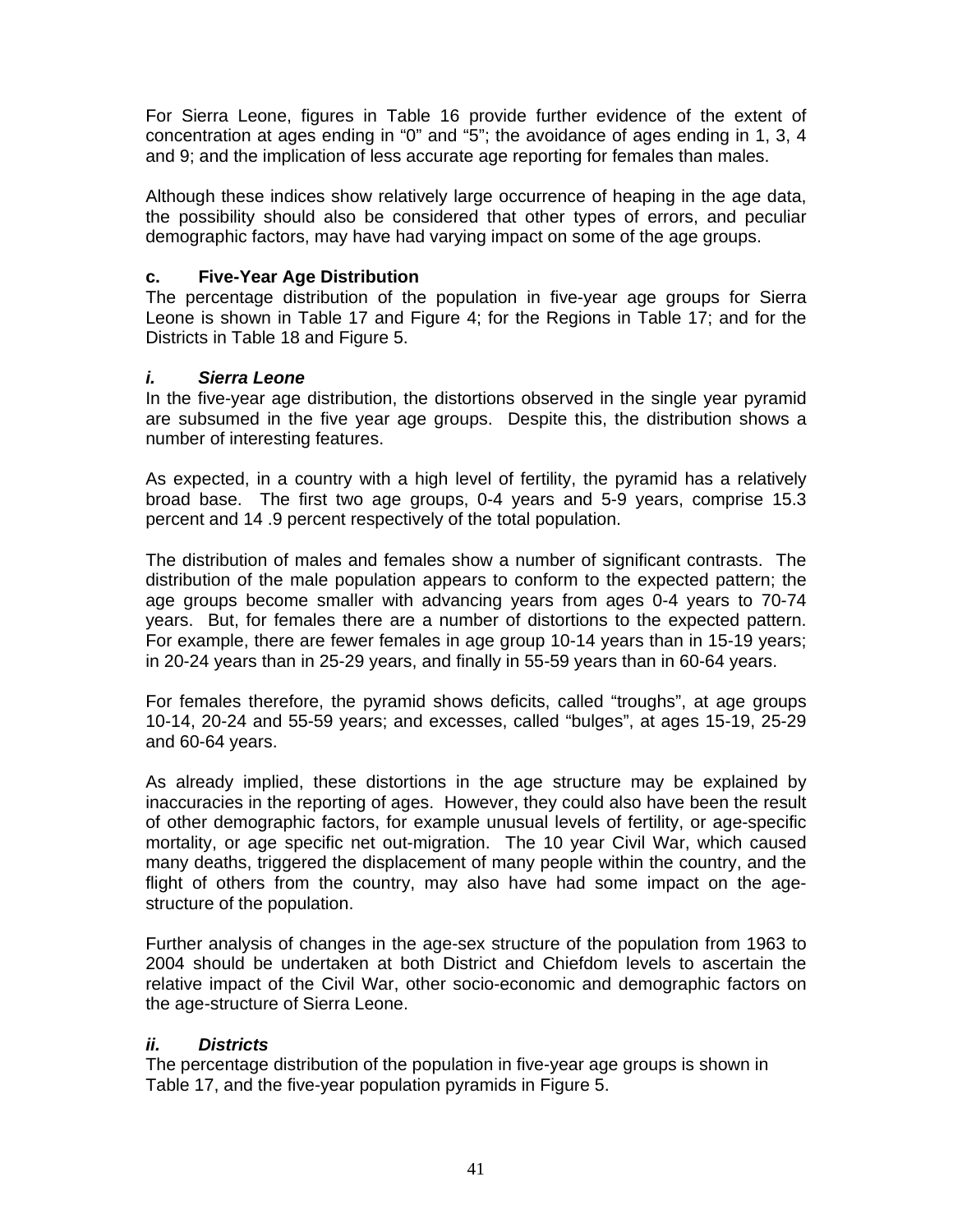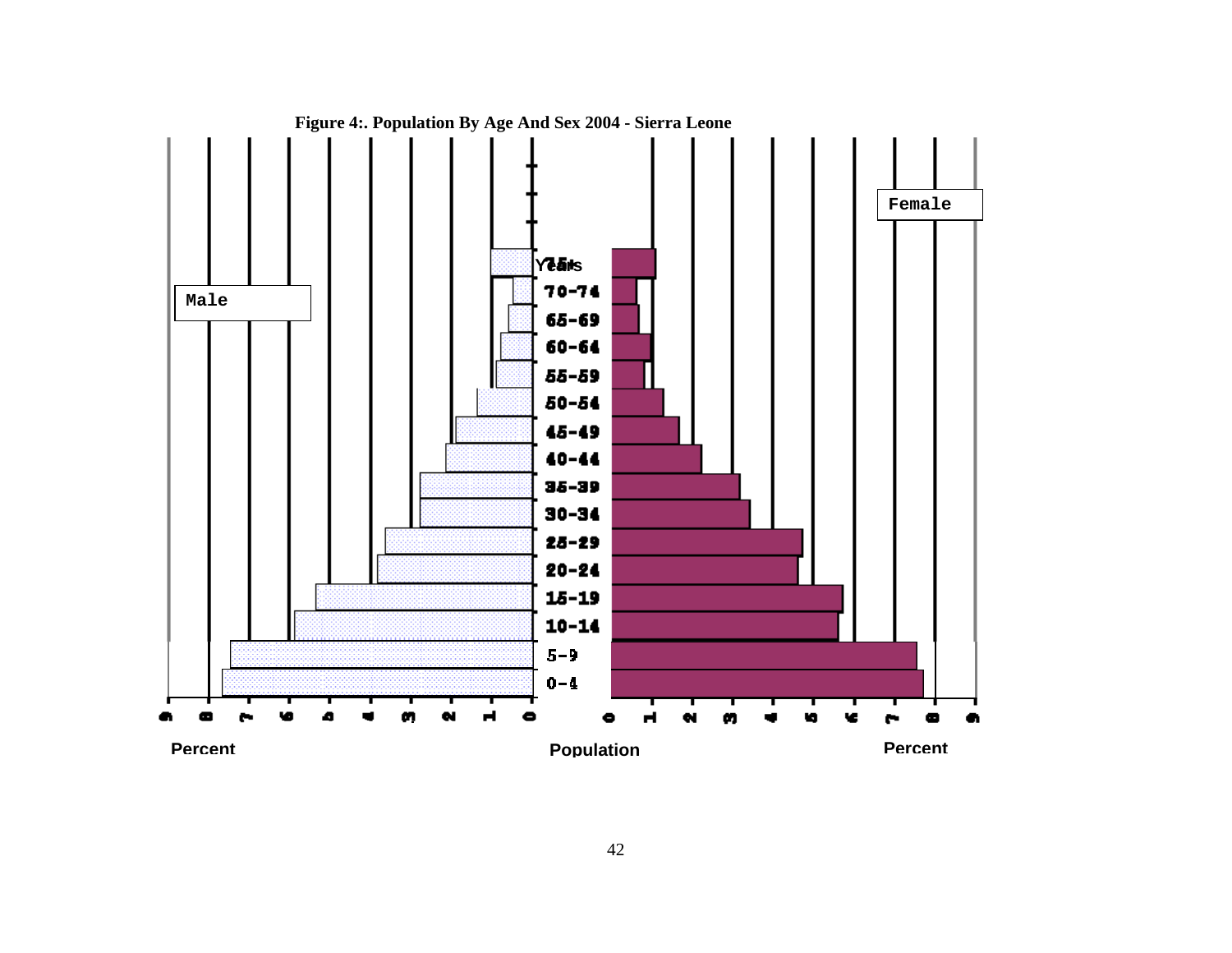| <b>AGE</b><br>(YEARS) | <b>SIERRA LEONE</b> |               | <b>EASTERN</b> |               | <b>NORTHERN</b> |               | <b>SOUTHERN</b> |               |             | <b>WESTERN</b><br><b>AREA</b> |  |
|-----------------------|---------------------|---------------|----------------|---------------|-----------------|---------------|-----------------|---------------|-------------|-------------------------------|--|
|                       | <b>Male</b>         | <b>Female</b> | <b>Male</b>    | <b>Female</b> | <b>Male</b>     | <b>Female</b> | <b>Male</b>     | <b>Female</b> | <b>Male</b> | <b>Female</b>                 |  |
| $00 - 04$             | 7.6                 | 7.7           | 7.7            | 7.9           | 8.0             | 8.1           | 8.2             | 8.3           | 5.9         | 5.9                           |  |
| $05 - 09$             | 7.4                 | 7.5           | 7.1            | 7.3           | 8.4             | 8.3           | 7.5             | 7.4           | 5.9         | 6.5                           |  |
| $10 - 14$             | 5.9                 | 5.6           | 5.4            | 5.1           | 6.2             | 5.6           | 5.7             | 5.1           | 6.2         | 6.8                           |  |
| $15 - 19$             | 5.3                 | 5.6           | 5.3            | 5.5           | 5.1             | 5.4           | 5.1             | 5.3           | 6.0         | 6.4                           |  |
| $20 - 24$             | 3.8                 | 4.6           | 4.0            | 4.5           | 3.0             | 4.1           | 3.4             | 4.3           | 5.7         | 5.8                           |  |
| $25 - 29$             | 3.7                 | 4.5           | 4.4            | 4.7           | 2.8             | 4.4           | 3.3             | 4.3           | 4.9         | 4.9                           |  |
| $30 - 34$             | 2.8                 | 3.5           | 3.3            | 3.4           | 2.3             | 3.5           | 2.7             | 3.5           | 3.5         | 3.5                           |  |
| $35 - 39$             | 2.8                 | 3.3           | 3.3            | 3.2           | 2.4             | 3.4           | 2.8             | 3.4           | 2.9         | 3.0                           |  |
| $40 - 44$             | 2.1                 | 2.2           | 2.2            | 2.0           | 1.9             | 2.4           | 2.1             | 2.2           | 2.4         | 2.1                           |  |
| $45 - 49$             | 1.9                 | 1.7           | 2.1            | 1.6           | 1.8             | 1.8           | 1.9             | 1.7           | 1.8         | 1.5                           |  |
| $50 - 54$             | 1.3                 | 1.3           | 1.3            | 1.1           | 1.2             | 1.4           | 1.3             | 1.4           | 1.4         | 1.1                           |  |
| $55 - 59$             | 0.9                 | 0.8           | 0.9            | 0.6           | 0.8             | 0.9           | 0.9             | 0.9           | 0.9         | 0.8                           |  |
| $60 - 64$             | 0.8                 | 1.0           | 0.8            | 0.9           | 0.8             | 1.1           | 0.8             | 1.1           | 0.7         | 0.7                           |  |
| $65 - 69$             | 0.6                 | 0.6           | 0.6            | 0.6           | 0.6             | 0.7           | 0.6             | 0.8           | 0.5         | 0.5                           |  |
| $70 - 74$             | 0.5                 | 0.6           | 0.5            | 0.5           | 0.5             | 0.7           | 0.6             | 0.7           | 0.3         | 0.4                           |  |
| $75 - 79$             | 0.4                 | 0.4           | 0.4            | 0.3           | 0.4             | 0.4           | 0.5             | 0.5           | 0.2         | 0.3                           |  |
| $80 - 84$             | 0.2                 | 0.3           | 0.2            | 0.3           | 0.3             | 0.3           | 0.3             | 0.4           | 0.1         | 0.2                           |  |
| $85 - 89$             | 0.2                 | 0.2           | 0.2            | 0.1           | 0.2             | 0.2           | 0.2             | 0.2           | 0.1         | 0.1                           |  |
| $90 + \ldots$         | 0.2                 | 0.2           | 0.2            | 0.2           | 0.2             | 0.2           | 0.3             | 0.3           | 0.1         | 0.1                           |  |
| Total                 | 48.5                | 51.5          | 50.1           | 49.9          | 47.2            | 52.8          | 48.2            | 51.8          | 49.3        | 50.7                          |  |

**Table 17 : Percentage Distribution of Total Population By Age And Sex For Sierra Leone And Regions**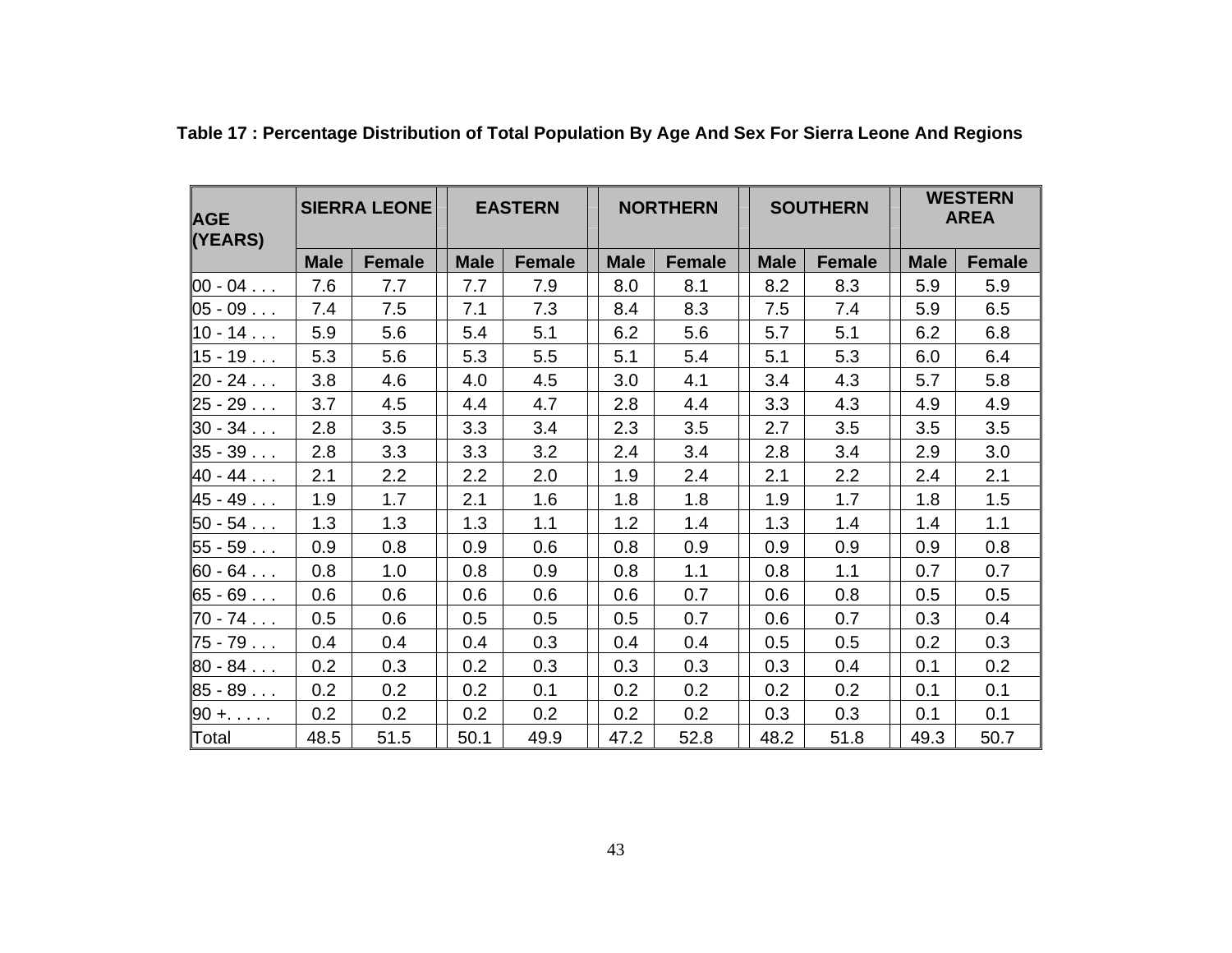| <b>AGE</b><br>(YEARS) | <b>SIERRA LEONE</b> |                  |             | <b>KAILAHUN</b> |             | <b>KENEMA</b> | <b>KONO</b> |               |  |
|-----------------------|---------------------|------------------|-------------|-----------------|-------------|---------------|-------------|---------------|--|
|                       | <b>Male</b>         | <b>Female</b>    | <b>Male</b> | <b>Female</b>   | <b>Male</b> | <b>Female</b> | <b>Male</b> | <b>Female</b> |  |
| $00 - 04$             | 7.6                 | 7.7              | 7.8         | 8.1             | 7.7         | 7.8           | 7.6         | 7.8           |  |
| $05 - 09$             | 7.4                 | 7.5              | 8.0         | 8.1             | 6.6         | 6.9           | 6.8         | 7.1           |  |
| $10 - 14$             | 5.9                 | 5.6              | 5.6         | 5.0             | 5.4         | 5.0           | 5.3         | 5.3           |  |
| $15 - 19$             | 5.3                 | 5.6              | 5.9         | 5.8             | 5.0         | 5.4           | 5.1         | 5.3           |  |
| $20 - 24$             | 3.8                 | 4.6              | 3.5         | 4.3             | 4.2         | 4.6           | 4.2         | 4.4           |  |
| $25 - 29$             | 3.7                 | 4.5              | 3.5         | 4.6             | 4.6         | 4.8           | 5.0         | 4.7           |  |
| $30 - 34$             | 2.8                 | 3.5              | 2.7         | 3.5             | 3.4         | 3.5           | 3.6         | 3.3           |  |
| $35 - 39$             | 2.8                 | 3.3              | 2.8         | 3.3             | 3.5         | 3.2           | 3.6         | 3.1           |  |
| $40 - 44$             | 2.1                 | $2.2\phantom{0}$ | 1.8         | 2.1             | 2.4         | 2.0           | 2.4         | 1.8           |  |
| $45 - 49$             | 1.9                 | 1.7              | 1.9         | 1.6             | 2.2         | 1.5           | 2.4         | 1.6           |  |
| $50 - 54$             | 1.3                 | 1.3              | 1.2         | 1.2             | 1.4         | 1.1           | 1.4         | 1.0           |  |
| $55 - 59$             | 0.9                 | 0.8              | 0.8         | 0.6             | 1.0         | 0.6           | 1.0         | 0.6           |  |
| $60 - 64$             | 0.8                 | 1.0              | 0.7         | 1.0             | 0.8         | 0.9           | 0.8         | 0.7           |  |
| $65 - 69$             | 0.6                 | 0.6              | 0.6         | 0.6             | 0.6         | 0.5           | 0.7         | 0.5           |  |
| $70 - 74$             | 0.5                 | 0.6              | 0.5         | 0.6             | 0.6         | 0.5           | 0.5         | 0.5           |  |
| 75 - 79               | 0.4                 | 0.4              | 0.5         | 0.4             | 0.4         | 0.3           | 0.4         | 0.3           |  |
| $80 - 84$             | 0.2                 | 0.3              | 0.3         | 0.4             | 0.3         | 0.3           | 0.2         | 0.2           |  |
| $85 - 89$             | 0.2                 | 0.2              | 0.2         | 0.2             | 0.2         | 0.2           | 0.1         | 0.1           |  |
| $90 + \ldots$         | 0.2                 | 0.2              | 0.3         | 0.2             | 0.3         | 0.2           | 0.1         | 0.1           |  |
| Total                 | 48.5                | 51.5             | 48.4        | 51.6            | 50.6        | 49.4          | 51.4        | 48.6          |  |

**Table 18 : Percentage Distribution of Total Population By Age and Sex for Sierra Leone and Districts**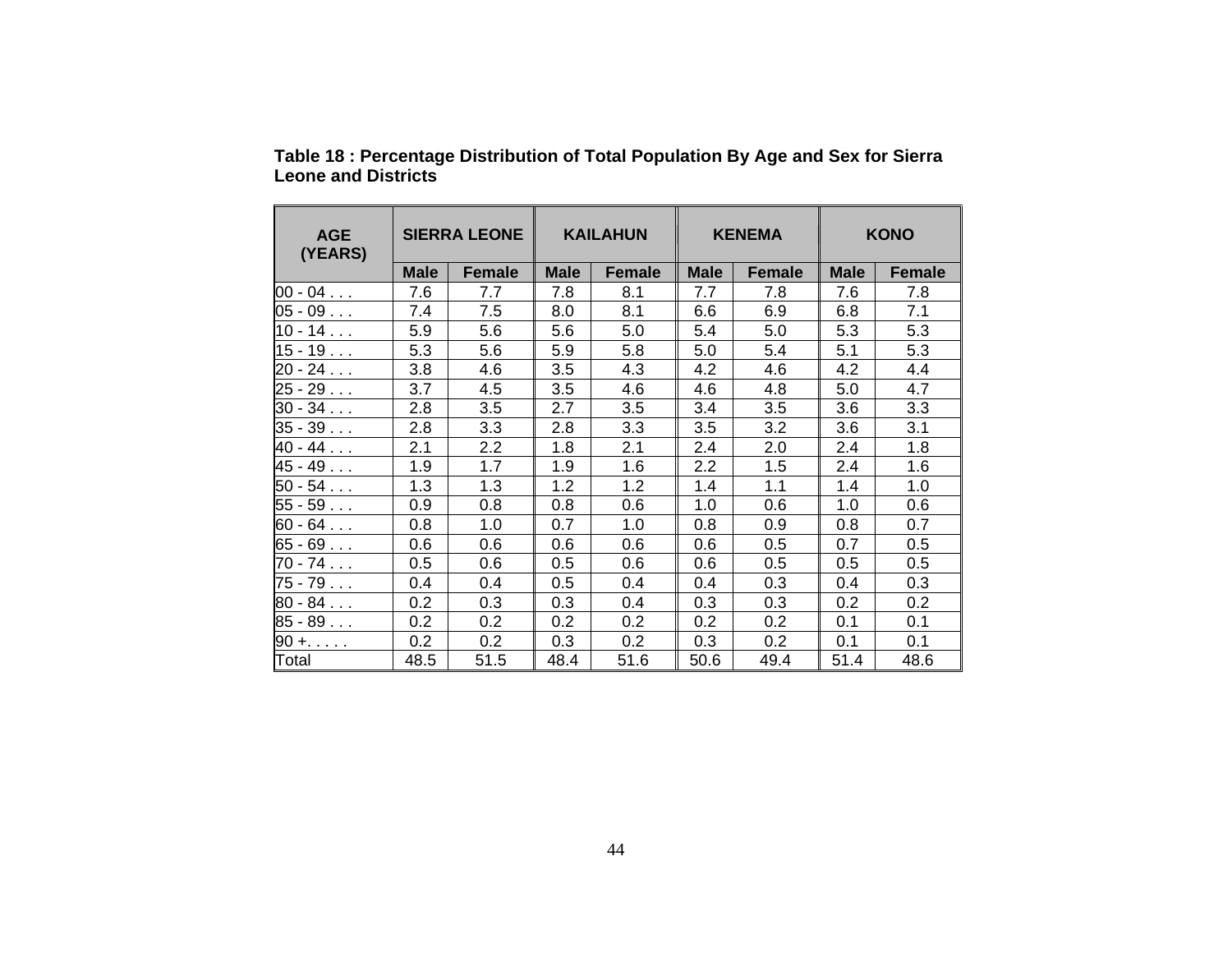| <b>AGE</b><br>(YEARS) | <b>BOMBALI</b> |               | <b>KAMBIA</b> |               | <b>KOINADUGU</b> |               | <b>PORT LOKO</b> |               | <b>TONKOLILI</b> |               |
|-----------------------|----------------|---------------|---------------|---------------|------------------|---------------|------------------|---------------|------------------|---------------|
|                       | <b>Male</b>    | <b>Female</b> | <b>Male</b>   | <b>Female</b> | <b>Male</b>      | <b>Female</b> | <b>Male</b>      | <b>Female</b> | <b>Male</b>      | <b>Female</b> |
| $00 - 04$             | 7.5            | 7.5           | 8.7           | 8.7           | 7.3              | 7.5           | 8.4              | 8.4           | 8.1              | 8.3           |
| 05 - 09               | 8.2            | 8.0           | 9.1           | 9.0           | 8.8              | 8.8           | 8.2              | 8.0           | 8.2              | 8.1           |
| $10 - 14$             | 6.5            | 5.7           | 5.9           | 5.1           | 6.2              | 6.0           | 6.2              | 5.4           | 6.2              | 5.7           |
| 15-19..               | 5.6            | 5.4           | 4.6           | 4.9           | 5.1              | 5.5           | 4.7              | 5.1           | 5.3              | 5.8           |
| 20 - 24               | 3.4            | 4.0           | 2.9           | 4.0           | 2.9              | 4.1           | 2.9              | 4.4           | 2.8              | 4.1           |
| $25 - 29$             | 3.0            | 4.1           | 2.8           | 4.3           | 2.7              | 4.6           | 2.8              | 4.5           | 2.7              | 4.5           |
| $30 - 34$             | 2.4            | 3.3           | 2.3           | 3.5           | 2.2              | 3.8           | 2.3              | 3.6           | 2.1              | 3.5           |
| $35 - 39$             | 2.4            | 3.3           | 2.3           | 3.3           | 2.3              | 3.4           | 2.5              | 3.4           | 2.5              | 3.6           |
| $40 - 44$             | 2.0            | 2.4           | 1.8           | 2.2           | 2.1              | 2.6           | 1.9              | 2.4           | 1.8              | 2.3           |
| 45 - 49               | 1.9            | 2.0           | 1.7           | 1.6           | 1.9              | 1.8           | 1.7              | 1.8           | 1.9              | 1.8           |
| $50 - 54$             | 1.2            | 1.5           | 1.2           | 1.4           | 1.4              | 1.4           | 1.2              | 1.5           | 1.2              | 1.4           |
| 55 - 59               | 0.9            | 1.0           | 0.8           | 1.0           | 0.8              | 0.8           | 0.8              | 1.0           | 0.8              | 0.9           |
| 60 - 64               | 0.8            | 1.1           | 0.8           | 1.1           | 1.0              | 1.0           | 0.8              | 1.2           | 0.8              | 1.1           |
| 65 - 69               | 0.6            | 0.8           | 0.6           | 0.7           | 0.6              | 0.5           | 0.6              | 0.8           | 0.6              | 0.7           |
| $70 - 74$             | 0.5            | 0.7           | 0.6           | 0.7           | 0.6              | 0.6           | 0.6              | 0.7           | 0.5              | 0.6           |
| 75 - 79               | 0.4            | 0.4           | 0.4           | 0.4           | 0.4              | 0.2           | 0.4              | 0.4           | 0.4              | 0.3           |
| $80 - 84$             | 0.3            | 0.3           | 0.3           | 0.4           | 0.3              | 0.3           | 0.3              | 0.3           | 0.3              | 0.3           |
| 85 - 89               | 0.2            | 0.2           | 0.2           | 0.2           | 0.1              | 0.1           | 0.2              | 0.2           | 0.2              | 0.1           |
| $90 + \ldots$         | 0.2            | 0.2           | 0.3           | 0.3           | 0.2              | 0.1           | 0.3              | 0.2           | 0.2              | 0.2           |
| Total                 | 48.1           | 51.9          | 47.3          | 52.7          | 46.9             | 53.1          | 46.9             | 53.1          | 46.6             | 53.4          |

 **Table 18 (Contd.): Percentage Distribution of Total Population by Age and Sex for Sierra Leone and Districts 2004**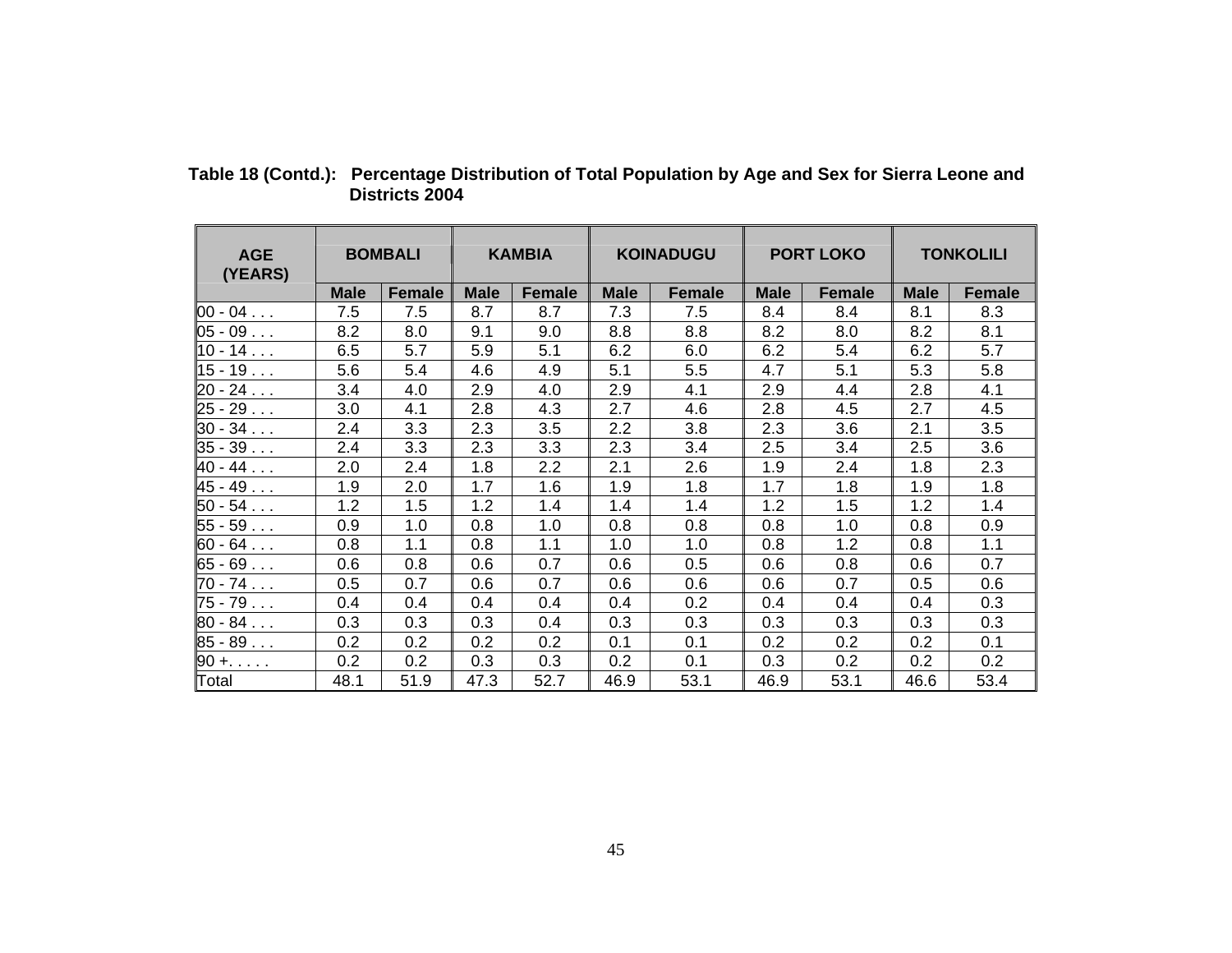| <b>AGE</b><br>(YEARS) | <b>BO</b>   |               | <b>BONTHE</b><br><b>MOYAMBA</b> |        |             | <b>PUJEHUN</b> |             |               |             | WESTERN RURAL  WESTERN URBAN |             |               |
|-----------------------|-------------|---------------|---------------------------------|--------|-------------|----------------|-------------|---------------|-------------|------------------------------|-------------|---------------|
|                       | <b>Male</b> | <b>Female</b> | <b>Male</b>                     | Female | <b>Male</b> | <b>Female</b>  | <b>Male</b> | <b>Female</b> | <b>Male</b> | Female                       | <b>Male</b> | <b>Female</b> |
| $ 00 - 04 $           | 7.6         | 7.7           | 9.1                             | 9.0    | 8.6         | 8.5            | 8.5         | 8.9           | 7.4         | 7.4                          | 5.6         | 5.6           |
| 05-09..               | 6.8         | 7.2           | 7.6                             | 7.2    | 7.7         | 7.2            | 8.7         | 8.1           | 6.7         | 7.1                          | 5.7         | 6.4           |
| $10 - 14$             | 5.9         | 5.7           | 5.2                             | 4.4    | 5.9         | 5.0            | 5.3         | 4.3           | 6.1         | 6.1                          | 6.2         | 6.9           |
| $15 - 19$             | 5.6         | 5.7           | 4.7                             | 4.8    | 4.5         | 4.6            | 5.0         | 5.4           | 5.0         | 5.6                          | 6.2         | 6.6           |
| 20 - 24               | 4.0         | 4.6           | 3.0                             | 4.0    | 2.7         | 4.0            | 3.2         | 4.3           | 4.1         | 5.2                          | 6.1         | 5.9           |
| 25-29..               | 3.7         | 4.4           | 3.0                             | 4.1    | 2.8         | 4.1            | 3.2         | 4.3           | 4.1         | 4.8                          | 5.0         | 4.9           |
| $30 - 34$             | 3.0         | 3.4           | 2.6                             | 3.7    | 2.4         | 3.5            | 2.6         | 3.8           | 3.3         | 3.5                          | 3.5         | 3.5           |
| 35-39..               | 3.0         | 3.2           | 2.7                             | 3.4    | 2.6         | 3.6            | 2.7         | 3.5           | 3.1         | 3.2                          | 2.9         | 2.9           |
| $40 - 44$             | 2.2         | 2.1           | 2.1                             | 2.4    | 2.1         | 2.5            | 2.0         | 2.2           | 2.5         | 2.2                          | 2.3         | 2.1           |
| 45 - 49               | 2.0         | 1.6           | 1.8                             | 1.7    | 2.0         | 2.0            | 1.7         | 1.6           | 1.9         | 1.6                          | 1.8         | 1.5           |
| $50 - 54$             | 1.3         | 1.2           | 1.4                             | 1.5    | 1.4         | 1.7            | 1.2         | 1.3           | 1.4         | 1.2                          | 1.3         | 1.1           |
| 55 - 59               | 0.9         | 0.8           | 0.9                             | 0.9    | 1.0         | 1.1            | 0.8         | 0.8           | 0.9         | 0.8                          | 0.9         | 0.7           |
| 60 - 64               | 0.8         | 1.0           | 1.0                             | 1.4    | 0.9         | 1.4            | 0.8         | 1.1           | 0.7         | 0.8                          | 0.7         | 0.7           |
| 65 - 69               | 0.6         | 0.7           | 0.7                             | 0.9    | 0.7         | 1.0            | 0.6         | 0.6           | 0.5         | 0.6                          | 0.5         | 0.5           |
| 70 - 74               | 0.5         | 0.6           | 0.7                             | 0.8    | 0.6         | 0.8            | 0.6         | 0.6           | 0.4         | 0.5                          | 0.3         | 0.4           |
| 75 - 79               | 0.4         | 0.4           | 0.6                             | 0.6    | 0.5         | 0.6            | 0.4         | 0.4           | 0.3         | 0.3                          | 0.2         | 0.3           |
| 80-84..               | 0.3         | 0.4           | 0.4                             | 0.5    | 0.3         | 0.4            | 0.3         | 0.3           | 0.1         | 0.2                          | 0.1         | 0.2           |
| 85-89..               | 0.2         | 0.2           | 0.2                             | 0.3    | 0.2         | 0.2            | 0.2         | 0.2           | 0.1         | 0.1                          | 0.1         | 0.1           |
| $90 + \ldots$         | 0.3         | 0.3           | 0.4                             | 0.5    | 0.3         | 0.3            | 0.3         | 0.3           | 0.1         | 0.1                          | 0.1         | 0.1           |
| Total                 | 48.9        | 51.1          | 48.0                            | 52.0   | 47.3        | 52.7           | 48.1        | 51.9          | 48.7        | 51.3                         | 49.4        | 50.6          |

**Table 18 (Contd.) : Percentage Distribution Of Total Population By Age And Sex For Sierra Leone And Districts 2004**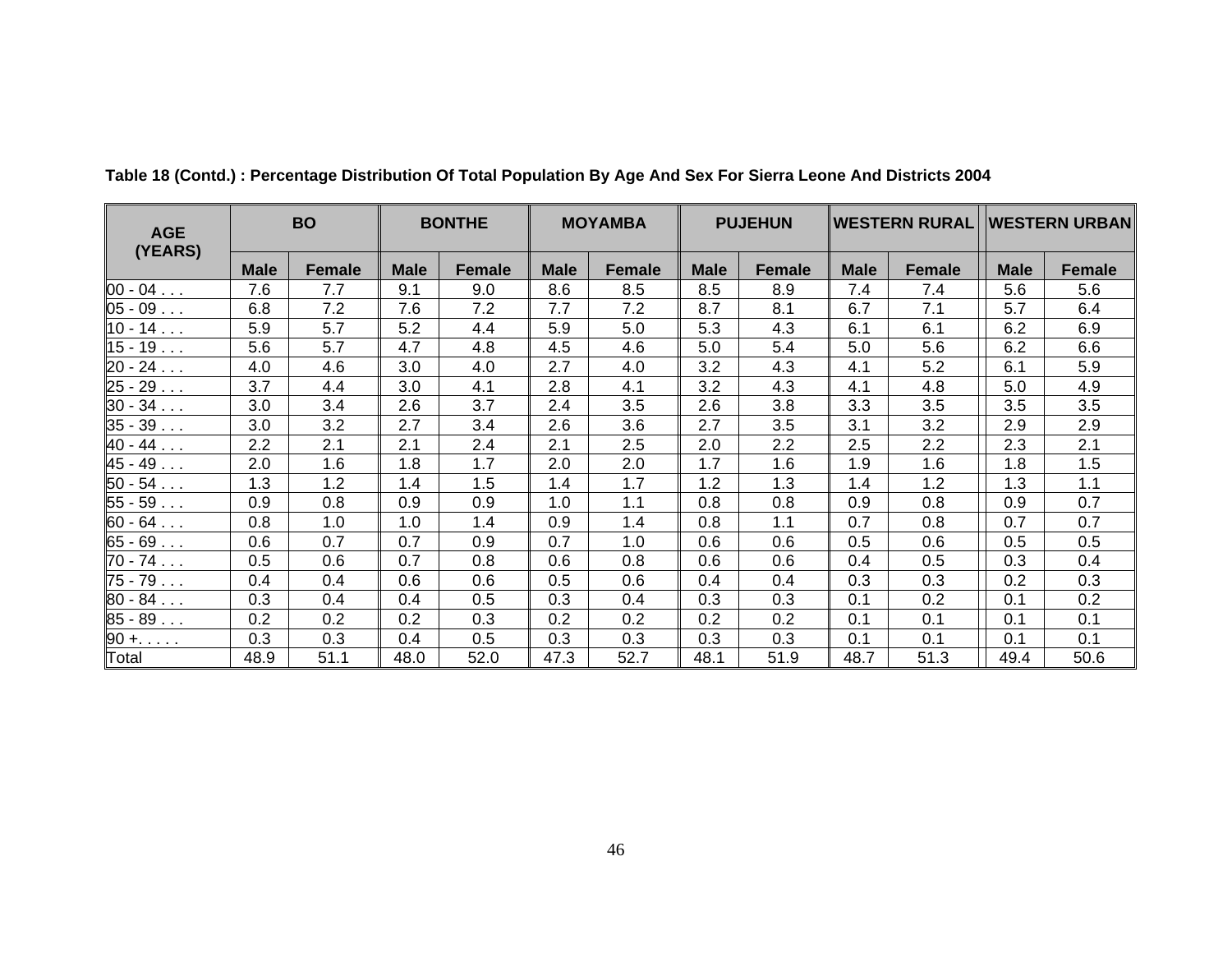

### **Figure 5 : Five Year Population Pyramids 2004 : Districts**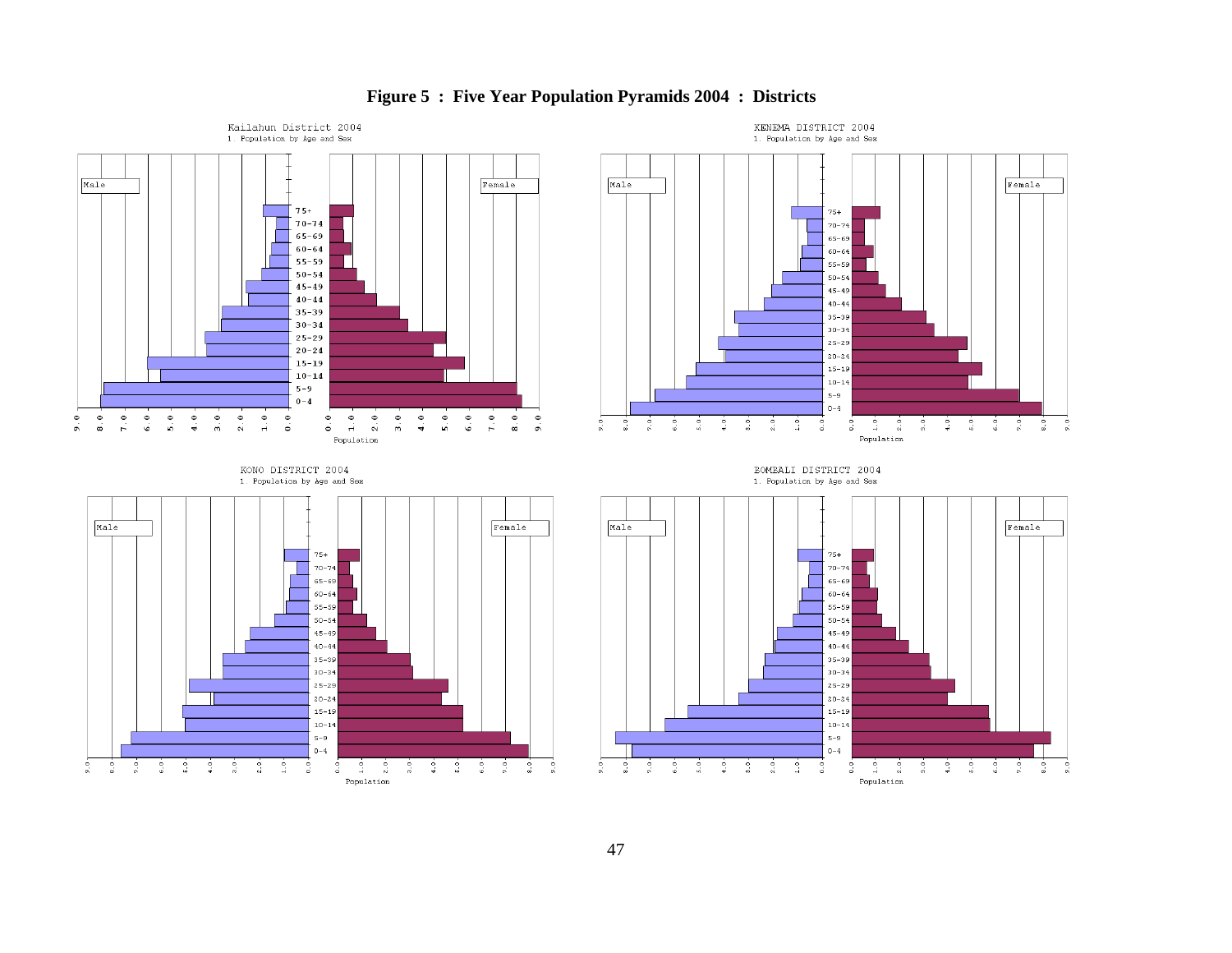

### **Figure 5 (Contd.) : Five Year Population Pyramids 2004 : Districts**





TONKOLILI DISTRICT 2004

1. Population by Age and Sex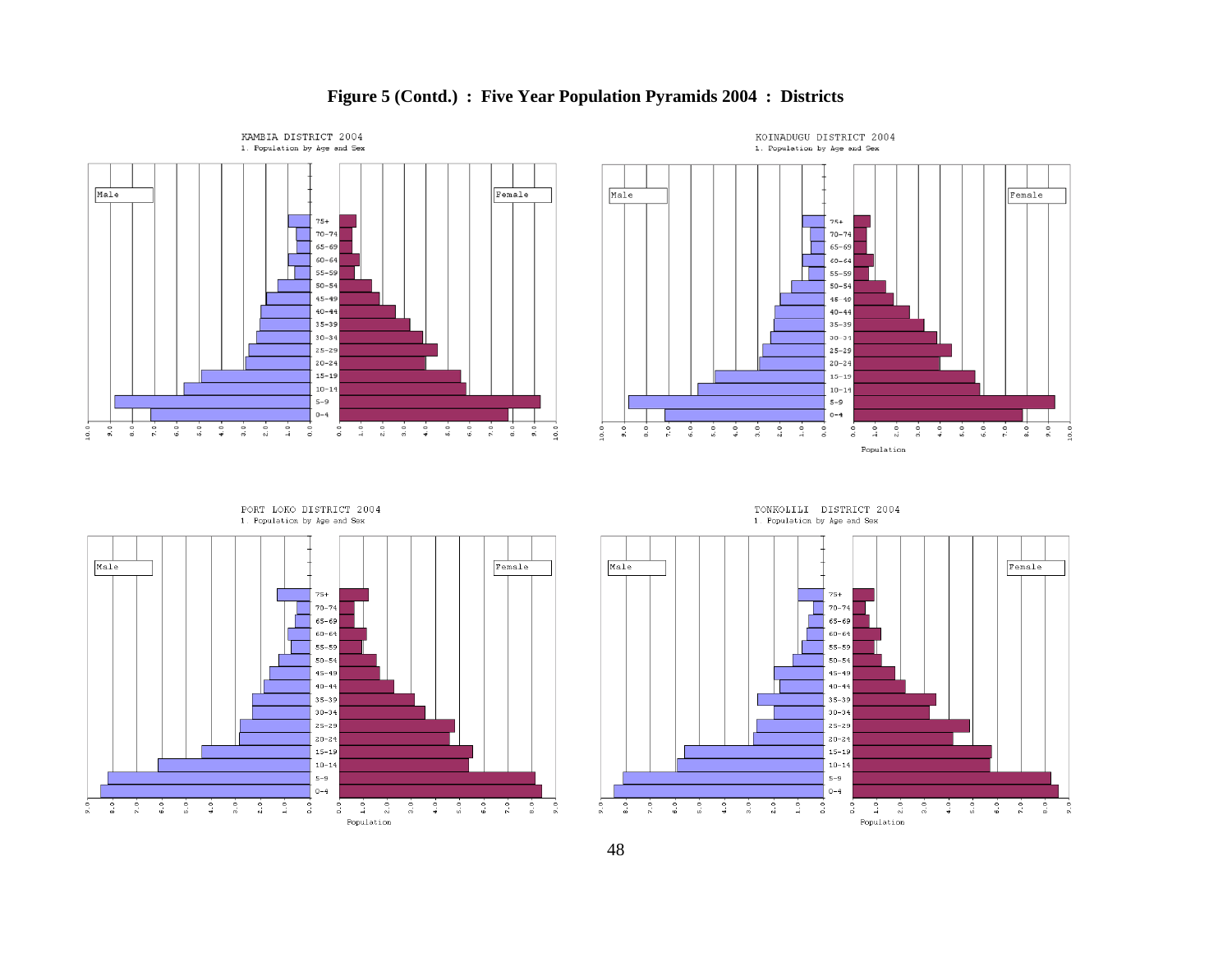

### **Figure 5 (Contd.) : Five Year Population Pyramids 2004 : Districts**

49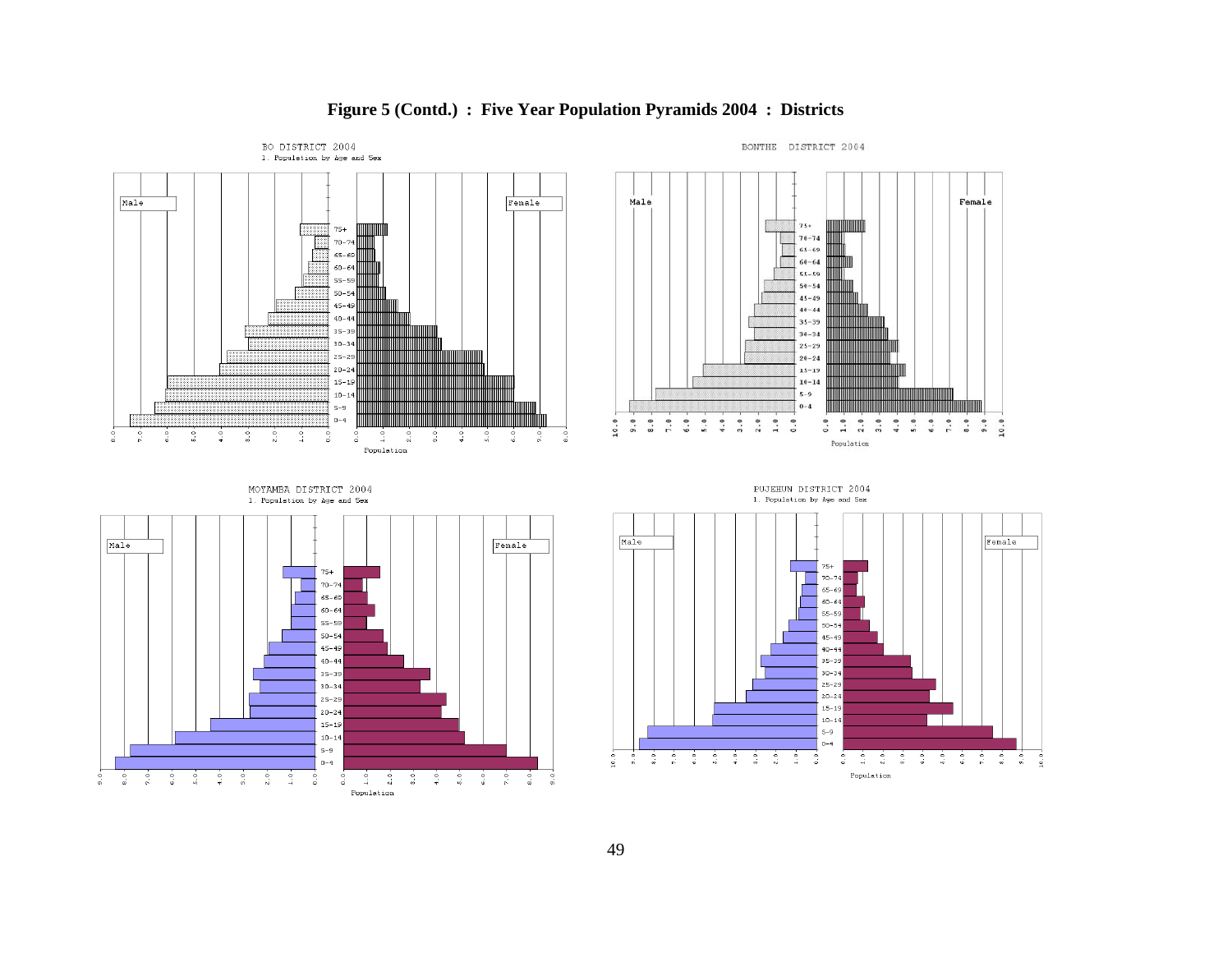

# **Figure 5 (Contd.) : Five Year Population Pyramids 2004 : Districts**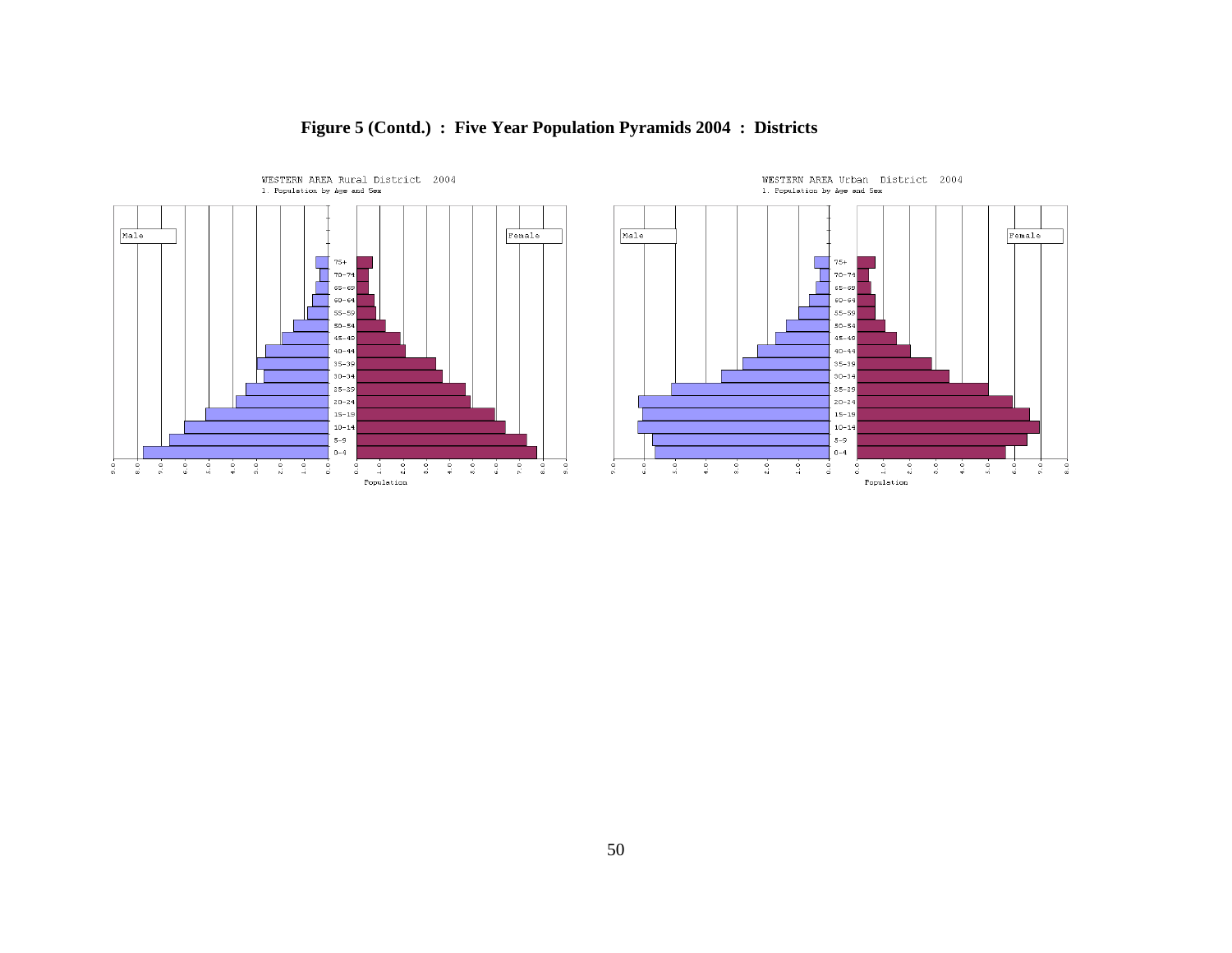All Districts show a relatively broad base, with age group 0-4 years greater than 5-9 years for either males or females, in all Districts except Bombali, Kambia, Koinadugu, and Western Area Urban.

For the female population, there are deficits at ages 10-14 years, 20-24 years and 55-59 years. And excesses at ages 15-19 years, 25-29 years and 60-64 years in all Districts, except Western Area Rural and Western Area Urban.

For males, fewer distortions are evident, but troughs occur at ages 20-24 years in Kenema and Kono; at ages 30-34 years for Kenema, Tonkolili, Bo, Bonthe, Moyamba, Pujehun and Western Rural; and at ages 55-59 years for Kambia, Koinadugu and Port Loko.

Some pyramids reveal special features. Bonthe has smaller proportions of both males and females at ages 20-24 years to 40-44 years than other Districts.

The female age distribution for Western Area Rural reveals significant "troughs" and "bulges". But for males, a "trough" at ages 30-34 years is the only significant distortion in the pattern of declining proportions from 0-4 years to 70-74 years.

Similarly for Western Area Rural, apart from ages 0-4 years and 5-9 years, there is a regular pattern of decline from ages 10-14 years to 70-74 years, for both males and females, with a slight "trough" at 15-19 years for males.

While the regularity of age distribution in Western Area Rural and Western Area Urban is possibly a reflection of more accurate age reporting in the two areas which have the highest levels of literacy in the country, some of the observed features in the District pyramids may be due to differences in local socio-economic conditions, the extent to which the 10-year Civil War decimated the population through mortality, internal displacement and emigration; and the virtually constant presence of errors in the age data.

However, the relative contribution of each of these factors can only be determined through more in-depth analysis of the age-sex data for the Population Censuses of 1963, 1974, 1985 and 2004.

#### **d. Estimation of the Accuracy of Reporting In the Five Year Age Data**

In order to estimate the level of accuracy of age reporting in the data, the United Nations Joint Score, which computes an Age-Sex Accuracy Index has been calculated for Sierra Leone and each of the Districts. According to this method, an index of less than 20 shows that the age-sex data are "accurate", 20-40 "inaccurate", and over 40 signifies data that is "highly inaccurate"(Shryrok et al : ibid). The indices for Sierra Leone, Regions and Districts are shown in Table 19.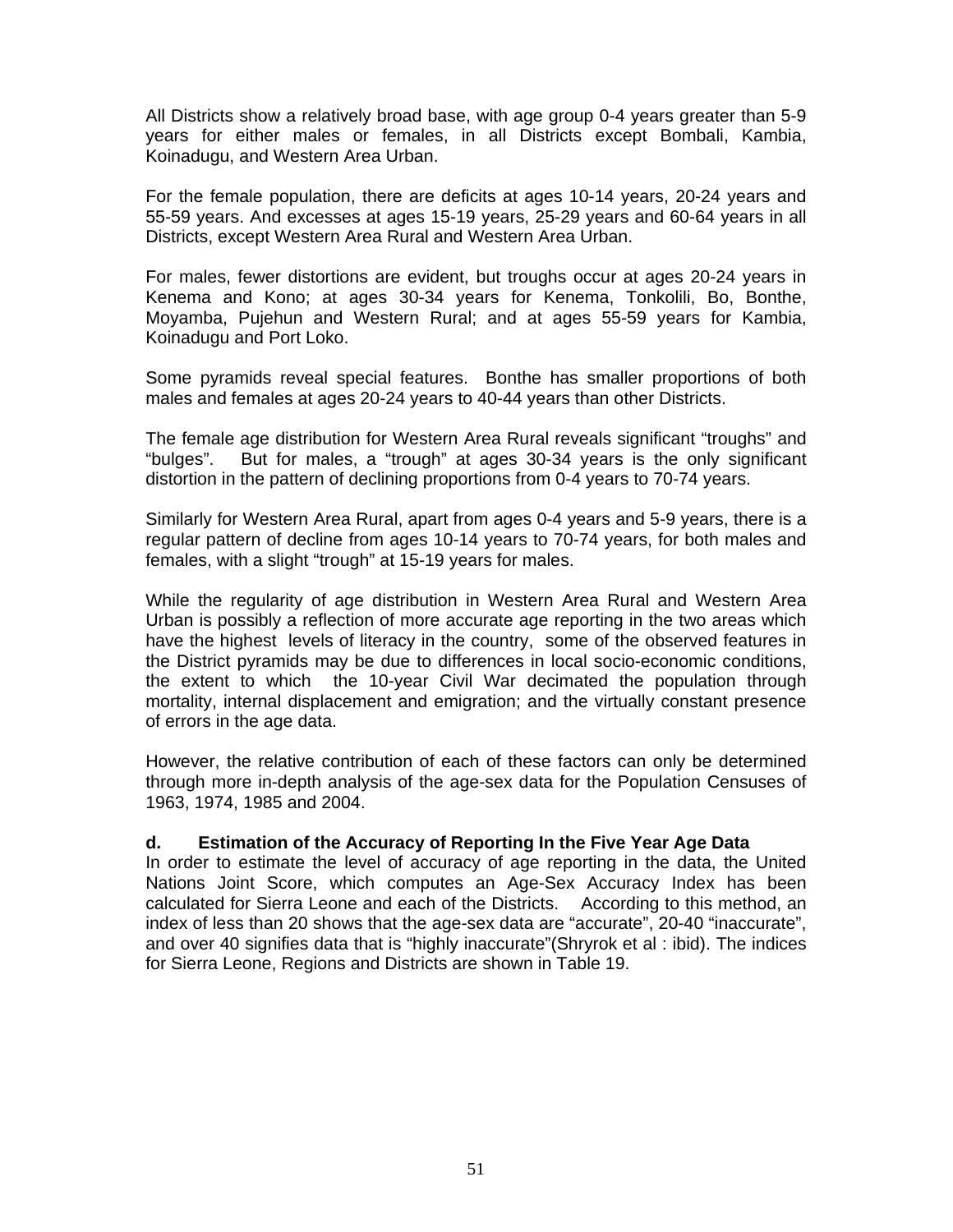| <b>DISTRICT</b>            |                | <b>Age Ratio</b><br><b>Score</b> | <b>Sex Ratio</b> | Age-sex<br><b>Accuracy</b> |  |
|----------------------------|----------------|----------------------------------|------------------|----------------------------|--|
|                            |                | <b>Males Females</b>             | <b>Score</b>     | <b>Index</b>               |  |
| Sierra Leone               | 10             | 14                               | 9                | 53                         |  |
| <b>Eastern Region</b>      | 14             | 18                               | 16               | 79                         |  |
| Kailahun                   | 18             | 23                               | 16               | 90                         |  |
| Kenema                     | 12             | 17                               | 16               | 76                         |  |
| Kono                       | 14             | 16                               | 15               | 76                         |  |
| <b>Northern Region</b>     | 13             | 16                               | 10               | 59                         |  |
| Bombali                    | 12             | 14                               | 9                | 52                         |  |
| Kambia                     | 13             | 17                               | 11               | 62                         |  |
| Koinadugu                  | 17             | 20                               | 11               | 69                         |  |
| Port Loko                  | 11             | 13                               | 9                | 51                         |  |
| Tonkolili                  | 17             | 19                               | 13               | 74                         |  |
| <b>Southern Region</b>     | 11             | 15                               | 10               | 56                         |  |
| Bo                         | 9              | 12                               | 9                | 50                         |  |
| <b>Bonthe</b>              | 12             | 14                               | 9                | 52                         |  |
| Moyamba                    | 10             | 12                               | 11               | 56                         |  |
| Pujehun                    | 13             | 20                               | 13               | 73                         |  |
| <b>Western Area Region</b> | $\overline{4}$ | $\overline{7}$                   | 6                | 29                         |  |
| <b>Western Area Rural</b>  | 5              | $\overline{7}$                   | 9                | 39                         |  |
| Western Area Urban         | 5              | $\overline{7}$                   | $\overline{7}$   | 33                         |  |

### **Table 19: United Nations Age Accuracy Index for Sierra Leone and Districts 2004**

The Age Accuracy Index for Sierra Leone is 53, signifying a high level of inaccuracy. In comparison with the values of 40 for 1974, and 42 for 1985, the implication is that age-sex reporting is not only poor but appears to have deteriorated since 1974.

Each of the Regions except Western Area, as well as each of the Districts, except Western Area Rural and Western Area Urban, shows an Age-Sex Accuracy Index which is consistently above 50. However the index is particularly high in Kailahun, Kono, Tonkolili and Pujehun which have indices of between 73 and 90.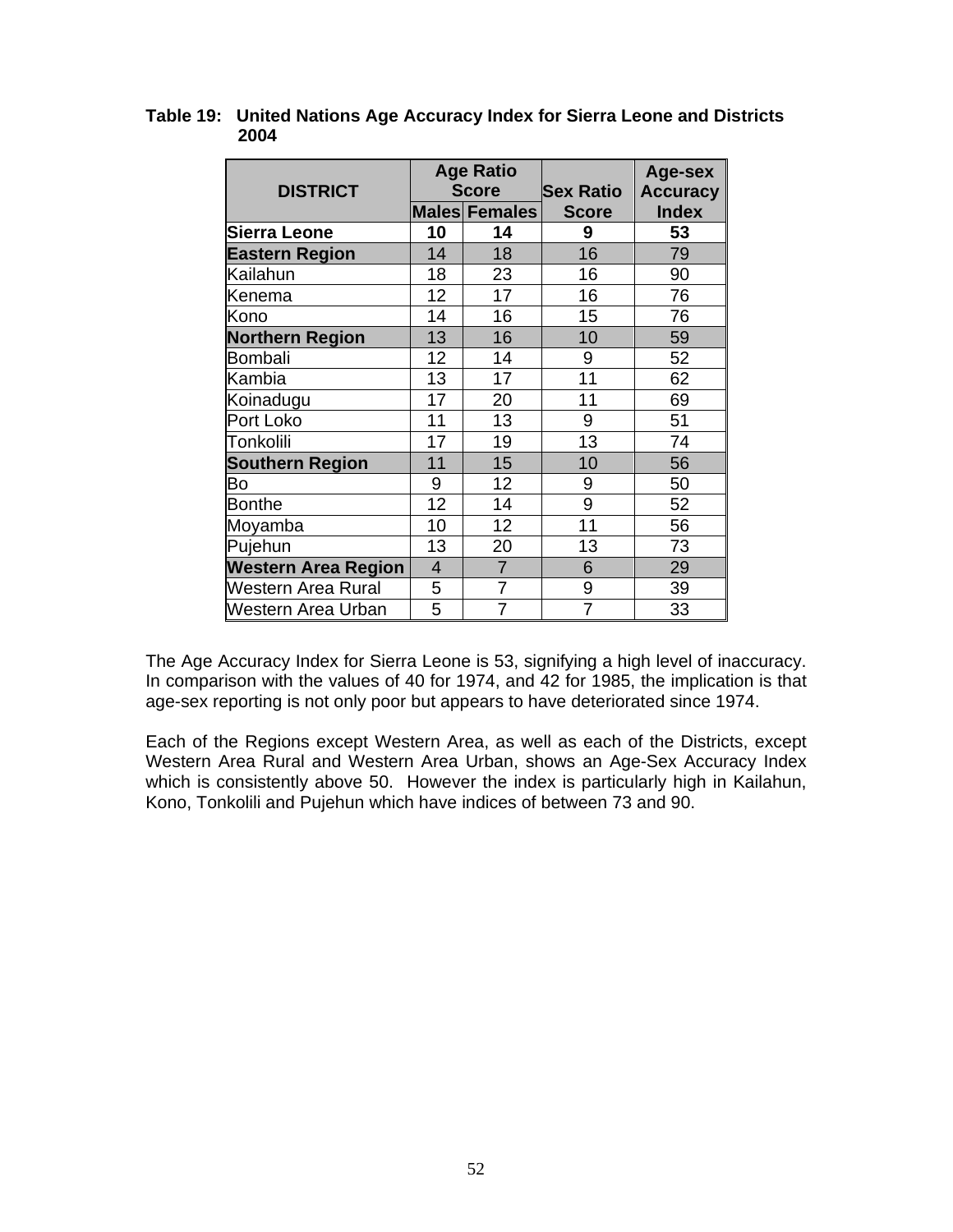# **5. AGE COMPOSITION: BROAD AGE GROUPS**

Although age data are usually tabulated in single and five year age groups, many aspects of socio-economic planning require data for special categories of population, for example, children under age five years, the pre-labour force population, that is persons aged under 15 years; the working population which includes persons aged 15-64 years; and the population no longer in the labour force, that is persons aged 65 years and over. The relative sizes of these broad age groups have been determined for Sierra Leone and the Districts and are shown in Table 20.

# *i. Sierra Leone*

For the country as a whole, the population is relatively young; 15.3 percent are aged under 5 years, and 41.7 percent aged 0-14 years. In contrast, 53.9 percent are aged 15-64 years and only 4.4 percent are aged 65 years and over (Table 20).

The figures further show that differences between males and females are small especially for ages under 15 years, and those 65 years and over. In addition there are slightly more females than males at ages 15-64 years.

# **a. Children Aged Under 5 Years**

The pre-labour force population is usually taken as all persons aged under 15 years. Within this group, the number of persons aged under 5 years is usually given special attention because of the concern about high levels of infant and child morbidity and mortality

# *i. Regions*

The percentage of children aged Under 5 years varies little between the Southern Region (16.5 percent), the Northern Region (16.2 percent) and the Eastern Region (15.6 percent). However, in the Western Area Region, on 11.8 percent of the population are aged under 5 years.

# *ii. Districts*

The percentage of the total population aged Under 5 years varies from 11.2 percent in Western Area Urban to 18.1 percent in Bonthe. In all Districts, differences between males and females are minimal.

# **b. Persons Aged Under 15 Years**

# *i. Regions*

There are only relatively small differences in the percentage of persons aged under 15 years between the Eastern Region (40.6 percent), the Northern Region (44.6 percent) and the Southern Region (42.2 percent). However, in the Western Area Region children aged under 15 years make up only 37.3 percent of the total population.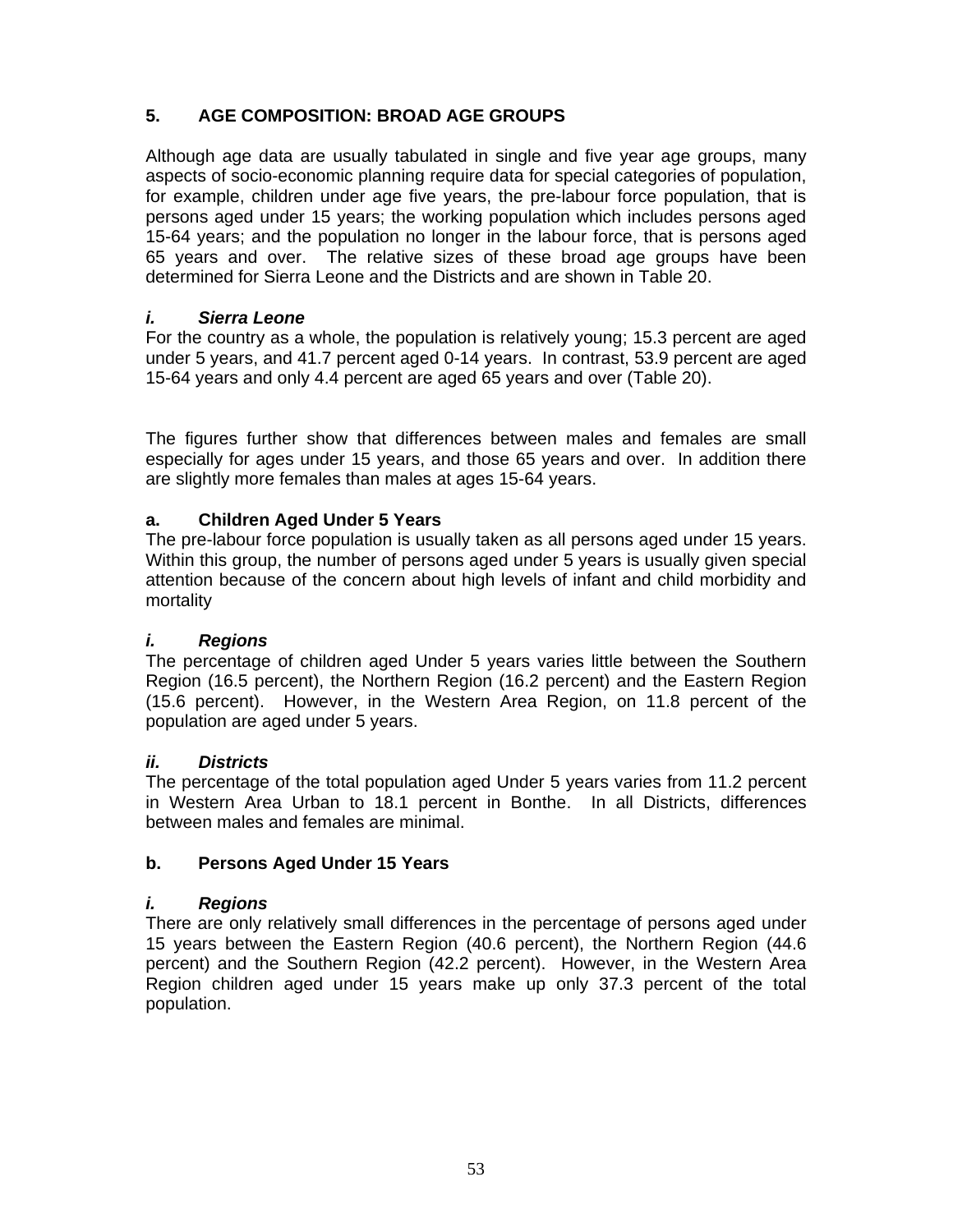|                            |      | $0$ to $4$ |              | 0 to 14 | 15 to 64 |              |      | 65 and over |       |      |               |              |
|----------------------------|------|------------|--------------|---------|----------|--------------|------|-------------|-------|------|---------------|--------------|
| <b>Region and District</b> | Male | Female     | <b>Total</b> | Male    | Female   | <b>Total</b> | Male | Female      | Total | Male | <b>Female</b> | <b>Total</b> |
| Sierra Leone               | 7.6  | 7.7        | 15.3         | 20.9    | 20.8     | 41.7         | 25.5 | 28.4        | 53.9  | 2.1  | 2.3           | 4.4          |
| <b>Eastern Region</b>      | 7.7  | 7.9        | 15.6         | 20.3    | 20.3     | 40.6         | 27.6 | 27.5        | 55.1  | 2.2  | 2.1           | 4.3          |
| Kailahun                   | 7.8  | 8.1        | 15.9         | 21.4    | 21.2     | 42.6         | 24.7 | 28.1        | 52.8  | 2.3  | 2.4           | 4.7          |
| Kenema                     | 7.7  | 7.8        | 15.5         | 19.8    | 19.7     | 39.5         | 28.4 | 27.7        | 56.1  | 2.3  | 2.0           | 4.3          |
| Kono                       | 7.6  | 7.8        | 15.4         | 19.8    | 20.1     | 39.9         | 29.6 | 26.7        | 56.3  | 2.1  | 1.7           | 3.8          |
| <b>Northern Region</b>     | 8.0  | 8.1        | 16.2         | 22.6    | 22.0     | 44.6         | 22.2 | 28.5        | 50.7  | 2.3  | 2.4           | 4.7          |
| <b>Bombali</b>             | 7.5  | 7.5        | 15.0         | 22.2    | 21.3     | 43.5         | 23.6 | 28.1        | 51.7  | 2.3  | 2.5           | 4.8          |
| Kambia                     | 8.7  | 8.7        | 17.3         | 23.7    | 22.7     | 46.4         | 21.1 | 27.4        | 48.5  | 2.5  | 2.6           | 5.1          |
| Koinadugu                  | 7.3  | 7.5        | 14.8         | 22.4    | 22.3     | 44.7         | 22.3 | 28.9        | 51.2  | 2.2  | 1.8           | 4.0          |
| Port Loko                  | 8.4  | 8.4        | 16.8         | 22.7    | 21.8     | 44.5         | 21.8 | 28.8        | 50.6  | 2.4  | 2.6           | 5.0          |
| Tonkolili                  | 8.1  | 8.3        | 16.4         | 22.4    | 22.2     | 44.6         | 22.0 | 29.0        | 51.0  | 2.1  | 2.2           | 4.3          |
| <b>Southern Region</b>     | 8.2  | 8.3        | 16.5         | 21.5    | 20.7     | 42.2         | 24.3 | 28.2        | 52.5  | 2.4  | 2.9           | 5.3          |
| Bo                         | 7.6  | 7.7        | 15.2         | 20.4    | 20.5     | 40.9         | 26.3 | 28.0        | 54.3  | 2.2  | 2.6           | 4.8          |
| <b>Bonthe</b>              | 9.1  | 9.0        | 18.1         | 21.9    | 20.6     | 42.5         | 23.1 | 27.7        | 50.8  | 3.0  | 3.7           | 6.7          |
| Moyamba                    | 8.6  | 8.5        | 17.1         | 22.2    | 20.7     | 42.9         | 22.5 | 28.6        | 51.1  | 2.6  | 3.4           | 6.0          |
| Pujehun                    | 8.5  | 8.9        | 17.4         | 22.5    | 21.3     | 43.8         | 23.3 | 28.2        | 51.5  | 2.3  | 2.4           | 4.7          |
| <b>Western Area Region</b> | 5.9  | 5.9        | 11.8         | 18.0    | 19.3     | 37.3         | 30.0 | 29.8        | 59.8  | 1.2  | 1.6           | 2.8          |
| Western Area Rural         | 7.4  | 7.4        | 14.8         | 20.2    | 20.6     | 40.8         | 27.0 | 28.9        | 55.9  | 1.4  | 1.9           | 3.3          |
| Western Area Urban         | 5.6  | 5.6        | 11.2         | 17.5    | 19.0     | 36.5         | 30.7 | 30.0        | 60.7  | 1.2  | 1.6           | 2.8          |

**Table 20 : Percentage Distribution Of Population By District By Broad Age Groups By Sex**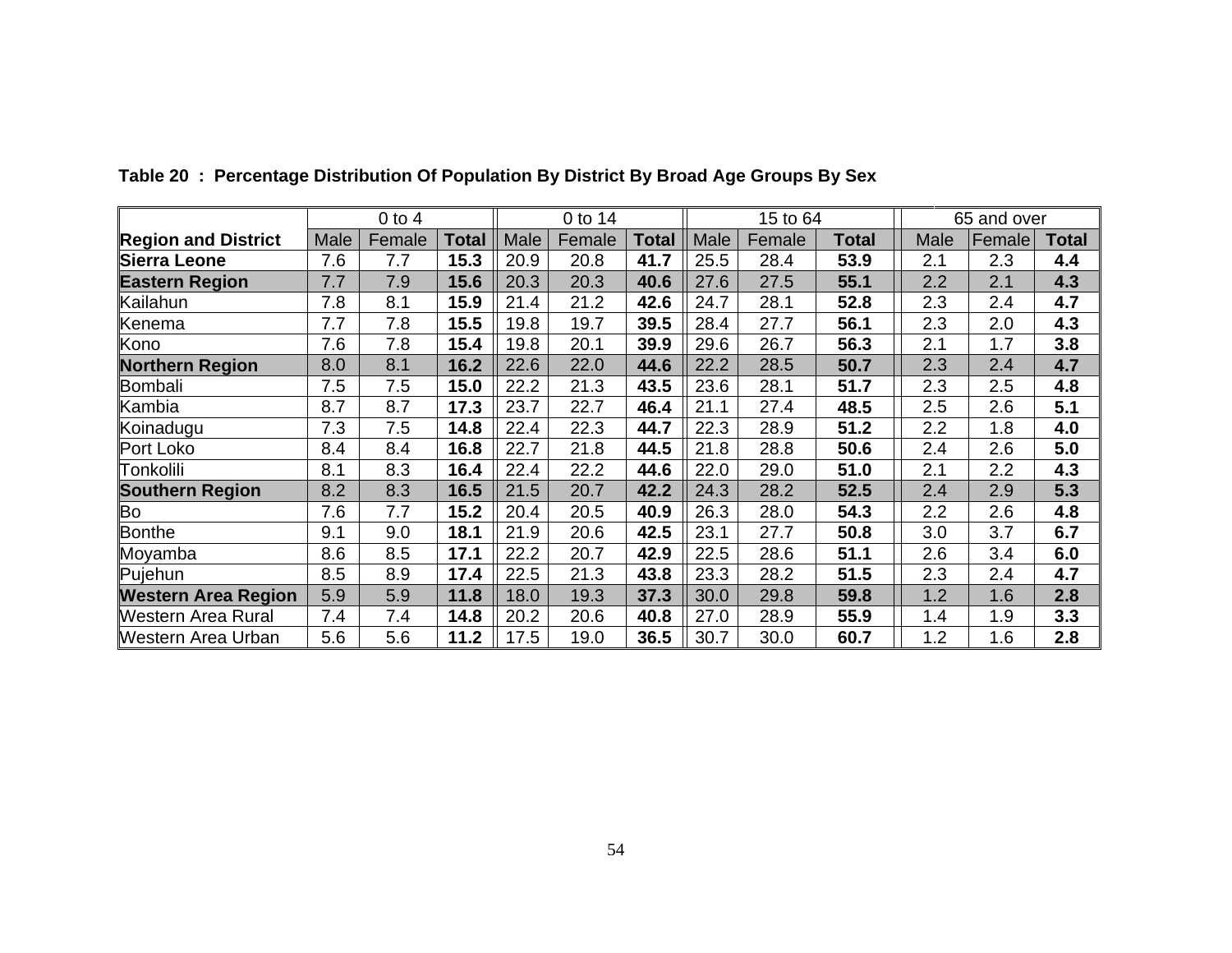# *ii. Districts*

For persons aged under 15 years, the percentage contribution of the total population varies from 36.5 percent in Western Area Urban to 46.4 percent in Kambia. Differences between the sexes are generally small.

# **c. The Working-Age Population**

# *i. Regions*

In all the four Regions, the population in the working ages make up more than half the population, with the biggest contribution in Western Area Region.

# *ii. Districts*

For both sexes combined, the percentage of the population at ages 15-64 years, that is the working-age population, is generally above 50 percent in all Districts, except Kambia (48.5 percent). The highest proportion, 60.7 percent, is in Western Area Urban.

In a number of Districts, there are significant differences between males and females. The proportion of males is greater in Kenema, Kono and Western Area Urban. On the other hand, there are more females than males in all other Districts.

Differences in the types of employment opportunities can partly account for some of these regional variations. In those Districts in which employment facilities are available in Central and Local Government, in manufacturing, mining and commercial agriculture, the percentage of the working-age population is relatively large. This is the case for Western Area Urban which contains the capital Freetown, Western Area Rural in which are located many commercial and industrial enterprises, Bo District and Kenema District which contain the capitals of the Southern Province and Eastern Province respectively, and Kono District, the centre of the diamond mining industry.

# **d. Old Age Population**

# *i. Regions*

The percentage of persons aged 65 years and over in the population varies from only 2.8 percent in Western Area Region to 5.3 percent in Southern Region.

# *ii. Districts*

In all Districts, the percentage of old people in the population is relatively small, varying from 2.8 percent in Western Area Urban to 6.7 percent in Bonthe. There are no significant differences in the distribution of males and females.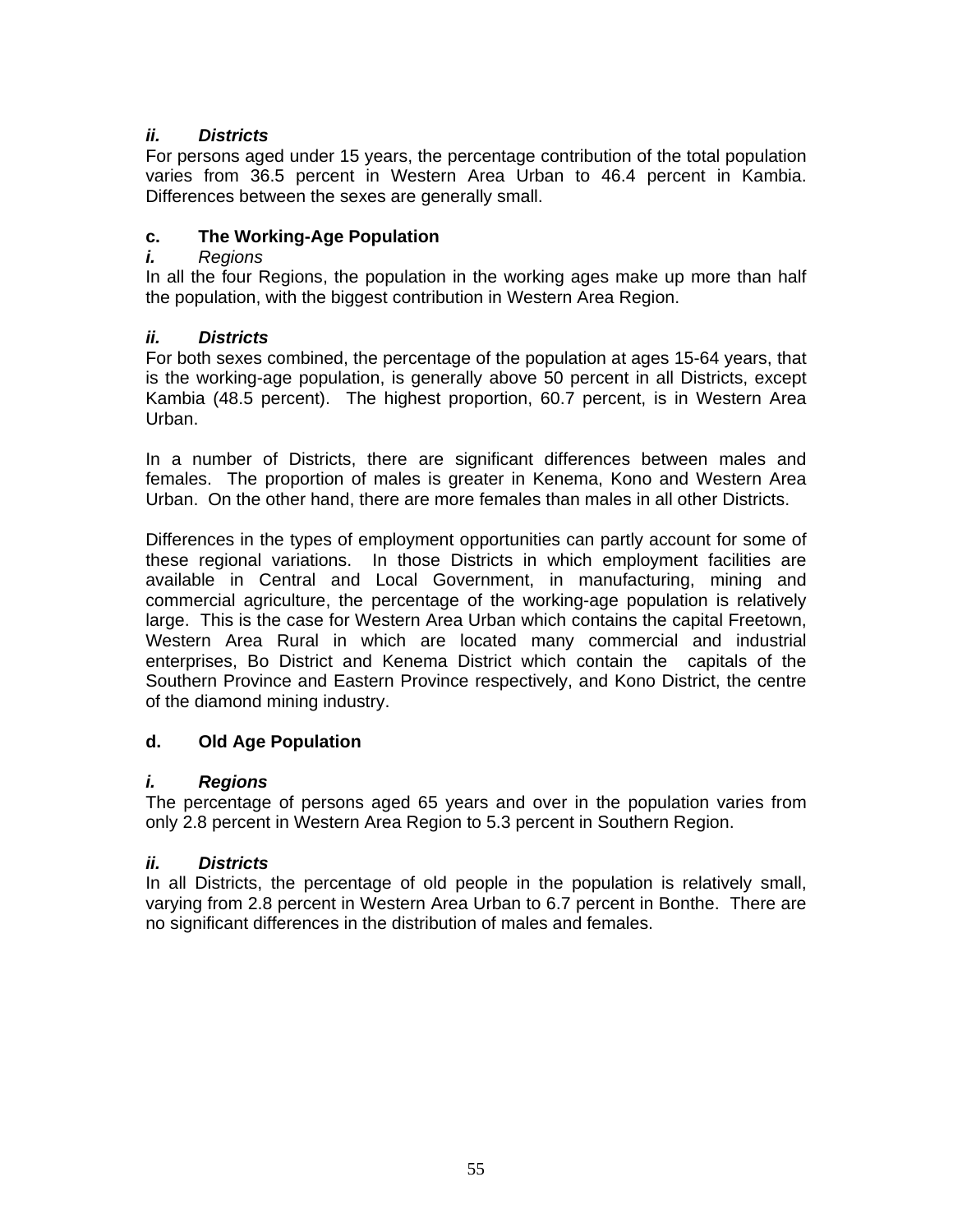# **6. AGE DEPENDENCY RATIOS**

#### **a. The Age Dependency Ratios**

The relationship between the pre-labour population, the working-age population and the old age population is usually expressed by the Age Dependency Ratio. This is the ratio of the combined population of children under 15 years, and persons aged 65 year and over, to the population aged 15-64 years, multiplied by a constant, usually 100. This is the Total Dependency Ratio. Separate calculations can be made of the Child Dependency Ratio, or the Old age Dependency Ratio, by restricting the numerator only to the population either in the age group under 15 years, or in the age group 65 years and over.

Generally the higher the age dependency ratio the greater the proportion of children and old person in relation to the productive population, and therefore, the greater the 'burden' the productive population has to carry. Lower age-dependency ratios usually signify better prospects for rapid socio-economic development.

The Age Dependency Ratios for Sierra Leone and the Districts are shown in Table 21.

| <b>District</b>     | <b>Dependency Ratios</b> |              |                |  |  |  |  |  |
|---------------------|--------------------------|--------------|----------------|--|--|--|--|--|
|                     | <b>Total</b>             | <b>Child</b> | <b>Old Age</b> |  |  |  |  |  |
| Sierra Leone        | 85.5                     | 77.4         | 8.1            |  |  |  |  |  |
| Eastern Region      | 81.3                     | 73.5         | 7.8            |  |  |  |  |  |
| Kailahun            | 89.4                     | 80.6         | 8.8            |  |  |  |  |  |
| Kenema              | 78.2                     | 70.4         | 7.8            |  |  |  |  |  |
| Kono                | 77.6                     | 70.9         | 6.7            |  |  |  |  |  |
| Northern Region     | 97.1                     | 87.9         | 9.2            |  |  |  |  |  |
| Bombali             | 93.1                     | 83.9         | 9.1            |  |  |  |  |  |
| Kambia              | 106.1                    | 95.6         | 10.5           |  |  |  |  |  |
| Koinadugu           | 95.1                     | 87.2         | 7.8            |  |  |  |  |  |
| Port Loko           | 97.8                     | 88.1         | 9.8            |  |  |  |  |  |
| Tonkolili           | 95.8                     | 87.3         | 8.5            |  |  |  |  |  |
| Southern Region     | 90.5                     | 80.4         | 10.1           |  |  |  |  |  |
| Bo                  | 84.0                     | 75.2         | 8.8            |  |  |  |  |  |
| Bonthe              | 96.8                     | 83.7         | 13.1           |  |  |  |  |  |
| Moyamba             | 95.7                     | 83.9         | 6.0            |  |  |  |  |  |
| Pujehun             | 94.4                     | 85.2         | 9.1            |  |  |  |  |  |
| <b>Western Area</b> | 67.1                     | 62.3         | 4.8            |  |  |  |  |  |
| Western Rural       | 79.0                     | 73.1         | 5.9            |  |  |  |  |  |
| Western Urban       | 64.7                     | 60.1         | 4.6            |  |  |  |  |  |

#### **Table 21: Dependency Ratios for Sierra Leone and Districts 2004**

#### *i. Sierra Leone*

For Sierra Leone the Total Dependency Ratio was 85.5, the Child Dependency Ratio 77.4 and the Old Age Dependency Ratio 8.1.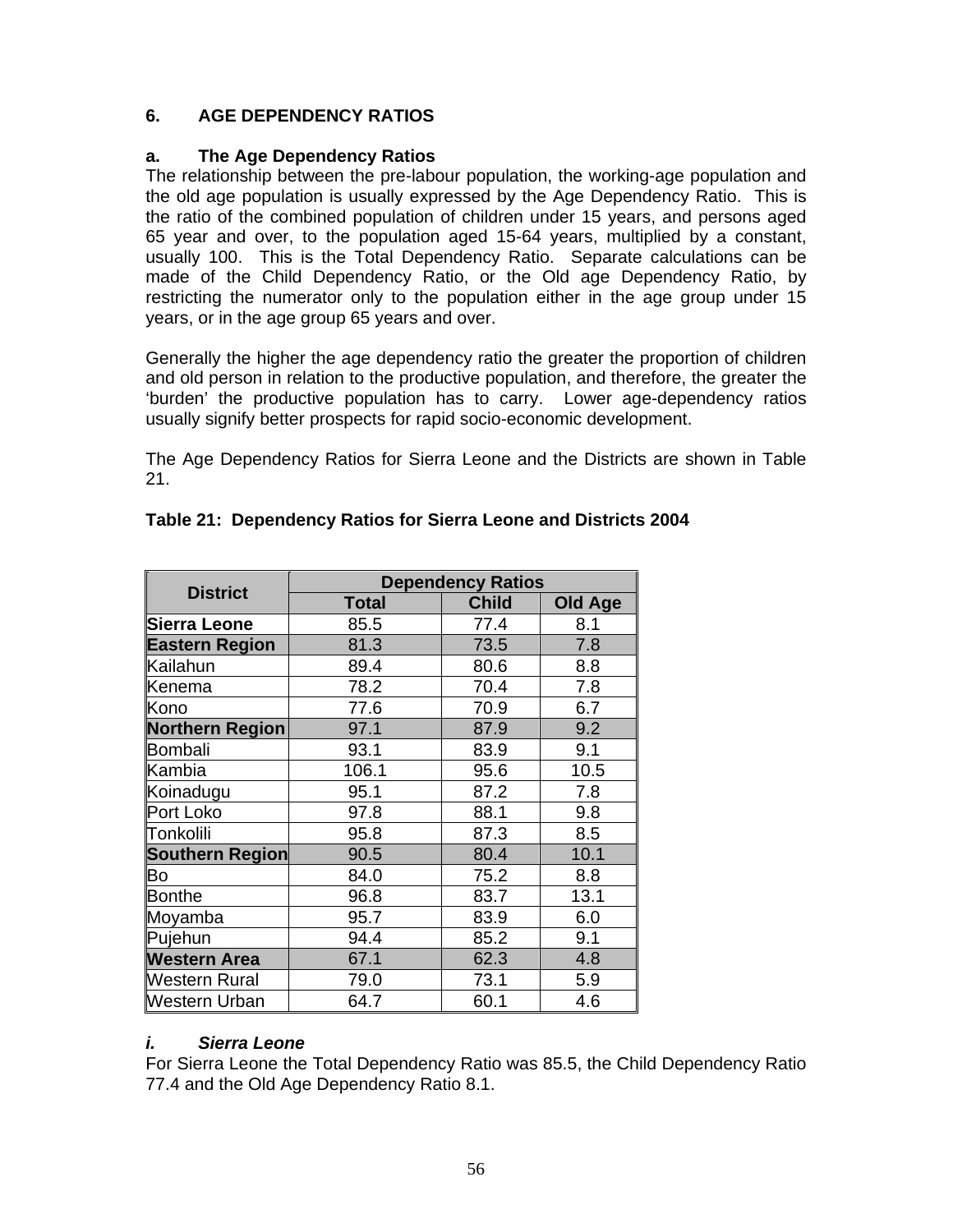# *ii. Regions*

For the Regions, the Total Dependency Ratio was highest in the Northern Region (97.1) and lowest in Western Area Region (87.1). Similarly, the Northern Region had the highest Child Dependency Ratio (87.9) and Western Area Region, the lowest (62.3). However, Old Age Dependency Ratios were highest in Southern Region (10.1) and lowest in Western Area Region (4.8)

# *ii. Districts*

Age Dependency Ratios varied considerably between the Districts. The Total Dependency Ratio varied from 64.7 in Western Area Urban to 106.1 in Kambia; the Child Dependency Ratio from 60.1 in Western Area Urban to 95.6 in Kambia; and Old Age Dependency Ratio from 4.6 in Western Area Rural to 13.1 in Bonthe.

These variations in age dependency ratios are a reflection of variations in the age composition of the population. The Districts with the highest proportions of children have the highest Child Dependency and Total Dependency Ratios, especially Kambia, Port Loko and Tonkolili. In contrast, the Districts with the largest proportion of old people have the highest Old Age Dependency Ratios, especially Bonthe, Kambia and Port Loko.

As this analysis has already observed, these differences amongst the Regions and Districts are possibly due to variations in fertility and mortality between Districts, the availability of opportunities for employment and education, and the extent of age misreporting.

# **b. Changes in Age Dependency Ratios**

Changes in age dependency ratios between 1985 and 2004 have been calculated for Sierra Leone and the Districts, and are shown in Table 22.

|                     | <b>Dependency Ratios</b> |              |         |  |  |  |  |  |
|---------------------|--------------------------|--------------|---------|--|--|--|--|--|
| <b>District</b>     | <b>Total</b>             | <b>Child</b> | Old Age |  |  |  |  |  |
| <b>Sierra Leone</b> | $-4.4$                   | $-1.4$       | $-25.6$ |  |  |  |  |  |
| Kailahun            | $-5.4$                   | 0.3          | $-37.4$ |  |  |  |  |  |
| Kenema              | $-5.4$                   | $-1.9$       | $-28.2$ |  |  |  |  |  |
| Kono                | 0.3                      | $-0.4$       | 8.8     |  |  |  |  |  |
| Bombali             | $-11.6$                  | $-10.2$      | $-23.1$ |  |  |  |  |  |
| Kambia              | 2.2                      | 4.5          | $-14.4$ |  |  |  |  |  |
| Koinadugu           | 6.1                      | 7.8          | $-9.9$  |  |  |  |  |  |
| Port Loko           | $-1.9$                   | 0.6          | $-19.9$ |  |  |  |  |  |
| Tonkolili           | 2.2                      | 5.8          | $-24.6$ |  |  |  |  |  |
| Bo                  | $-3.8$                   | 2.4          | $-36.5$ |  |  |  |  |  |
| Bonthe              | 7.5                      | 12.2         | $-15.3$ |  |  |  |  |  |
| Moyamba             | 3.2                      | 9.0          | $-61.7$ |  |  |  |  |  |
| Pujehun             | 5.5                      | 16.4         | $-43.7$ |  |  |  |  |  |
| Western Area        | $-13.9$                  | $-13.7$      | $-16.1$ |  |  |  |  |  |

# **Table 22: Percentage Changes in Dependency Ratios by District 1985 To 2004**

*Source: Dependency Ratios for 1985 from Kandeh and Ramachandran 1995*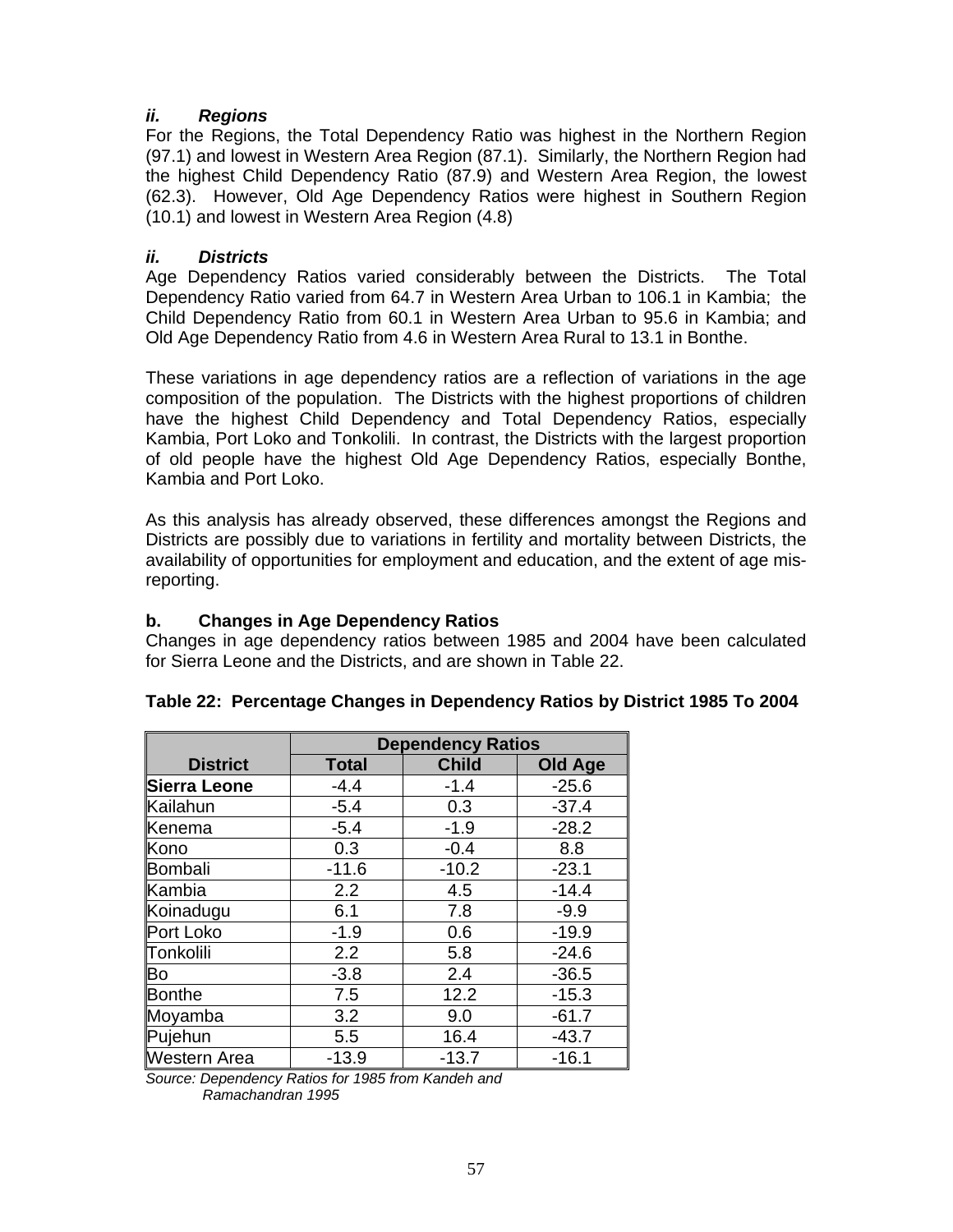### *i. Sierra Leone*

For the county as a whole, the Total Dependency Ratio declined by 4.4 percentage points, the culmination of a decrease of 1.0 in the Child Dependency Ratio and of 25.6 in the Old Age Dependency Ratio. In growth terms, and in relation to the age structure of the population, the figures imply that the combined 'burden' of both children and the aged to the working population is declining.

### *ii. Districts*

The figures also reveal that a number of Districts have experienced a decrease in both the Child Dependency Ratio and the Old Age Dependency Ratio. These include Kenema, Bombali, and the Western Area.

In a number of Districts, only the Child Dependency Ratio has increased, including Pujehun, Bonthe, Moyamba and Koinadugu. Although these increases suggest an increase in fertility levels, the relatively small scale of the increases in many Districts may suggest that the rate of growth of these ages is relatively small in comparison with the growth in the labour force.

Only Kono has experienced an increase in both the Child Dependency Ratio and the Old Age Dependency Ratio. A possible explanation is that during the intercensal period the size of the labour force has grown more slowly than the population aged 0-15 years and 65 years and over.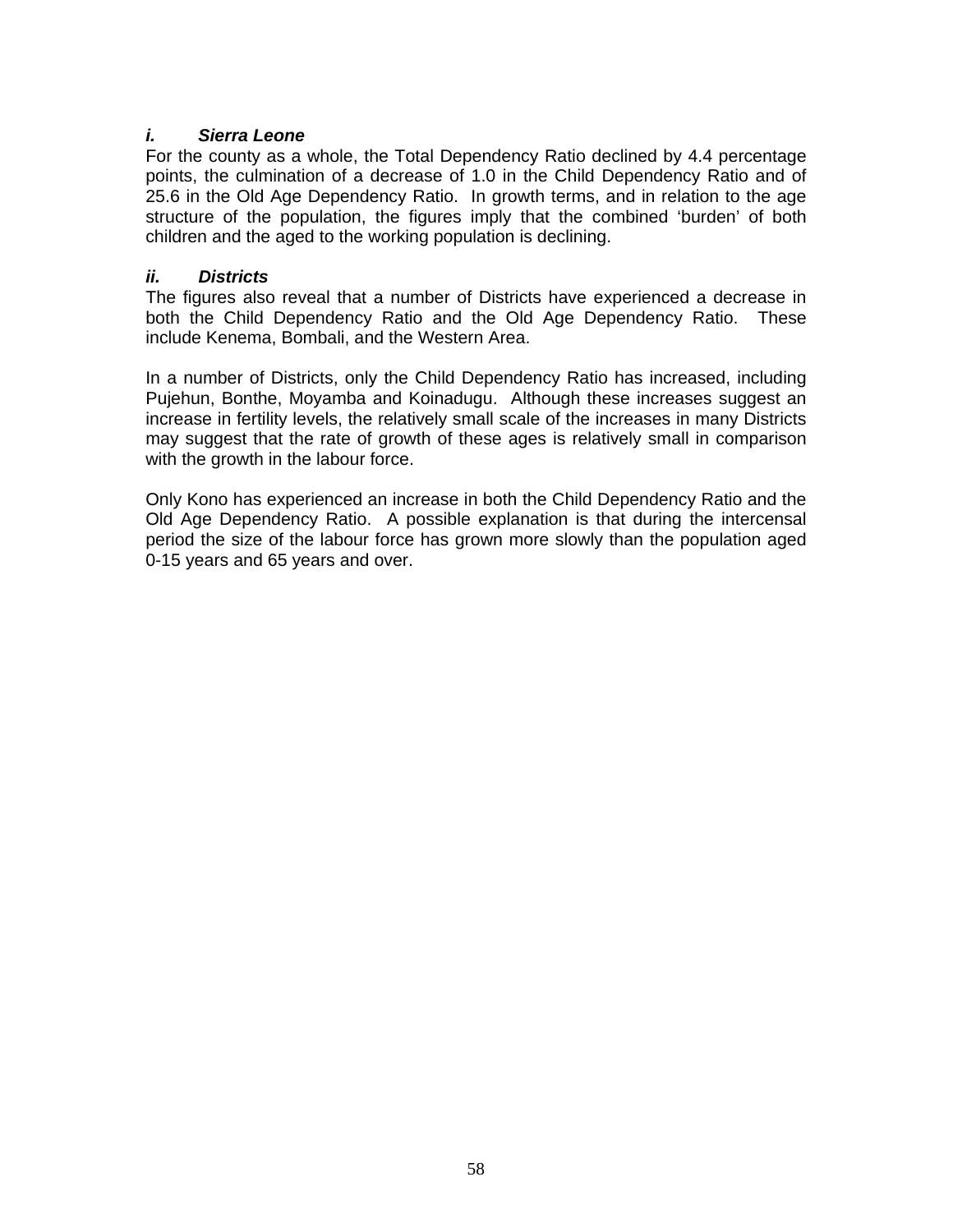# **7. CONCLUSIONS**

This analysis has shown that although the population of Sierra Leone has increased rapidly since the start of the Twentieth Century, the four most recent National Population Censuses of 1963, 1974, 1985 and 2004 indicate a population growth rate which is fluctuating just below or above 2.0 percent per annum. This rate of growth may not be as high as other countries in the sub-region, but in relation to a slower annual rate of growth of the national income, it implies a significant constraint on efforts to achieve rapid economic development, eradicate poverty, and improve living standards of the population.

Distribution of the population is fairly even amongst the major administrative units around the country. No Region has more than 36 percent, and no District more than 15 percent of the national population. Only four Chiefdoms have more than 25 percent of the population of their District, or more than 3 percent of the national population.

However, significant increases or decreases have occurred in the population size of some Districts, Chiefdoms and Wards. These changes may have been the consequences of normal demographic processes, or other non-demographic factors, the influences of which can be determined from a more detailed study of previous Census and other related socio-economic data.

Additional detailed research is required to understand the role of changing fertility and mortality levels, the full impact of national and local socio-economic conditions in motivating voluntary inter-district and inter-chiefdom migration, as well as the contributions of the 10-year Rebel War as an agent of forced migration from areas of hostility to areas of safety.

The population of Sierra Leone had slightly more females than males in 2004, further extending the female excess observed in 1963, 1974 and 1985. Within Districts, but particularly within Chiefdoms, a number of interesting sex ratio patterns in 2004, and changes from 1985, have been detected. The relative contributions of changing national and local economic conditions, or of forced migration as a result of the rebel war, can only be determined by further detailed research.

The age composition of the 2004 population exhibits many of the characteristics observed in many other African populations including a high incidence of age misreporting, and relatively large percentages of the population aged under 15 years, in comparison with the population aged 15 to 64 years. There are also significant differences in the age composition of Districts, as revealed by variations in the Age Dependency Ratios in 2004, and changes from 1985.

As this analysis has already emphasised, more detailed research is required on many aspects of the current age and sex composition, and spatial distribution of the population by major administrative units, to understand the many and complex factors which have created the dynamics in these characteristics.